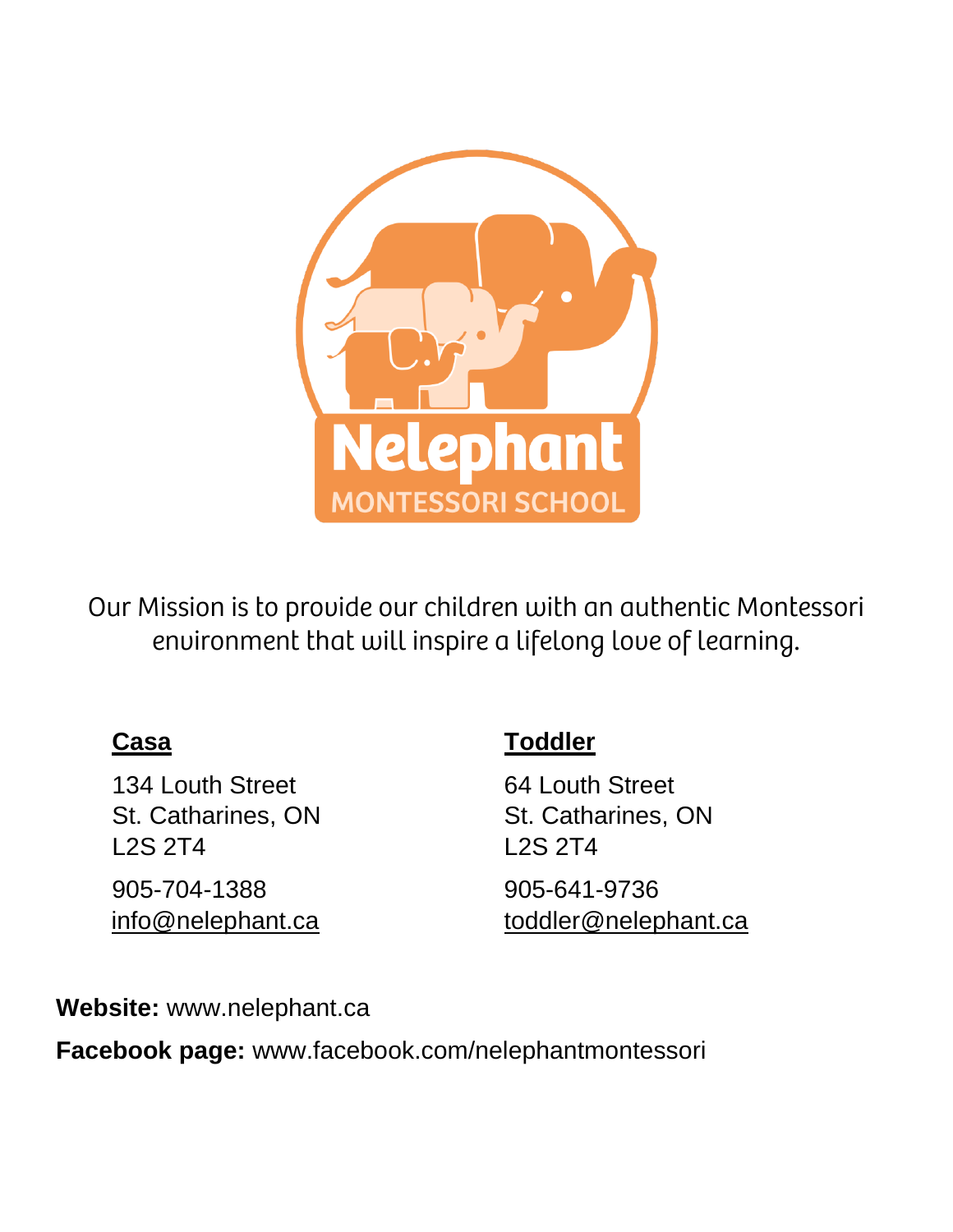

## MISSION STATEMENT

Our mission is to provide our children with an authentic Montessori environment that will inspire a lifelong love of learning.

To achieve the mission statement, the school provides:

- An environment which fosters individual development
- An environment which encourages our children to reach their fullest potential
- Our children with the skills for advanced independent learning
- Our children with activities conducive to their physical development
- Our families with information and the opportunity to be involved in their children's learning.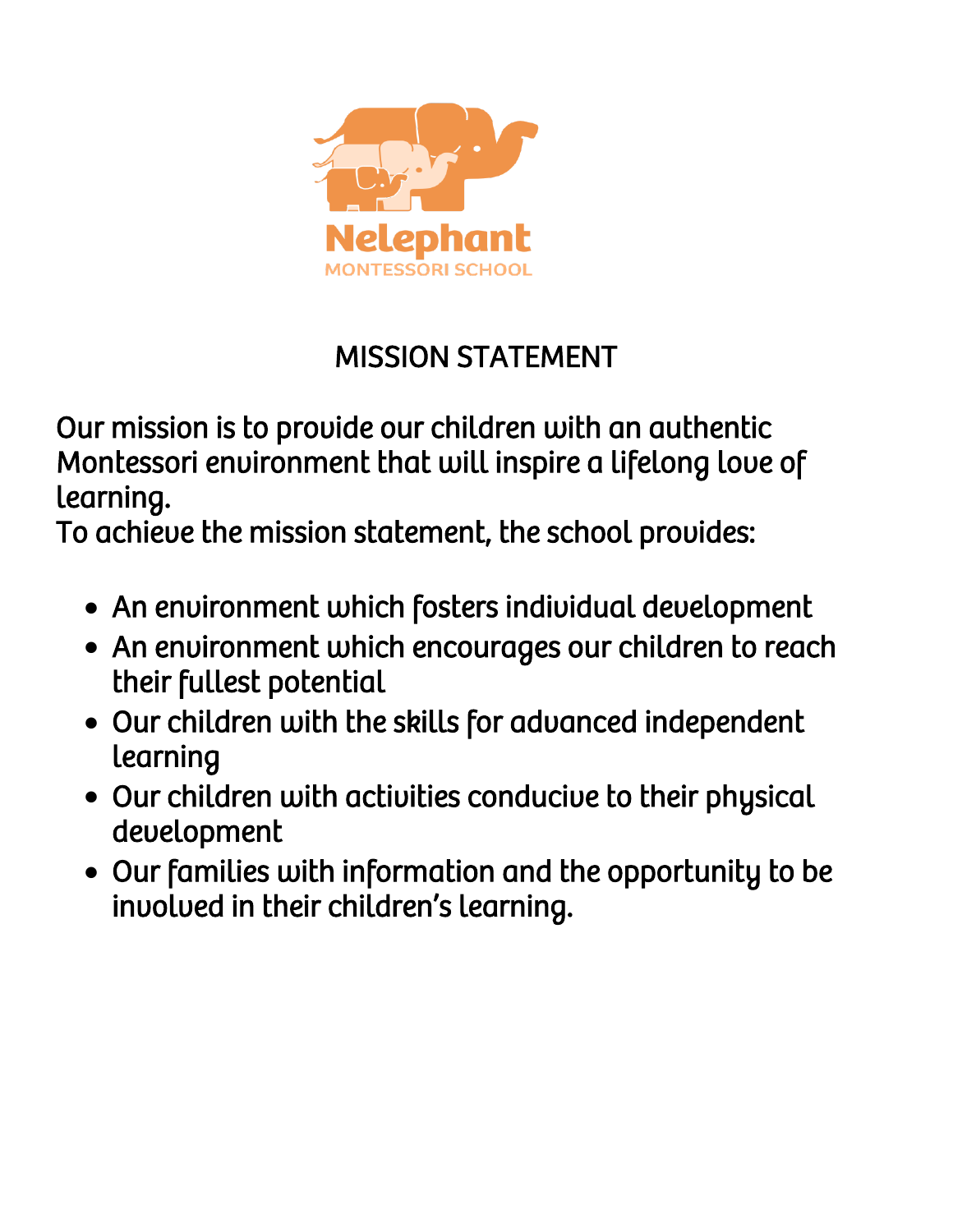### **Index**

#### **Introduction: Covid-19 Protocols**

#### **1- Nelephant Montessori Program Statement**

#### **2- Parent Responsibilities**

#### **3- Days and Hours of Operation**

- a. Hours of Operation Toddler and Casa
- b. School Closures
- c. Arrival and Dismissal Procedure

#### **4- Helpful Hints**

- a. School Preparedness
- b. Helpful Hints Toddler
- c. Helpful Hints Casa

#### **5- Health and Safety**

- a. Nutrition, Medications, Clothing
- b. When to Keep My Child Home
- c. Quality Child Care Niagara Screening (QCCN)

#### **6- Policies**

- a. Admissions and Discharge Policy
- b. Sleep and Rest Policy
- c. Outdoor Program, Excursions and Special Visitors
- d. Bagged Lunch Policy
- e. Emergency Management Statement
- f. Anaphylaxis Policy
- g. Supervision for Volunteers and Students
- h. Program Statement Implementation Policy
- i. Prohibited Practices
- j. Waitlist Policy
- k. Serious Occurrence Policy
- l. Parent Issues and Concerns Policy
- m. Accommodation for Children Policy
- n. Dismissal from School Policy
- o. Covid-19 Policies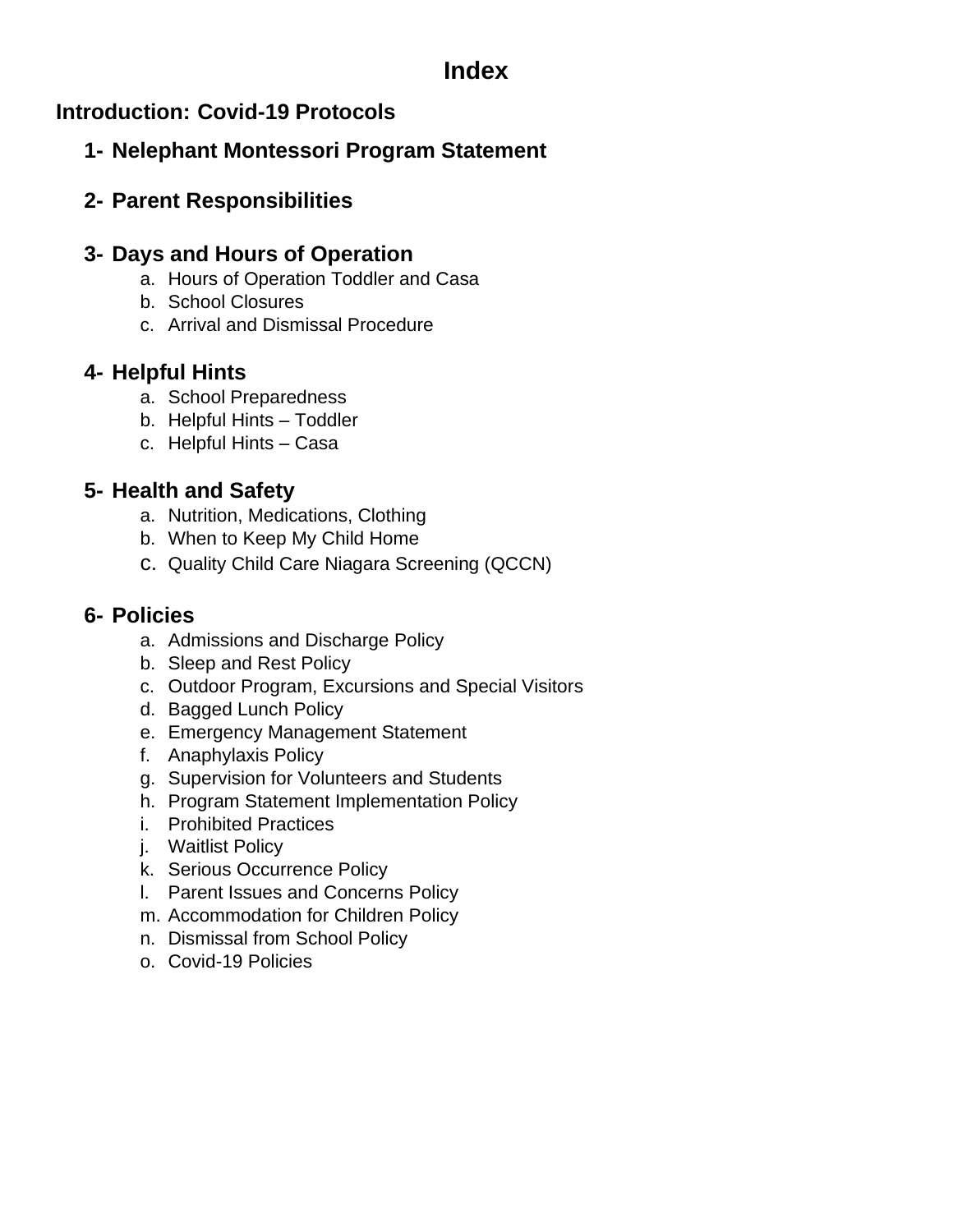## **Introduction**

Dear Parents,

As we are getting ready to reopen for our second school year during a pandemic, Nelephant wants to make sure we are all on the same page. While we know this can be an uncertain time since none of us have ever experienced this before, the teachers and administration at Nelephant are committed to providing a quality Montessori program that is safe, educational, child-friendly, and fun!

While the focus of this guidance document is on the health, safety and operational measures that are required in order to safely re-open, please note that every effort will continue to be made to uphold the welcoming and caring environment that Nelephant has always provided for its children and families.

While many things will seem different with new procedures in place for safety of all, this will still be a Montessori environment that fosters inquiry and experiential learning. It is our goal to draw out and inspire the best in our students as we provide them with opportunities to create, explore, and learn.

This handbook will lay out the changes as we enter the next phase from this COVID-19 pandemic. This situation is unprecedented and is constantly evolving, so all changes included in this handbook will remain as the "new protocol" until further notice. We will make sure that all changes are realistic and feasible for staff and children by following NPH (Niagara Public Health) and Ministry of Education (Child Care and Early Years Act, 2014) guidelines. Please be sure to read through this information carefully.

Nelephant will be following the Provincial Guidelines and require that all staff, student teachers, and regular visitors provide proof of being fully vaccinated. Those who are not vaccinated, including those with medical exemptions, will be required to complete regular Covid-19 testing as directed in provincial guidance.

Please feel free to contact us if you have any questions about the policies and procedures that are outlined in this Parent Handbook. They are in place to ensure that Nelephant is a safe and enjoyable place for your family.

Sincerely, The Nelephant Staff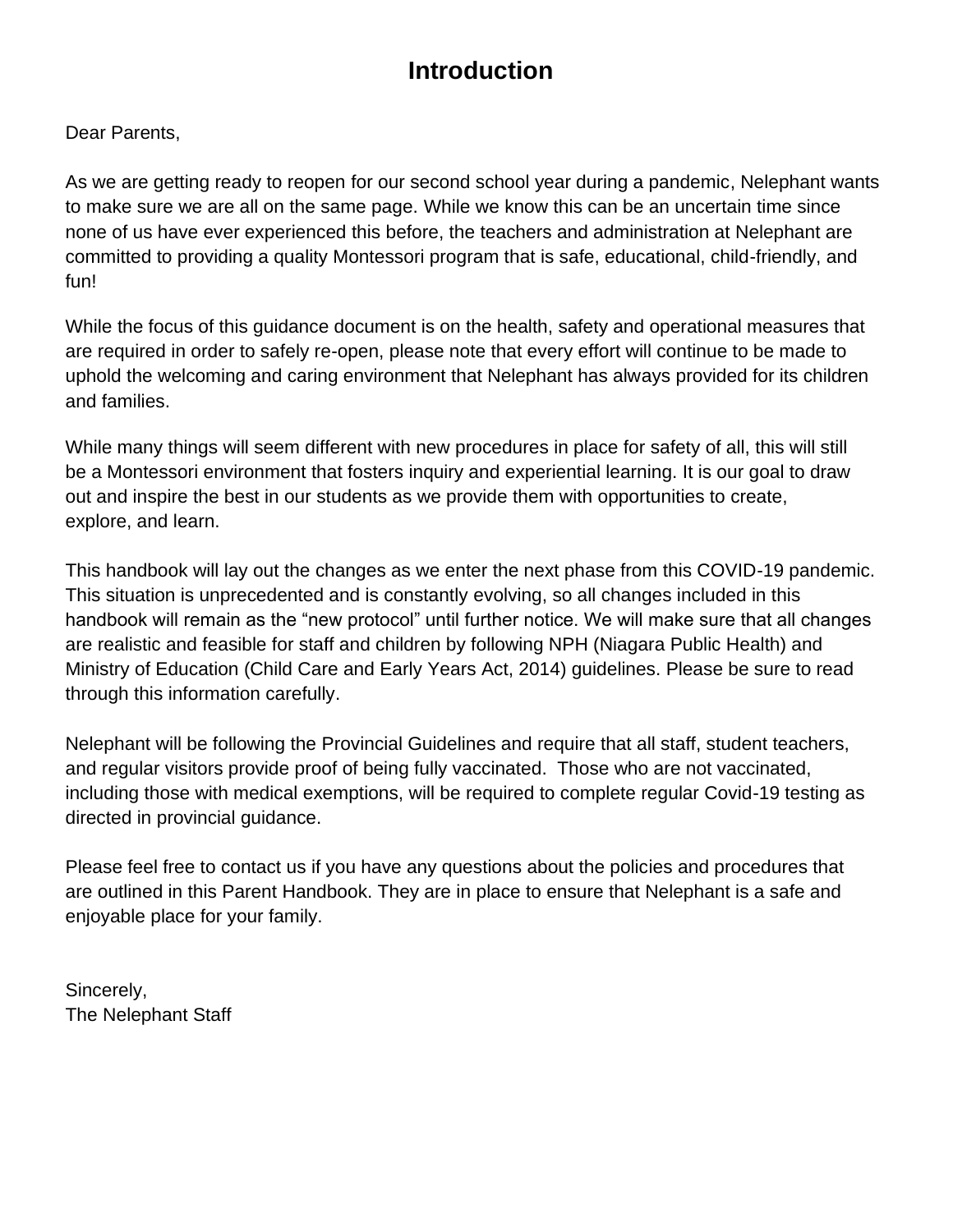## **Health Screens**

Health Screens will be completed daily for all staff and children prior to arriving at Nelephant with the online Health Screen form. You are required to send in a Health Screen even if you are keeping your child home from school, unless otherwise directed by the school.

- Location:
	- o Toddlers will be screened outside at their entrance door.
	- o Casa 1 children will be screened at the Front Door of the Casa building.
	- $\circ$  Casa 2 children will be screened at the door at the back of Casa 2 on the South side of the building.
- Pick-up and drop-off of children will happen from the playground whenever possible.
	- o Pick-up for the Casa children will happen from the playground. Please park and walk to the gate to pick up your child.
	- o On rainy days, Casa 1 children will be dismissed from the front door of the school and Casa 2 children will be dismissed from the back door of Casa 2 on the South side of the building.
- Drop off times will be between 8:30-9:00am at the stated locations.
- Pick-up times are between 3:30-4:00pm for Full-Day children at the stated locations.
- Pick up time for Toddler Half-Day children is 11:30am.
- Pick up times for Casa Half-Day children is between 12:15-12:20pm.
- Visual guides will be provided to assist with physical distancing (e.g., pylons/chalk on the ground) in the event that a line-up forms while parents/guardians and their children are waiting to be screened prior to entering into the school. We ask for your patience while we complete the very important process each morning.
- Casa Location: If there is no parking available in our lot, please park in the DSBN Academy lot up along our playground fence and come through the walkway on the right of our playground.

#### **Health Screening Procedure:**

- Staff and children will complete and submit the online Health Screen form prior to arriving at Nelephant.
- All individuals, including children and staff must be screened before entry to the school using the procedures below.
- Nelephant will deny entry to any person who has failed the current Health Screen.
- Parents are required to keep any sick children at home. If a child or staff member comes to school with any COVID-like symptoms or develops them while here, including a temperature equal to or greater than 37.8 degrees Celsius, or if the child(ren) have any signs or symptoms listed on the current Health Screen, they will be isolated and sent home immediately.
- Screeners will take appropriate precautions when screening, including maintaining a distance of at least 2 meters (6 feet) from those being screened, or wearing personal protective equipment (PPE) (i.e., medical mask and eye protection).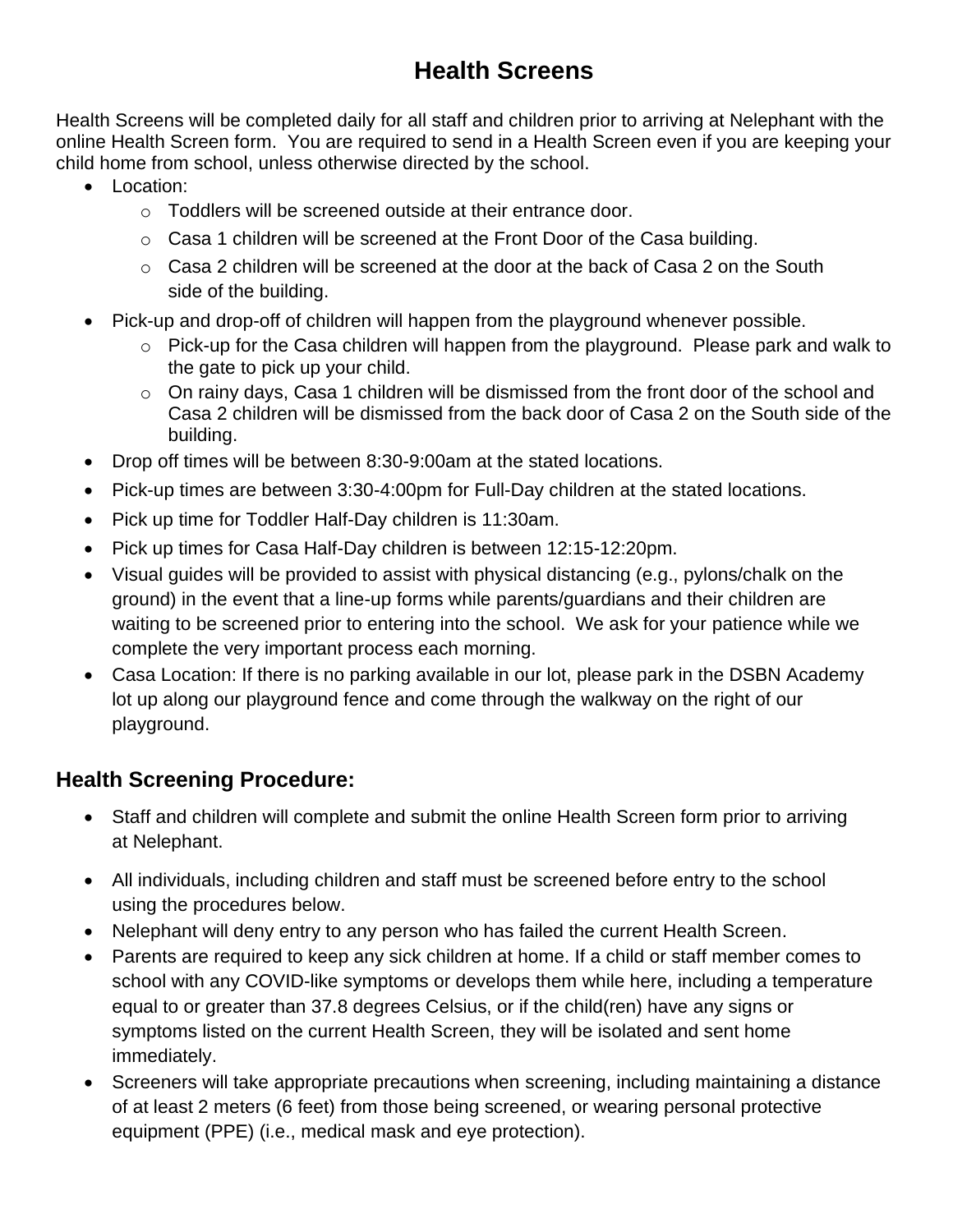• Hand sanitizer will be used by all staff and children upon entering the building.

#### **Questions for staff and families:**

- Everyone will be greeted at the designated entrance to Nelephant with a friendly, calm manner. We request that only ONE parent/guardian enters the screening area with the child, and request that the parent/guardian use hand sanitizer if they have to fill out a paper form.
- All parents/guardians coming to the Health Screening area are required to wear a mask.
- The most updated Health Form must be answered by parents/guardians and staff. This form may change throughout the year under guidance of Public Health.

#### **Responses:**

If the parent/guardian or staff answers NO to all questions, they have passed the screening and the child/staff can enter the building:

- Designated staff will take children to their classrooms.
- Staff will use proper hand hygiene between children.

If the individual fails the Health Screen, or refuses to answer, they cannot enter the building.

- The staff or family will be told to return home and self-isolate immediately.
- If a child or staff member is denied entry at screening, they must contact their doctor or complete the self-assessment screening online and follow the guidance based on those results:<https://covid-19.ontario.ca/self-assessment/>

#### **Documentation of Screening:**

Documentation of the information received during active screening must be recorded on Nelephant's Health Screen Log sheets for children and staff. The supervisor or designate is responsible for ensuring that this information is managed and recorded as required.

#### **Visitors**

- All visitors will be complete a Health Screen prior to entering.
- All visitors will wear a mask while indoors.
- All visitors interacting with the children, will also wear proper eye protection while indoors.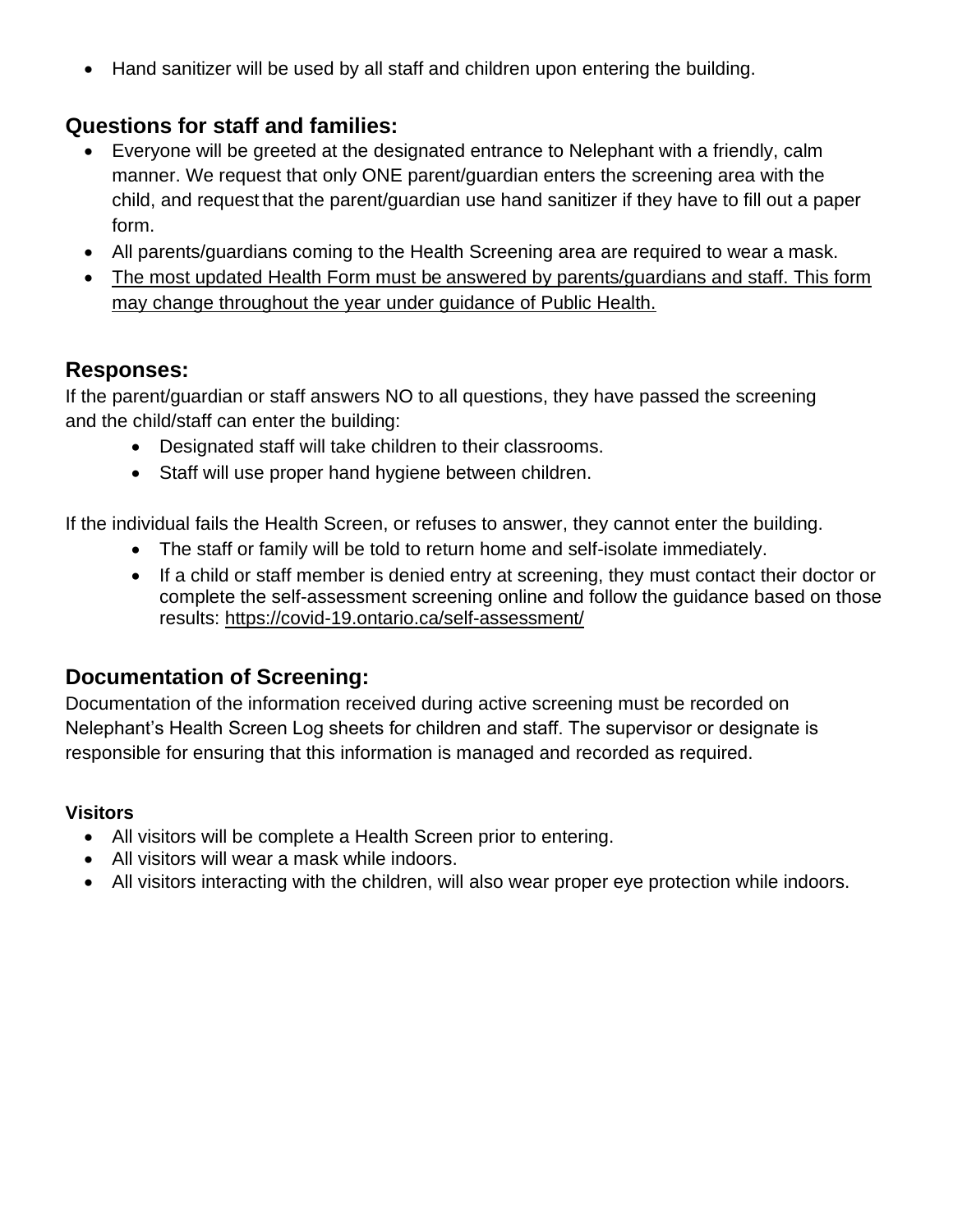## **Illness**

#### **Management:**

If a child or staff begins to experience symptoms of COVID-19 while attending Nelephant, the following procedures will occur:

- Staff members presenting any COVID-like symptoms will be required to go home immediately.
- Symptomatic children will be immediately separated from others in a designated, supervised area until they can go home. In addition, where possible, anyone who is providing care to the child should maintain a distance of 2 meters.
- Staff supervising the child will wear all appropriate PPE as recommended by Public Health. Children over the age of 2 years will be asked to wear a mask.
- Environmental cleaning of all spaces the child was in will be conducted as soon as possible.
- Other children and staff in the cohort who were present while a child or staff member became ill will be identified as a close contact to the Public Health and grouped together. The Public Health will provide any further direction on testing and isolation of these close contacts.
- Children or staff who have been exposed to a confirmed case of COVID-19 will be excluded from the childcare setting under the direction of Public Health.

#### **Reporting:**

- Childcare centers within the meaning of the *Child Care and Early Years Act, 2014 ,*  have a duty to report confirmed cases of COVID-19 under the *Health Protection and Promotion Act.* Nelephant will also contact the NPH to report a case of COVID-19. The NPH will provide specific advice on what control measures should be implemented to prevent the potential spread and how to monitor for other possible infected staff members and children.
- Nelephant will respect the confidentiality of any staff member or student who experiences COVID-19 symptoms and/or tests positive for COVID-19.
- Reportable diseases (diseases of public health significance) shall be reported immediately by an administrative staff member by calling the NPH or Telehealth 1-866- 797-0000 (24 hours, 7 days a week). The NPH will investigate and confirm these reports prior to any communications to parents or staff.
- We will report cases to Public Health, unless otherwise directed by Public Health at certain times throughout the Pandemic.

#### **Testing:**

- Symptomatic staff and children should complete the online self-assessment offered by the Ontario Covid assessment center: <https://covid-19.ontario.ca/self-assessment/> and follow their instructions. Please inform Nelephant whether you will be tested or not.
- Testing of asymptomatic persons should only be performed as directed by the local public health unit as part of outbreak management.
- Those who test negative for COVID-19 or who were told not to get tested must be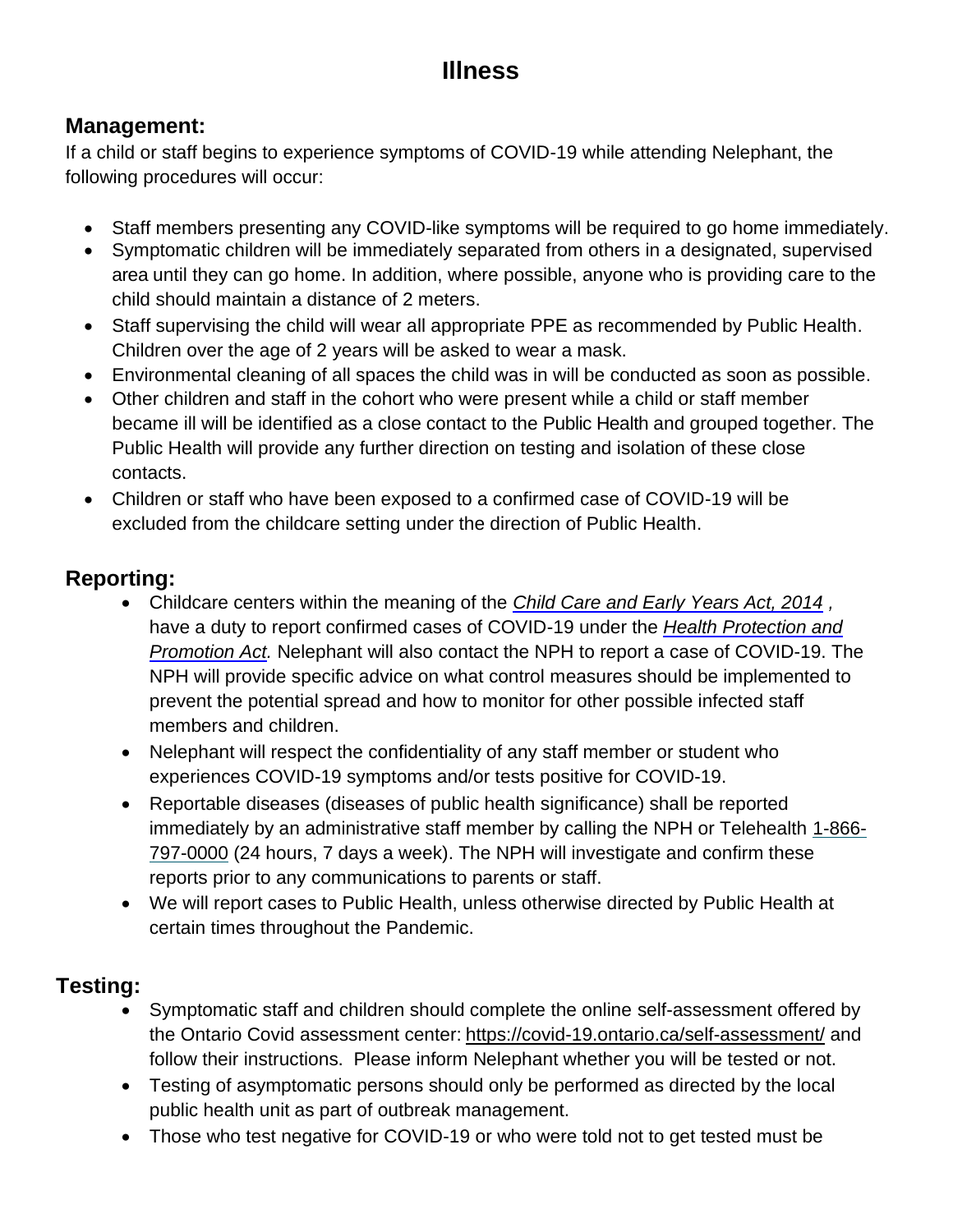excluded until 24 hours after symptom resolution or until cleared to return by a health care professional.

- Those who test positive for COVID-19 must be excluded from Nelephant until clearance has been received from the NPH.
- Staff and children who are identified as close contacts of a positive Covid case, will follow all current Public Health guidelines in terms of isolation requirements.

#### **Communication:**

- When a child begins to show signs of COVID-19, the parents/guardians will be notified immediately by phone by the administrative staff.
- Parents are required to provide current phone numbers to Nelephant and keep them updated at all times, as well as all other emergency contact phone numbers necessary. If a parent/guardian cannot be reached, the emergency contacts will be called. Parents/guardians need to make arrangements to pick up their child as soon as possible.
- Nelephant will follow all direction from the NPH in regard to when and how to communicate information about a communicable disease and/or outbreak to parents/guardians and staff.
- Nelephant is committed to providing information in a reasonable timely, respectful manner to all parents/guardians and staff about communicable diseases or outbreaks. This will include but is not limited to emails, phone calls, posted signs on doors/walls of the school, etc.
- Video and telephone interviews/meetings will be used to interact with families when needed.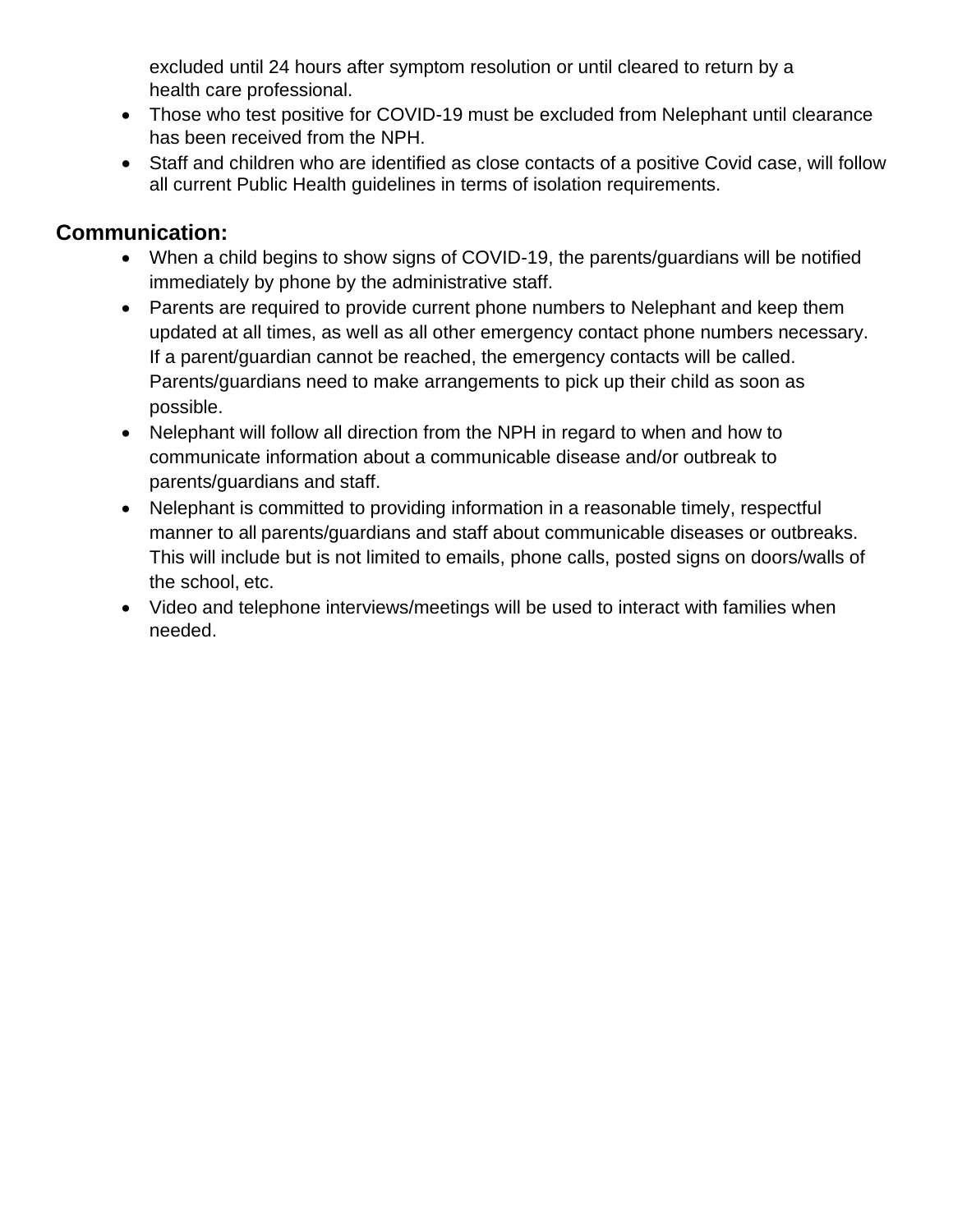## **Temporary Covid-19 Changes – Highlights**

Nelephant will be following the Provincial Guidelines and has implemented an "Immunization Disclosure Policy" which states that all staff, student teachers, and regular visitors provide proof of being fully vaccinated. Those who are not vaccinated, including those with medical exemptions, will be required to complete regular Covid-19 testing as directed in provincial guidance.

- Parents are encouraged to drop off and pick up from outside the building, only entering when necessary.
- It is strongly recommended that all children over the age of 2 years wear a mask while indoors.
- Health Screening done online every morning before arriving at school whether your child is attending school or not (unless you have informed the school that your child will be away for a number of days).
- All children showing any signs of illness must stay home for a full 24 hours and follow the guidelines described on the Health Screen form.
- No Before Care. Drop off is between 8:30-9:00am. (Casa only)
- Aftercare will run from 4:00-5:00pm at an additional charge. For Casa children, this is only available to those in Casa 2. Please speak with Jodi if you require a space in this program. (Casa only)
- All Casa children will bring their own snacks. Everything listed below MUST BE LABELED with child's name. (Casa only)
	- o 1 morning snack container in child's school bag.
	- o 1 afternoon snack container in child's school bag. (full-day children only)
	- o 1 reusable water bottle each day in child's school bag. Please fill it at home.
	- o Please ensure to include utensils if needed for snacks or lunches.
	- o Please choose containers/packages that your child is able to open as independently as possible. Practicing a few times at home is helpful.
- Until further notice, there will be no Parent Observations in the classrooms.
- We will be using the Remind App to send documents/reminders home to limit the need for parents to enter the building.

**\*\*Please Note:** If any information included in the "Covid-19 Procedures" contradicts information in the rest of the Handbook, until further notice, we will be following the Covid-19 protocol and procedures. Throughout the year there may be changes made to these procedures as we continue to follow the most current Public Health recommendations. We will update you as required.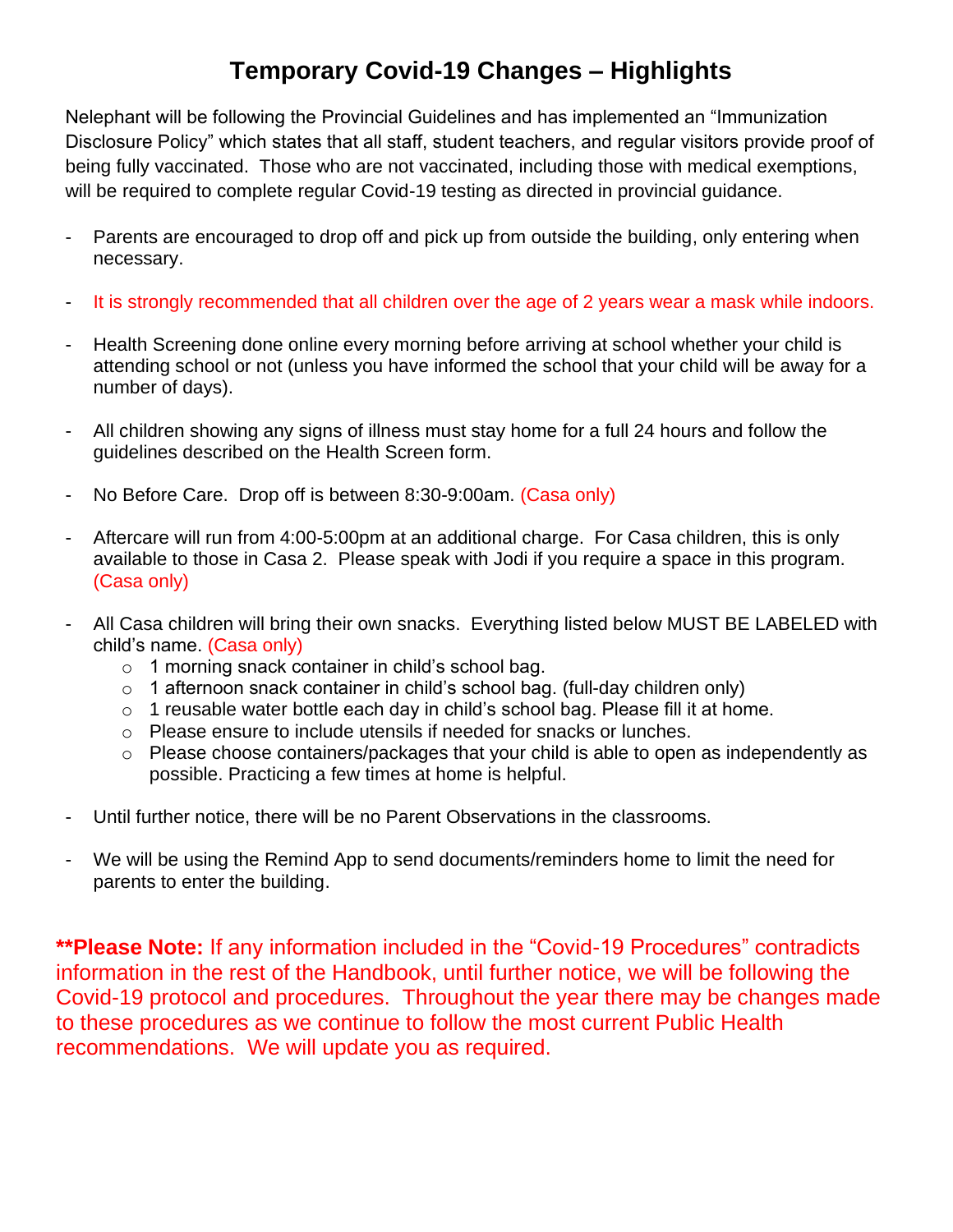## **1- Program Statement**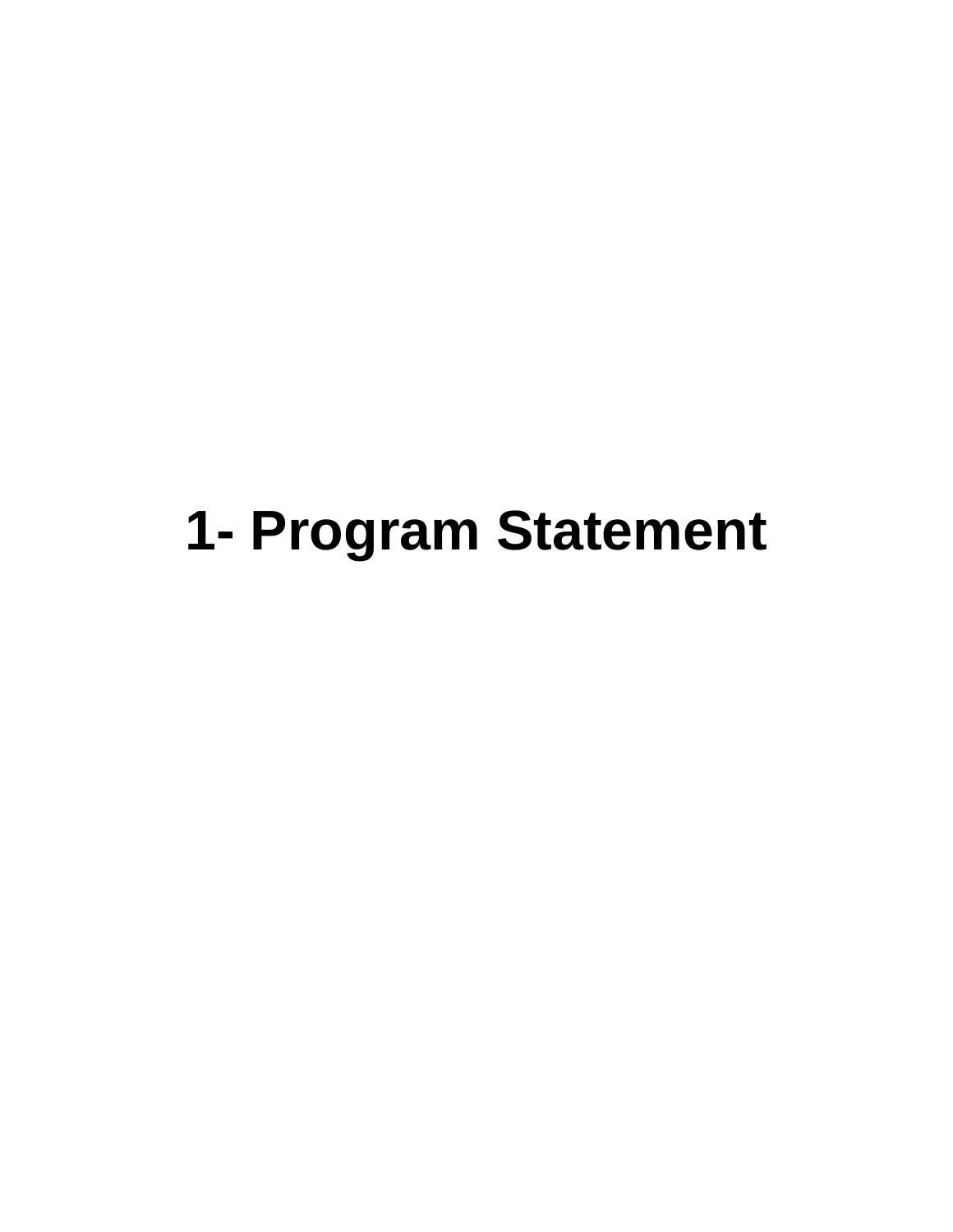### **Nelephant Montessori's Program Statement**

This program statement has been created to outline how Nelephant Montessori School, as a C.C.M.A. Accredited Montessori School, meets and exceeds all of the guidelines set out in the Ontario Government's "How Does Learning Happen?" (Ontario's Pedagogy for the Early Years). Our school does this by following Dr. Montessori's methods and philosophies for each plane of development.

Nelephant Montessori School provides a learning environment that is welcoming, engaging, and fulfills the needs of each child in the plane of development they are in. We view all children as competent, capable, curious and rich in potential and our program is designed to nurture their academic, emotional and social development. Their time at our school will enhance their decision making skills, self-confidence, self-reliance, sense of responsibility, good citizenship and respect for others.

In order to achieve this, we plan and create positive learning environments and experiences in which each child's learning and development is supported by using the international Montessori curriculum and materials that have been proven through research to be effective with children from all socio-economic and cultural groups. Our Directresses/Directors have all been trained and certified through MACTE accredited educational training institutes. In addition, our assistants are Registered Early Childhood Educators or equivalent and our school is a fully accredited member of the Canadian Council of Montessori Administrators. Our interpretation of Montessori pedagogy and programming is consistent with the Ministry of Education's Policy Statement as set out in "*How Does Learning Happen". (*It is important to note that, while HDLH describes children's activity as 'play', Montessori pedagogy often describes the activities as "work". Nevertheless, the activities, as experienced by a child, are one and the same.)

We foster children's exploration, play and inquiry by having fully equipped Montessori learning environments in which activities are present for the full range of three ages in each room. There are activities that assist children to become independent or to assist others with care of the self, care of the environment and grace and courtesy toward others; activities to explore and refine all the senses as well as to discover sequencing and order; activities to increase vocabulary, encourage discussion, explore sounds, and begin to develop the process of writing and reading, and activities to develop number sense, numeracy, understanding of large quantities, the mathematical operations, geometry and even rudimentary algebra concepts; activities to allow them to explore the world around them as well as other cultures in the areas of zoology, botany, geography, science and history. In addition, there are activities for cutting, colouring, painting, exploring colour, shape and texture, pasting, etc. Children understand where everything is kept, and they are able to choose and return things independently and/or with their friends.

We provide child-initiated and adult-supported experiences. All Montessori materials are introduced to a child by an adult or by another child, and while the Montessori adults are always observing children to see what support each child might need, they are very sensitive to allowing children their own initiative as this most often results in children being deeply engaged and peaceful in what they are doing. Children are welcome to take any of the activities they have been presented at any time to practice and explore with them. Teachers always try to find exactly the right moment to introduce a child to something new so that they have enough time to master something but also are always being gently challenged.

We incorporate indoor and outdoor play, nutrition breaks as well as active play, rest and quiet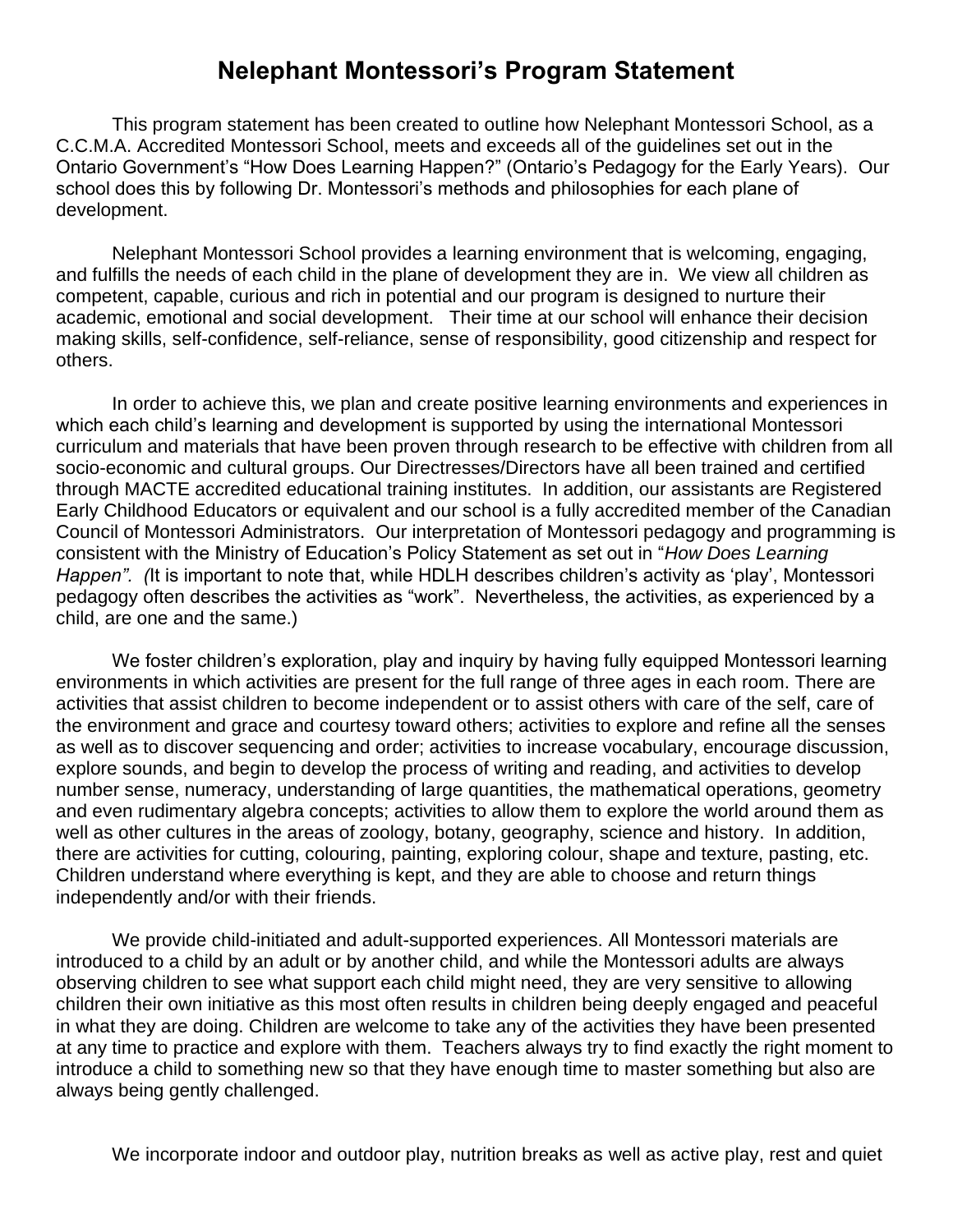time, into the day, and give consideration to the individual needs of the children by allowing the children to manage a great deal of their day. Children can choose to move about the class carrying things or building things or sit quietly at a table moving intricate pieces or have a break in the library looking at a book. Children can choose to have snack or a drink when they are hungry or thirsty; they do not have to wait for the whole group. In addition, we have a well-equipped outdoor playground that children access on a regular basis. Our full-day children go outside every day after lunch and our half day children enjoy our special outdoor day on Fridays. Our younger full-day children are offered a nap time after outdoor play, while the older children engage in quiet afternoon activities.

We encourage children to interact and communicate in a positive way and we support their abilities to self-regulate by having mixed-age Montessori communities where children remain with the same adults for three years. Each class is comprised of a three-year mixed age group which, reflective of society as a whole, creates a community where children are free to progress at their own pace, learning from each other, under the guidance of trained adults. This provides many opportunities for interactions with children older and younger than themselves, and with adults.

We promote the health, safety, nutrition and well-being of the children in our care by diligently meeting all the requirements of The Ministry of Education. There is a catered lunch program offered to our full day children and healthy and nutritious snacks are provided by our school and prepared by staff who hold their Food Handler Training Certificates. We talk to the children about healthy eating and staff model it for them as well.

We foster the engagement of an ongoing communication with parents about the program and their children. During the school year, we have two parent teacher conferences where parents and teachers sit down to discuss the child's progress. We plan parent education nights where parents can come and learn more about the Montessori program and other relevant Early Childhood topics. Also, at the parent's request, the staff will gladly set up a time to meet with them whenever there is a need. To give the parents an opportunity to see what their children do while at school, we arrange two "Bring Your Parents to School" evenings as well as provide each family two observation times throughout the year where they can come and observe their child's class for an hour and half. At the end of their three years at our school, we write very detailed report cards for all of our graduating students.

We document in several ways. Records, seasonal newsletters, and photos. We track all lessons given, all work engaged in and observe and communicate anecdotal information on each child and on the class as a whole. We observe and discuss concerns regarding social, emotional, developmental or academic challenges and strive to come up with the best plans to meet each child's needs while they are in our program.

We involve local community partners and encourage their interactions with the children. We have many special guests from the community come in throughout the year to run special interest days for our children. We also welcome specialist from Community Living and Preschool Services as well as Pathstone Mental Health to work with our children when necessary and we meet with the parents and these specialists together to set up appropriate plans and strategies as needed.

 As there are many similarities to the Casa Program, these are specific to the Toddler Program. Our toddler environment offer's exploration of the child's expanding world while following the Montessori philosophy. We foster the exploration and inquiry by having a fully equipped learning environment. There are activities that assist the children to become independent. We have activities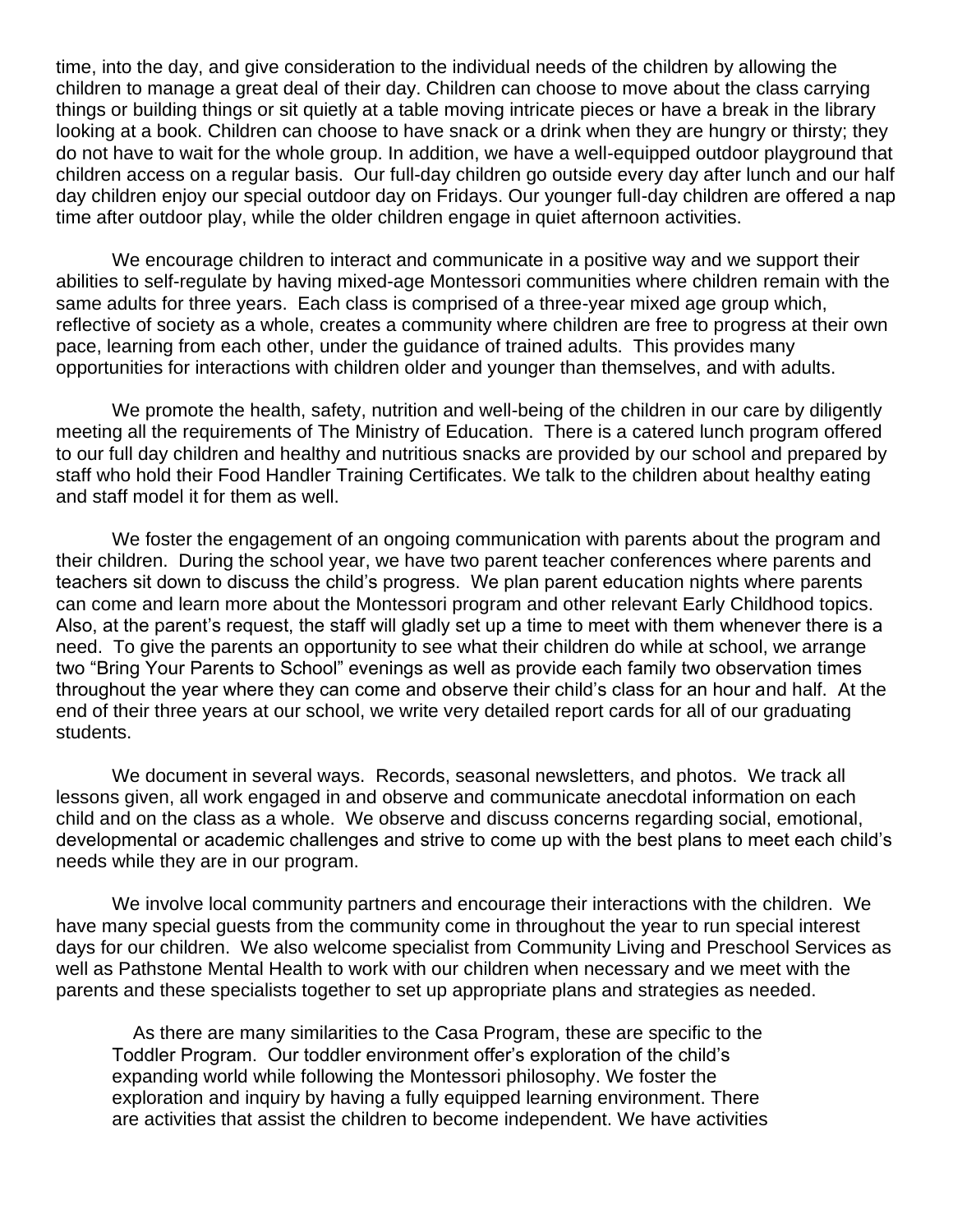that explore and refine all the senses as well as discovering sequencing and order, activities to increase vocabulary, explore sounds and activities that introduce numbers, letters, and colours. Some children depending on their age can spend one or two years in the Toddler Program.

We support positive and responsive interactions among the children, parents and staff by communicating, promoting, and adhering to our values. We foster children's exploration, encourage interaction and communication by designing an environment that sparks curiosity, promote co-operative play, and provide challenges. We foster ongoing communication to the parent about the program and their child on a regular basis. Parents can access their child's teacher daily by chatting with them during arrival and dismissal.

We promote the health, safety, nutrition and well being of the children by providing healthy meals and snacks in a positive group environment. We provide opportunities for children to practice self help and self care skills based on each child's capabilities. We provide regular daily opportunities for the children to be outdoors which is both safe and stimulating.

 Staff record all lessons that are given for each child in our program. We observe and discuss any concerns and come up with a plan that will help the child. Staff are encouraged to seek professional learning workshops that are offered in the evening. The supervisor will assist the staff in identifying learning opportunities.

We support our staff and others who interact with the children in relation to continuous professional learning by offering the staff opportunities to attend conferences or visit other Montessori or non-Montessori environments for observations. The staff also return to school one week prior to the children, at which time we all review and complete all necessary documentation required by CCEYA. At the beginning of each year, our staff also set goals for themselves in discussion with our Head of School and together plan for how to support them in the achievement of those goals. We have a Professional Development budget that any staff person can access depending on their particular needs. We have Professional Development days set aside each year. We also meet regularly to discuss ongoing issues or topics of particular interest at our monthly staff meetings and many informal meetings throughout the week.

This program statement will be reviewed with all staff, students and volunteers annually and whenever an amendment is made.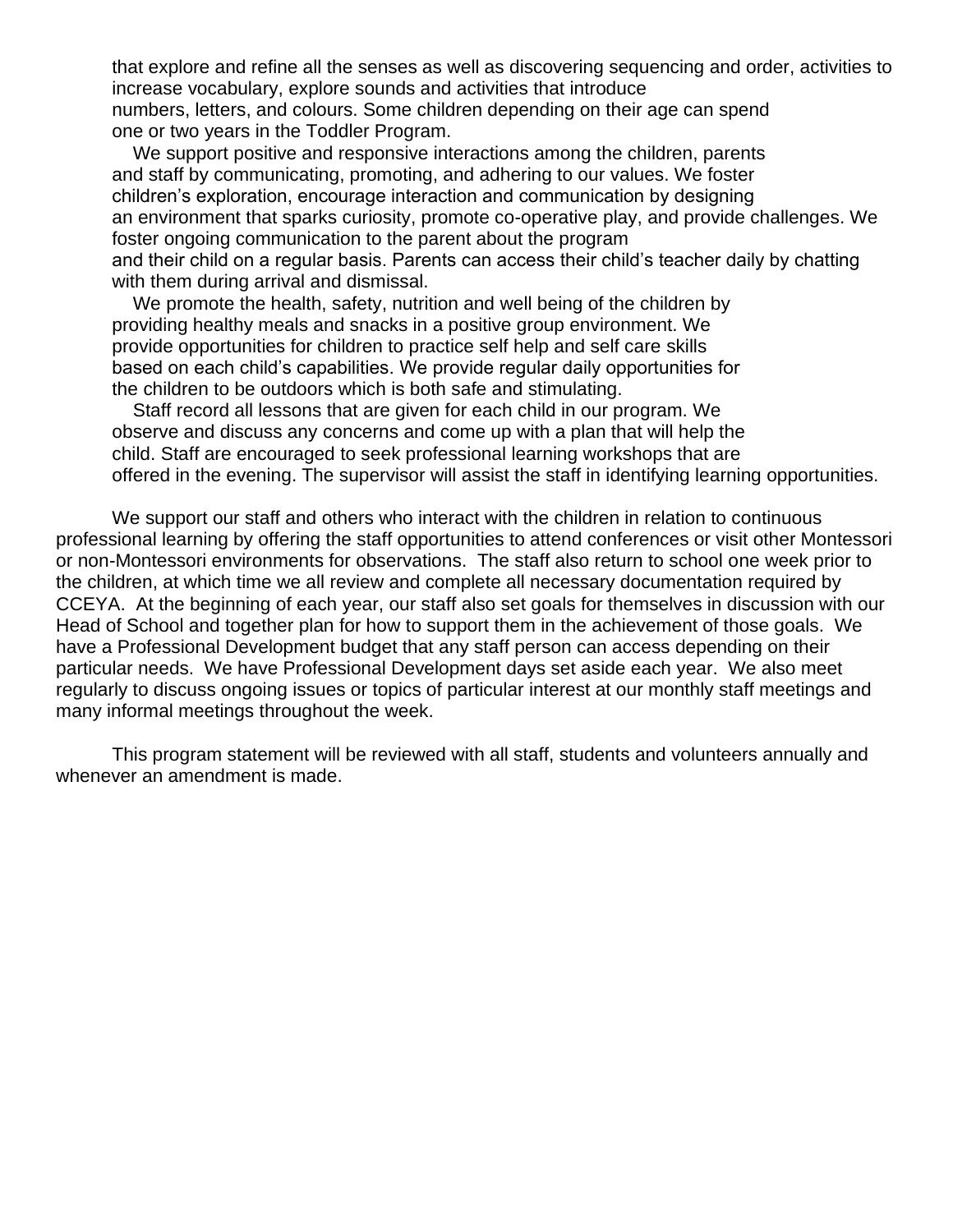## **2- Parent Responsibilities**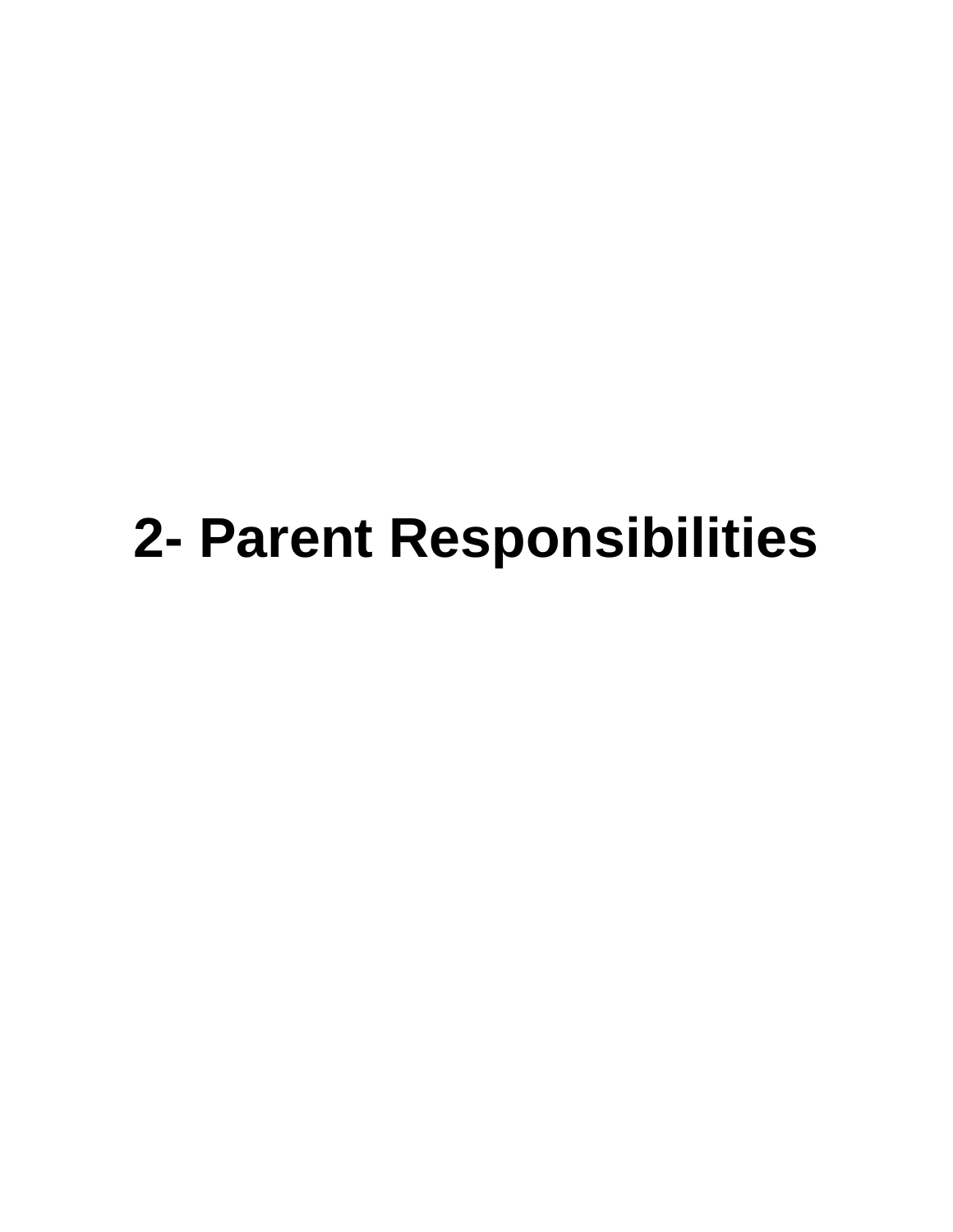## **Parent Co-op Responsibilities at Nelephant Montessori**

- 1- Pay all tuition fees on time according to the Fee Schedule. The fees will be collected through Pre-Authorized Payment (PAP) at the beginning of each month. Other fees or money for events such as fundraising or social will be done through E-Transfer. This will be done by email to [info@nelephant.ca.](mailto:info@nelephant.ca) **Please note**: In the event that we are mandated to close due to a Pandemic we will not charge tuition fees and will follow guidelines from the Ministry of Education and Niagara Region Children Services.
- 2- Attend 2 General Meetings per year. One to be held in the Fall the other in the Spring.
- 3- Actively participate on chosen Parent Committee and or the Board of Directors. A buy out option is available for those who are unable to commit to participating for \$275.00.
- 4- Participate in or support Fundraising and Social events held throughout the year.
- 5- Ensure your child arrives at school **before classes begin at 9:00am**. If your child is going to be **arriving late**, please call the office in advance to inform us as to what time your child will be arriving.
- 6- Inform the office of any absences for any reason (e.g. illness, appointments, etc.) before 9:00am.
- 7- Ensure all personal information (e.g. phone #, e-mail, home address and health i.e. allergies) is current and up to date. If something changes mid-year, it is your responsibility to inform the office immediately.
- 8- Provide a current list of anyone dropping off or picking up your child(ren). Make appropriate changes throughout the year, as necessary. Staff will ask unfamiliar people for identification. A "Release of a Child to a Minor" form must be filled out prior to the school allowing your child to be dismissed to someone who is under the age of 16.
- 9- Any request for cancelation of services, such as catered lunch, extended care, etc., must be done in writing with **30 days notice** to the office.
- 10-Appointments to meet with either the Head of School or other staff can be set up by e-mail or phone.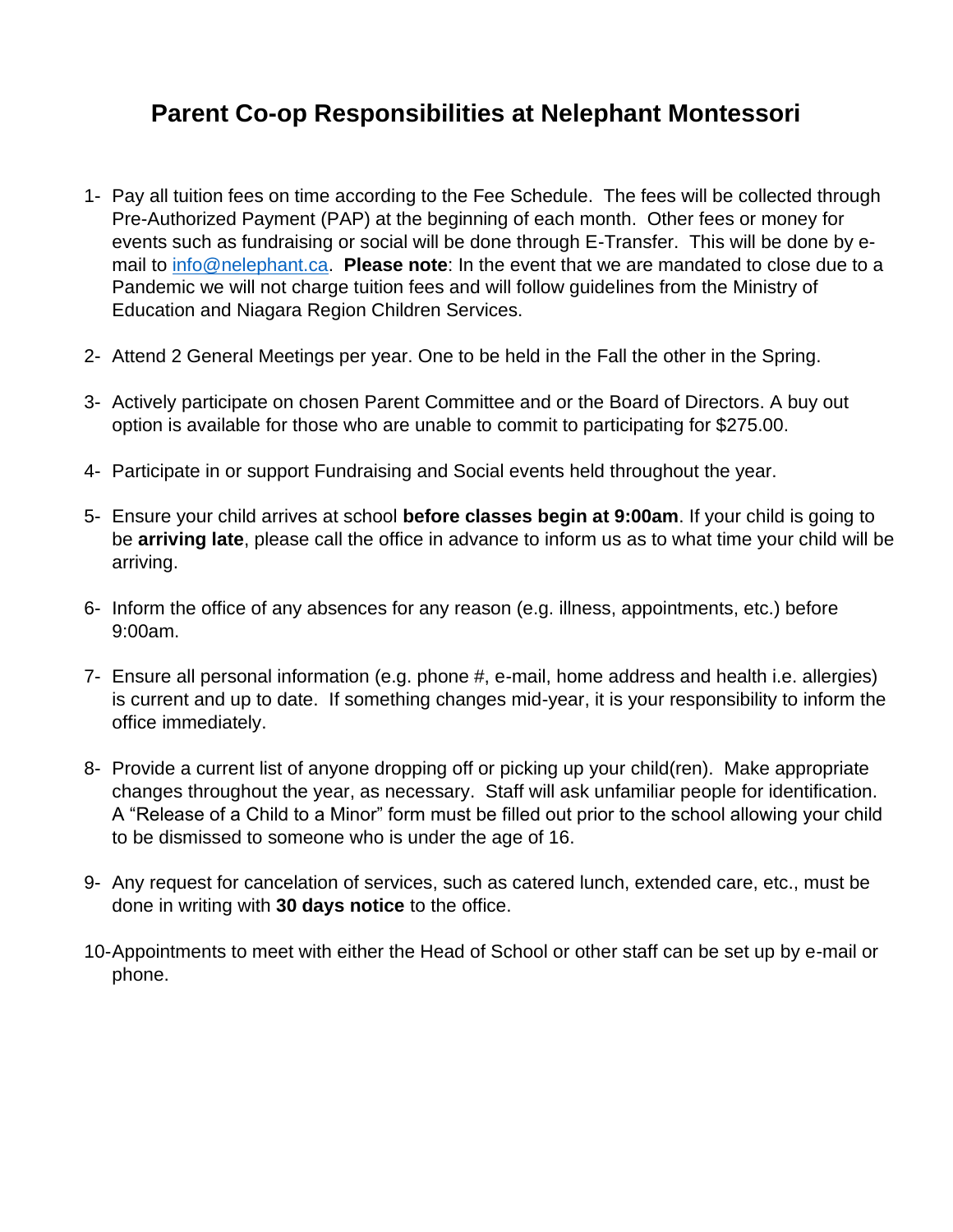## **3- Days and Hours of Operation**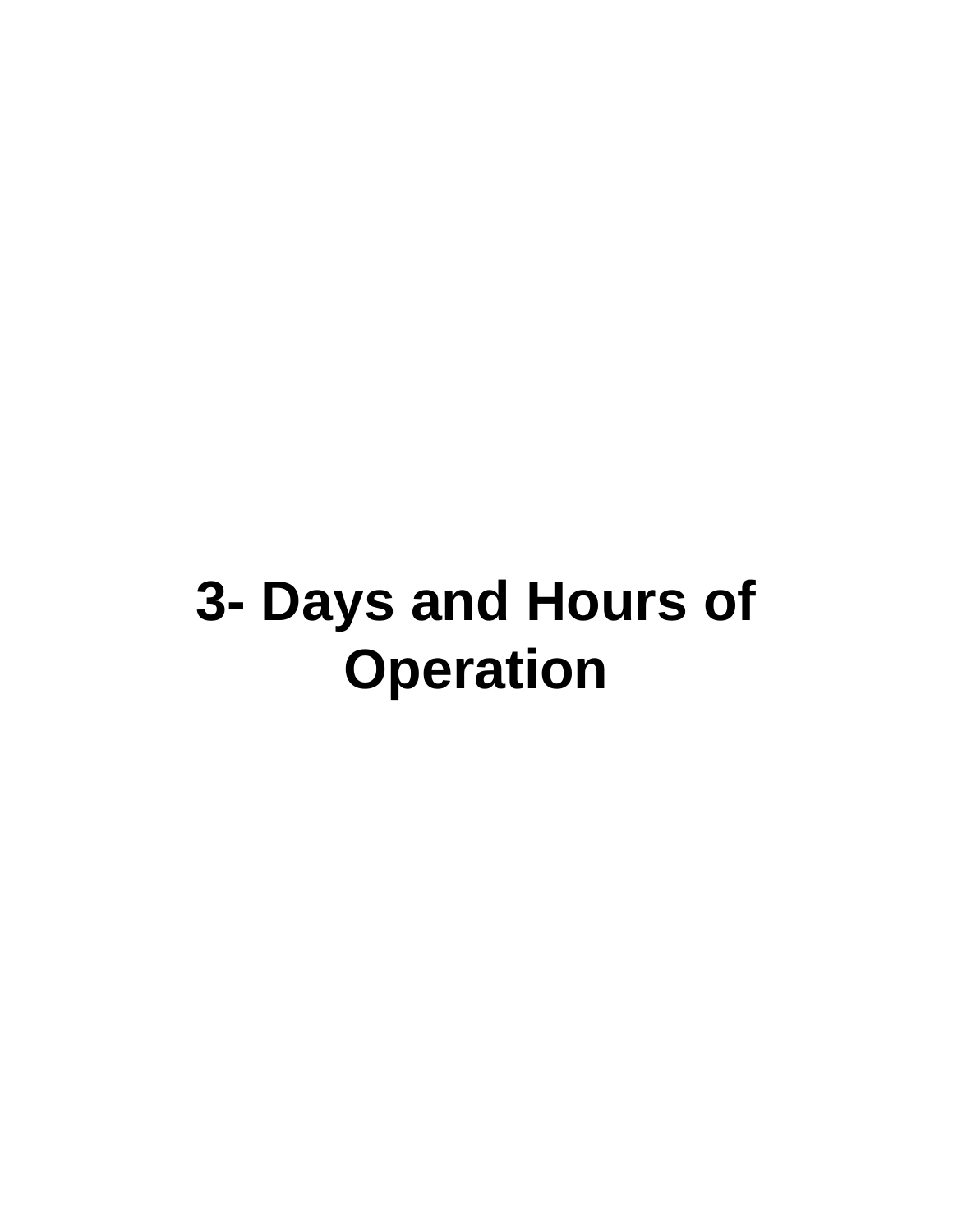## **Hours of Operation**

We offer both half-day and full-day spaces for both Toddler and Casa classes. All children are required to attend five days a week. This provides more consistency for the children and more stability for the class.

#### **Toddler**

Half-Day: 8:30 – 11:30 am Full-Day: 8:30 – 4:00 pm

#### **Casa**

Half-Day: 8:30 – 12:15 pm Full-Day: 8:30 – 4:00 pm

#### **Extended Care**

An extended care program is available if needed for a limited number of children. We request that you contact the school at least a day in advance to check the availability as we are required to ensure proper ratios. **\*\*\*Please note, this only applies to those that have not signed up for Extended Care on a regular basis\*\*\***

**Before Care:** 8:00 – 8:30 am **Aftercare:** 4:00 – 5:00 pm

**\*\*If you arrive after 5pm, there is a \$10.00 late fee charge for the first 15 minutes and will increase to \$1.00 for every minute thereafter. This charge will be added to your Aftercare invoice for the month. \*\***

## **Ages of Children**

Nelephant's Toddler Class accommodates 10 full-day and 5 half-day children ages 18 months to 3 years.

Nelephant's Casa Classes accommodate a total of 48 preschoolers between the ages of 2.8 and 6 years. All Casa children must be fully toilet-trained before starting school.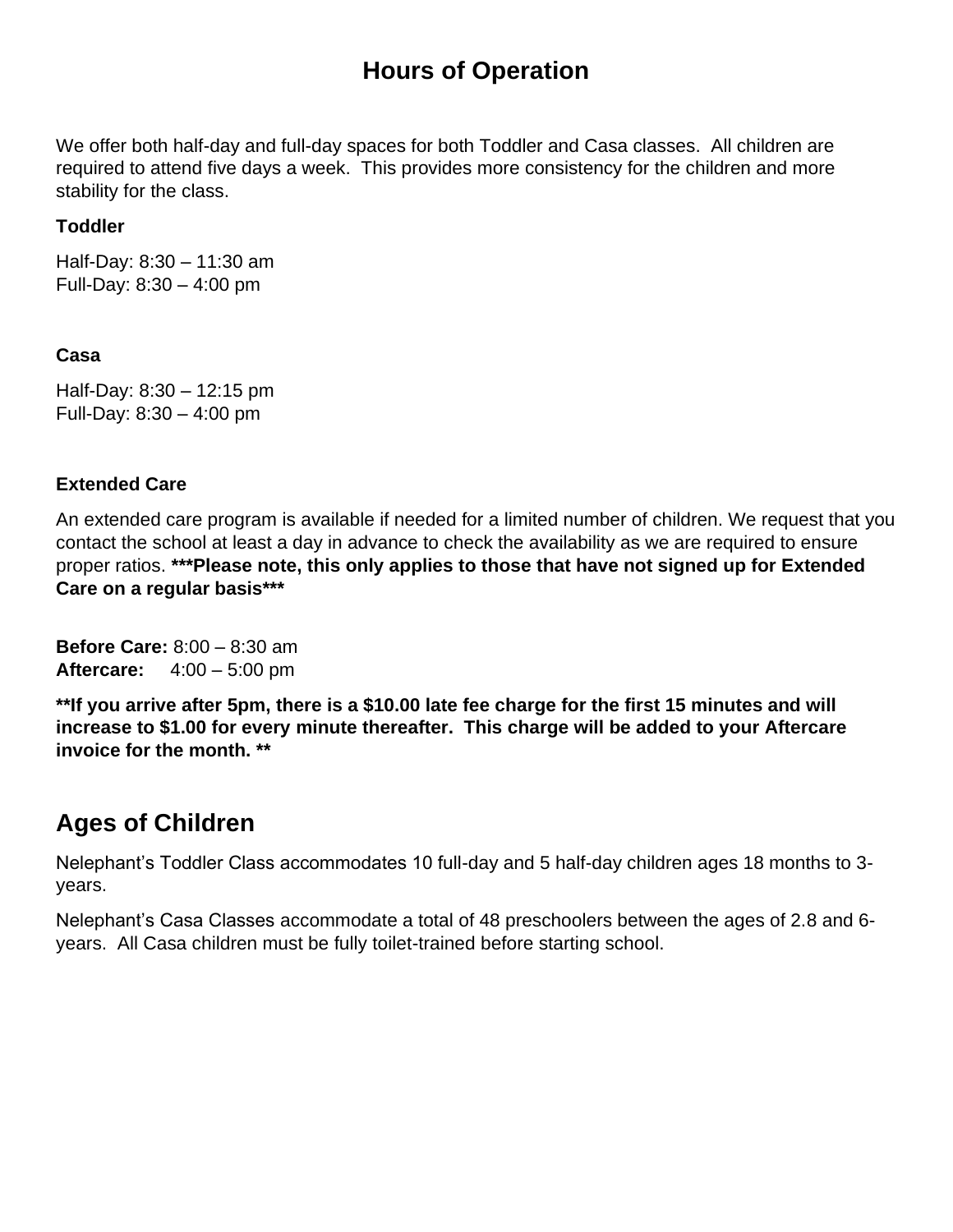## **Yearly School Closures**

These are the holidays for which Nelephant Montessori School is closed every year. Exact dates of these holidays will be provided to you during the first week of school in September.

Labor Day Thanksgiving Monday Christmas Holidays (2 weeks – including Christmas Day, Boxing Day, and New Years Day) Family Day March Break (1 week) Good Friday Easter Monday Victoria Day

Nelephant Montessori School places a high value on continuous staff development, therefore there will also be a few Professional Development Days throughout the year so staff can attend conferences, among other things. These dates will be provided to you at the beginning of each school year.

## **Unplanned School Closures**

At times, due to inclement weather Nelephant may have to close the school. When this happens prior to students arriving for the day, Nelephant will advertise on the following local radio station: **MOVE 105.7/610 CKTB Storm Desk**. There will be a closure message posted on the Nelephant Facebook page and a change to our voicemail on the school phone to state that the school is closed for the day. We will also send a message through the Remind App. It will be the responsibility of the family, if unsure to check one of those places before leaving in the morning. The school will make every effort to have this information out by 7:00 a.m.

**Note:** Nelephant will automatically close if the 2 local schoolboards-DSBN and the Catholic board have **closed their schools.**

During a pandemic, such as COVID, our school may remain operational due to the mandate under CCEYA while the public schools may be closed. Under these conditions, the decision to close will take into consideration the weather and road conditions.

If there is a need to close the school at some point during the day due to inclement weather, or unforeseen circumstances, the school will contact the parents with the details. Enough staff will stay until the last child is picked up.

Everyone's health and safety will be the priority for such closures.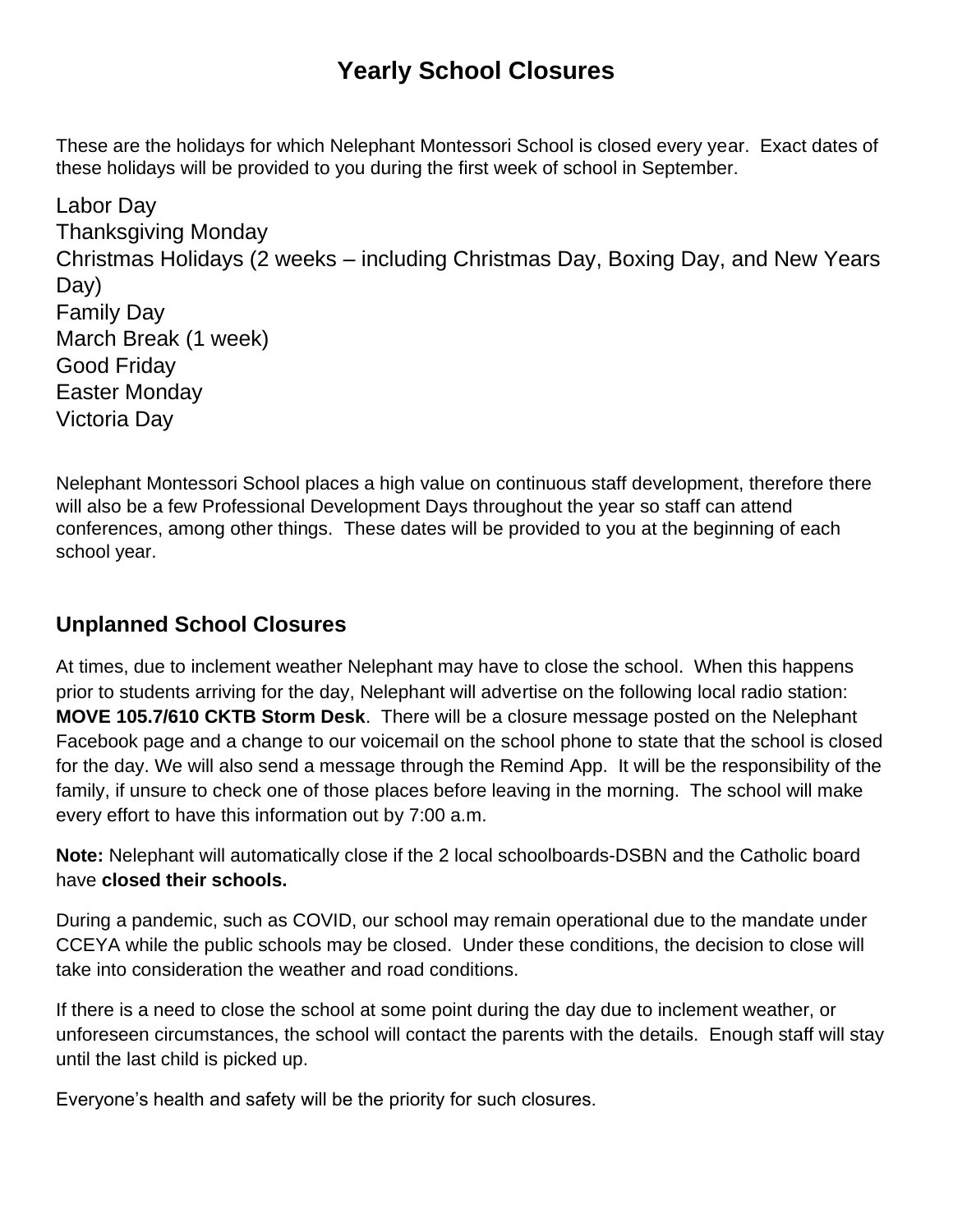## **Arrival and Dismissal Procedures**

Children must be accompanied by an adult to and from the door of their classroom or utilize the 'Kiss & Ride" option. On arrival, notify a member of the staff as to your child's presence. Similarly notify a staff member if you are leaving with your child. Unless otherwise arranged, children will not be released to any person other than those specified on the registration form.

Due to space restrictions, there can only be one-way traffic allowed on the property. Entrance will be on the right-hand side of the building as you face it, and exit will be on the left, or overhang side (Casa only).

#### **Arrivals (Casa and Toddler)**

To try to reduce congestion, and make arrival at school as safe and smooth for the children as possible, we ask for your cooperation and patience and provide the following options:

#### **Kiss and Ride (Casa only)**

#### **8:30 to 8:45**

Drive around building to overhang area. Turn off car for safety and to eliminate car fumes. The parent will take the child out of the car, kiss good-bye, give him/her the school bag, and pass the child to the teacher who will escort the child into the building to another staff member to take to the classroom teacher. The parent then leaves the school property. We expect that this entire process will take no longer than 2 minutes. In order to keep things moving the following restrictions will be enforced:

- **The car engine must be turned off during the entire process and not restarted** until the adult receives the okay from staff to proceed.
- Staff will supervise the child into the building and relay messages and/ or transport items into the school. If the child is having difficulty leaving the parent or creating a fuss for any reason, the parents will be asked to drive around, park, and escort their child into the building themselves.
- Parents cannot leave their car in 'Kiss & Drive' area for any reason other than to take their child out of the car.
- Parents cannot start the car and leave the area until staff has given the all clear signal.

#### **If the staff is not at the door, then the 'window of opportunity' has expired!**

#### **Parking (Casa Only)**

Parents are requested to park in the school parking lot, on local streets, or in the DSBN Academy School parking lot and use the walkway to get to the school.

Diagonal parking ONLY is allowed on the property. Escort your child (ren) and enter through main doors of school (under overhang). When exiting, exit to right of 'Kiss & Drive' area of overhang. **Please adhere to speed limit of 10 km/hr. at all times and be alert for children!**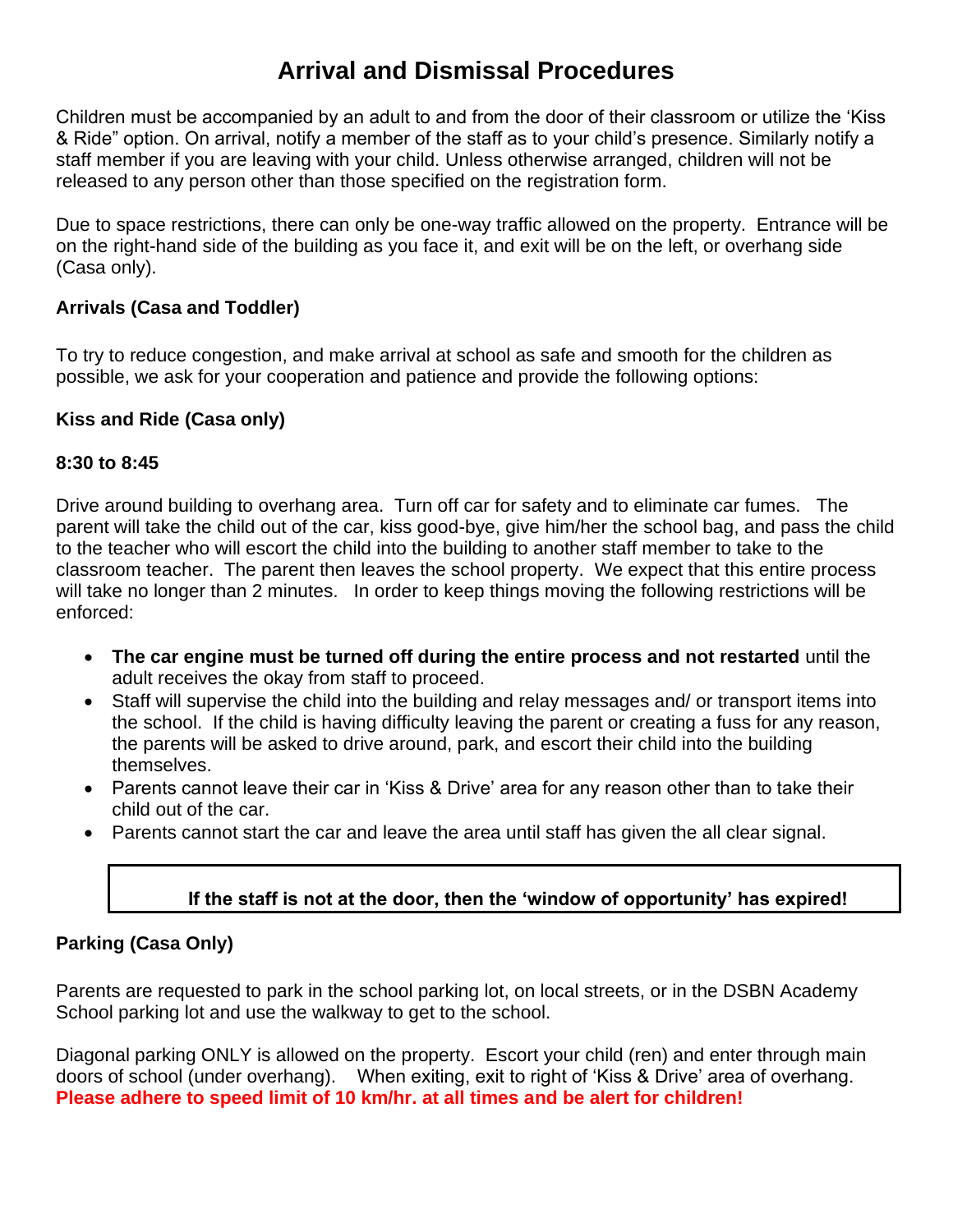**SAFETY is a priority as other cars will be entering and exiting the property at the same time, so please hold your child's hand at all times!**

#### **Dismissals (Casa and Toddler)**

Please park and enter building to pick up your child. This will be a good time to check mail, bulletin board etc. As parking is limited, it is imperative that arrivals and dismissals be made as promptly as possible to make room for other cars. Thank you!

### **THANK YOU FOR YOUR PATIENCE, UNDERSTANDING AND COOPERATION IN THIS IMPORTANT MATTER OF SAFETY FOR OUR CHILDREN**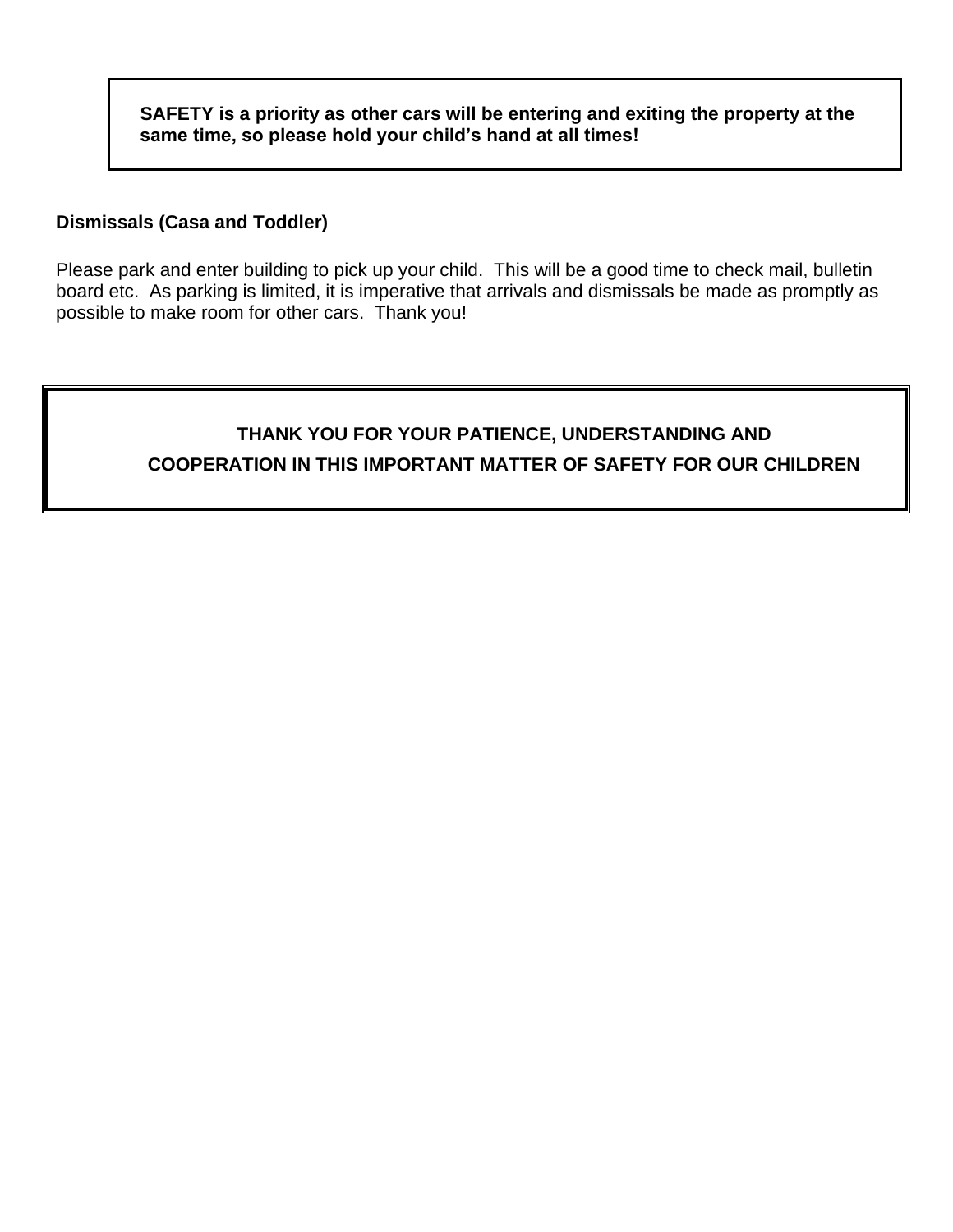# **4- Helpful Hints**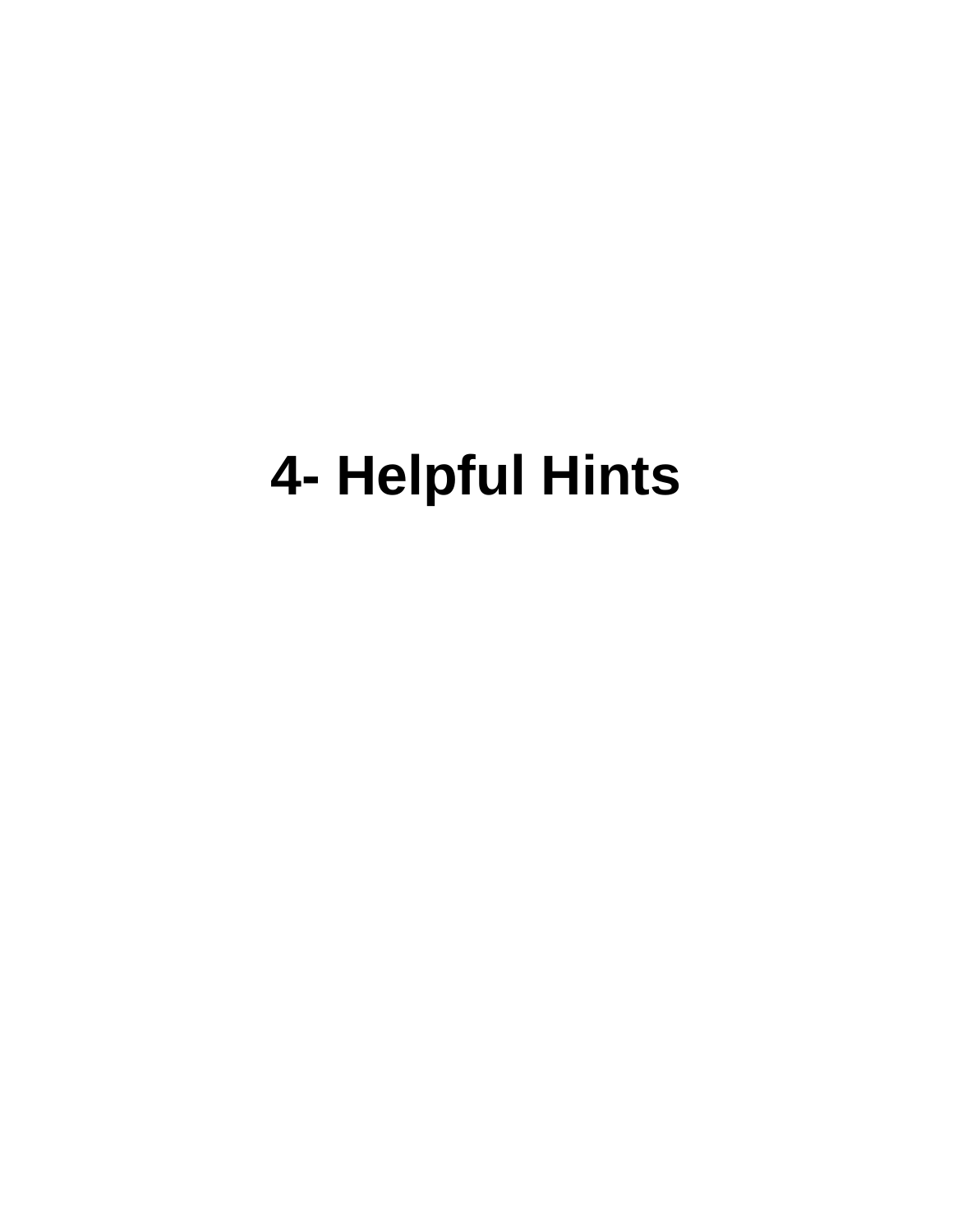## **School Preparedness**

#### **Your Children Will Be Better Prepared for School If You:**

- Encourage them to speak clearly and thoughtfully while making eye contact.
- $\cdot$  Help them to listen when spoken to.
- Encourage them to carry out simple instructions and to respect authority.
- Allow enough time for them to learn to put on and take off their own outer clothing themselves.
- Remember that independence is important to them.
- Try to provide them with opportunities to play with other children of their own age.
- Listen to and enjoy their school experiences, but don't 'grill' them for information. They tend to withhold more when this happens.
- ABOVE ALL: Help them to achieve a sense of individual accomplishment and a positive image of themselves as people.

#### **See That Your Child's Clothing Is:**

- Simple, comfortable, and washable.
- Labeled with his/her initials.
- Easily hung on a hook (i.e. coats with hoods or loops in them tend to be easiest).
- Large enough for them to put on and take off easily. Especially boots. Tights and leotards are not advised, as they are too difficult for toileting.
- Appropriate for the season.\*\*Running shoes are the best choice for outdoor play\*\*
- Safe: Scarves, necklaces and dangling drawstrings can be dangerous.

#### **Provide Good Experiences By:**

- Frequently reading stories aloud.
- Taking family trips; airport, library, grocery store.
- Giving them a chance to express themselves.
- Answering their many questions.

#### **When You Bring Your Children to School:**

- Bring them to the door of their classroom, say goodbye and leave as you normally would. Please do not linger in the hallway, as this makes it confusing for the child and they can become upset. There they will be greeted by one of the teachers and directed to their tasks for the day.
- Discourage them from bringing favorite objects with them (i.e. toys and blankets are not allowed at school except at nap time).
- ABOVE ALL: Come with a positive and happy attitude. A relaxed and calm parent makes for a peaceful child! If you seem worried, they think there is something to worry about! This experience will be wonderful for them!

#### **Generally Speaking:**

- Protect your child from interruptions when they are working and focused.
- Teach your child with real equipment and materials rather than toys.
- Plan each step of a new activity when showing how to do something and slow down your movements.
- Do not do for your child what they can do for themselves. Ever! Once you see them do it-you have to allow them to continue on their own.
- Arrange your home in such a way that your child can manage easily.
- Give sufficient time for your child to perform a task. Allow for some choice.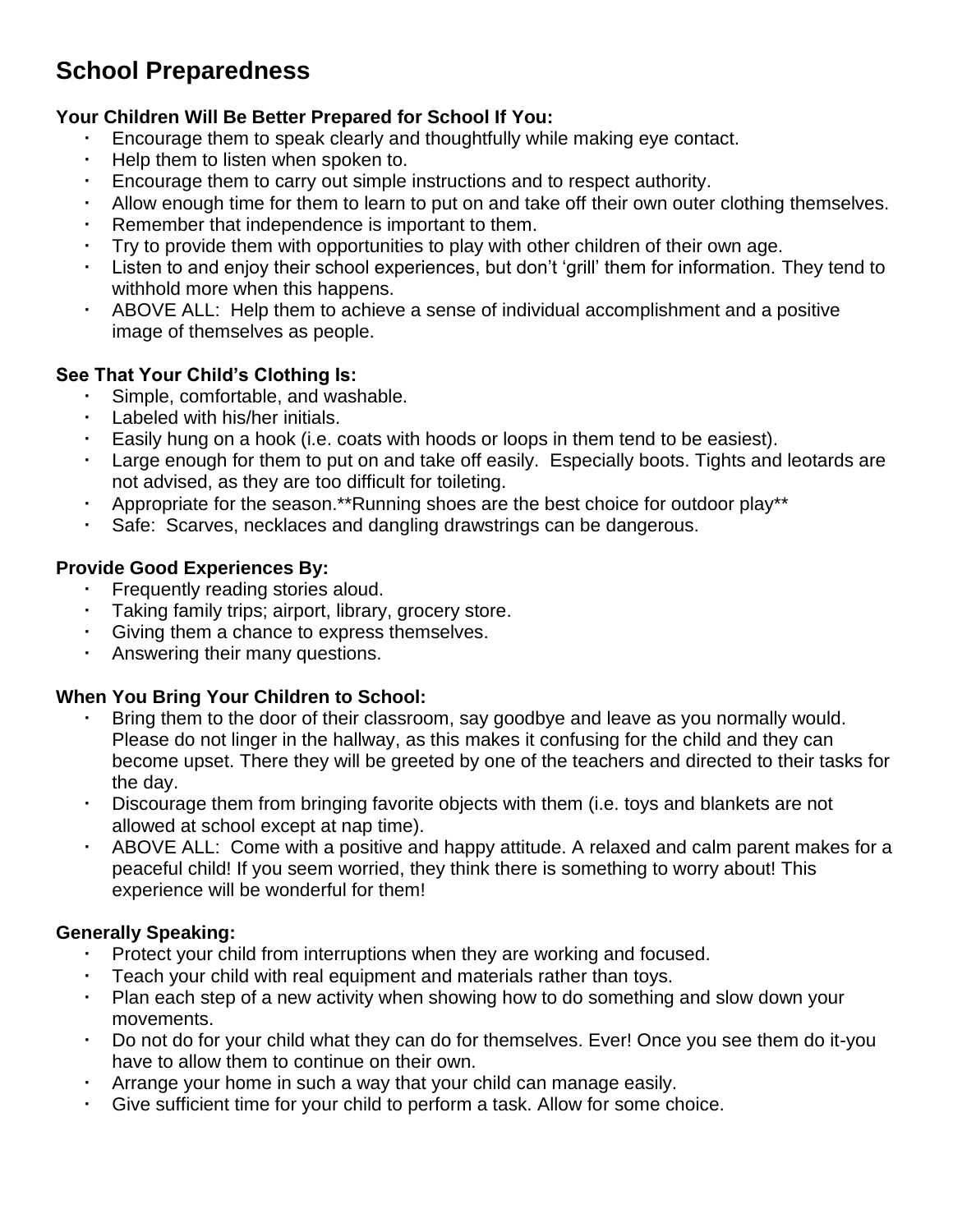## **Helpful Hints - Toddler**

- 1. Prepare your child for what he/she will experience at school. Explain to them daily what will happen.
- 2. Please verbally guide your child to take off any outer wear and hang up their belongings on their hook. Say good-bye to your child and let them know you will be back; it is best to leave immediately. This will help to make your child's transition smoother and easier for everyone. A teacher will be available to assist you.
- 3. Please remember to check the white board in the front entrance, and your child's basket regularly for important information.
- 4. A school bag for shoes, extra clothes, will be supplied. Please send to school daily.
- 5. Winter can be a challenge for the children and teachers unless the following guidelines are observed:
	- Put your child's name on all outer and loose clothing.
	- Take the time to teach your child how to get in and out of his/her outer clothing. Let him/her do as much as possible on their own with ample time for the task. It may take a little longer, but it is worth it to both you and your child.
	- Attach mittens to coat with clips or short strings.
- 6. Two nutritious snacks are served every day. Drinks and food will be provided by the school and will follow Nelephant's nut free food policy. Please note: The toddlers in our care **do not use bottles**, so we would ask that you do not send one with your child. We ask that if your child requires a soother while napping, it is placed in their basket upon arrival and it will be given to your child as they go to their cot for nap time.

#### **Check your school calendar for all holidays, Professional Activity Days and school closures.**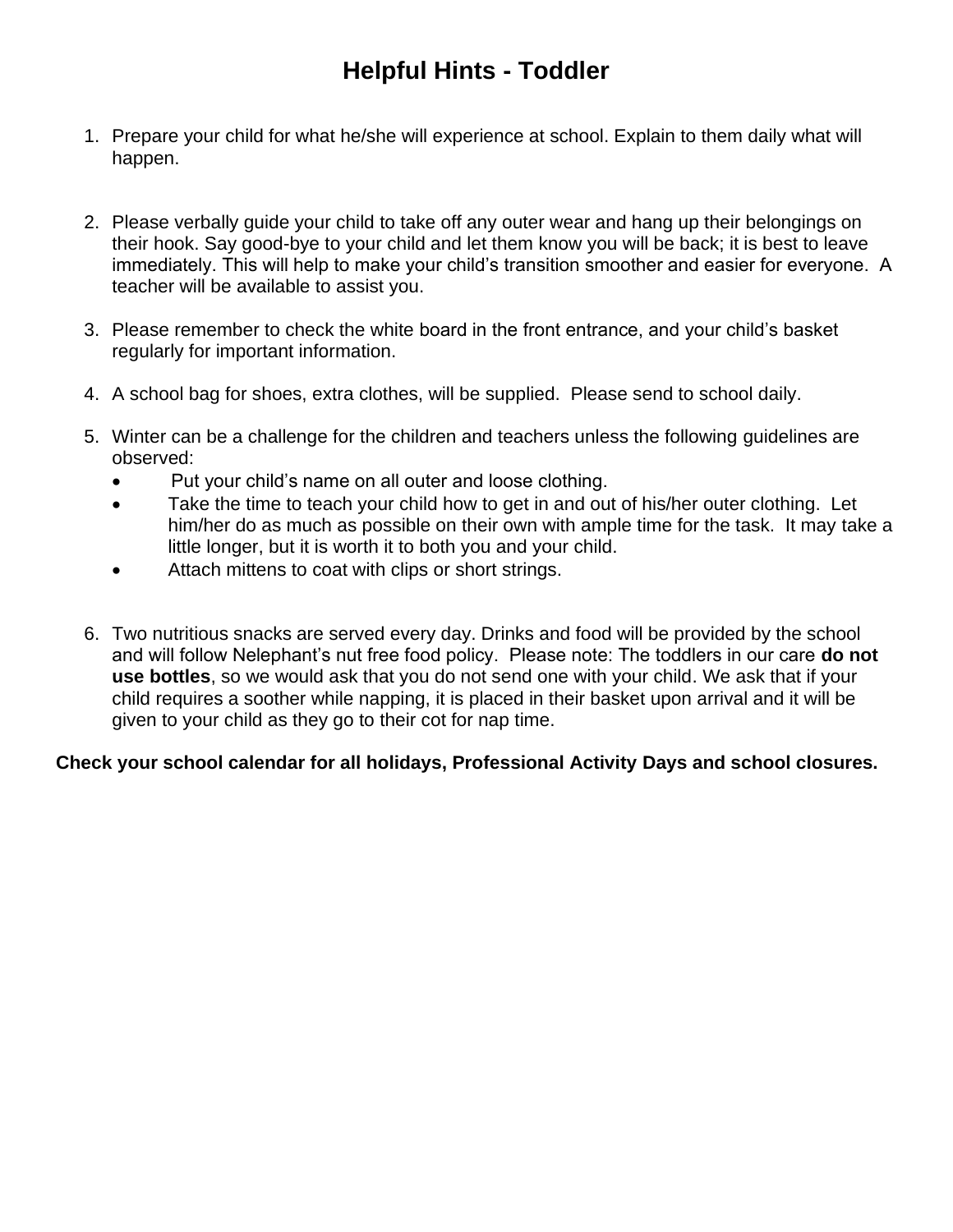## **Helpful Hints - Casa**

- 1. Please verbally guide your child (ren) to take off any outer wear and hang up their belongings on their hook. This applies to our 4 and 5-year-old Full Day children only. Our 3-year-olds will hang their belongings up on their hooks in the classroom. Say goodbye to your child in the hallway. Once your child is ready to enter the classroom, they will be asked to wait outside the classroom door until a teacher is available to greet them.
- 2. Please remember to check the hall bulletin board, white boards and your school mailbox regularly for important information. Also, there may be times when we will send an e-mail with information from either the school or board.
- 3. A school bag for shoes, extra cloths, a cup and artwork will be supplied to each child. Please send it to school daily.
- 4. Classroom observation is one day per week. If you wish to see your child in the classroom setting, please sign the list on the bulletin board. Limit is one family per session. Two adults may attend. Observations take place after Thanksgiving until the end of May.
- 5. Winter can be a challenge for the children and teachers unless the following guidelines are observed:
	- Put your child's name on all outer and loose clothing.
	- Attach mittens to coat with strings or clips.
	- Take the time to teach your child how to get in and out of his/her outer clothing. Let them do as much as possible with ample time for the task. It may take a little longer but it's worth it to both you and your child.
- 6. **Birthdays**: At Nelephant the children's birthday celebrations are augmented by having a special circle time in their honor. These circles involve the birthday child holding the globe and walking around a representation of the sun once for every year of their life. As they walk, the teacher describes the child's life as each year passes. Montessori believed it was important for the children to have a concrete example of the passage of time, and their growth and development.

Parents can help by sending in a picture of your child for each year of their life starting from birth. The pictures will be returned to you and may come to school anytime the week prior to your child's birthday. Any significant events or memories can also be written down and given to your child's teacher to enrich this experience.

- 7. Two nutritious snacks are served every day. Drinks and food will be provided by the school and will follow the Nelephant's nut free food policy. Each child is requested to bring a small cup daily. This cup will be sent home daily for washing.
- 8. **Check your school calendar for all holidays, Professional Activity Days and school closures.**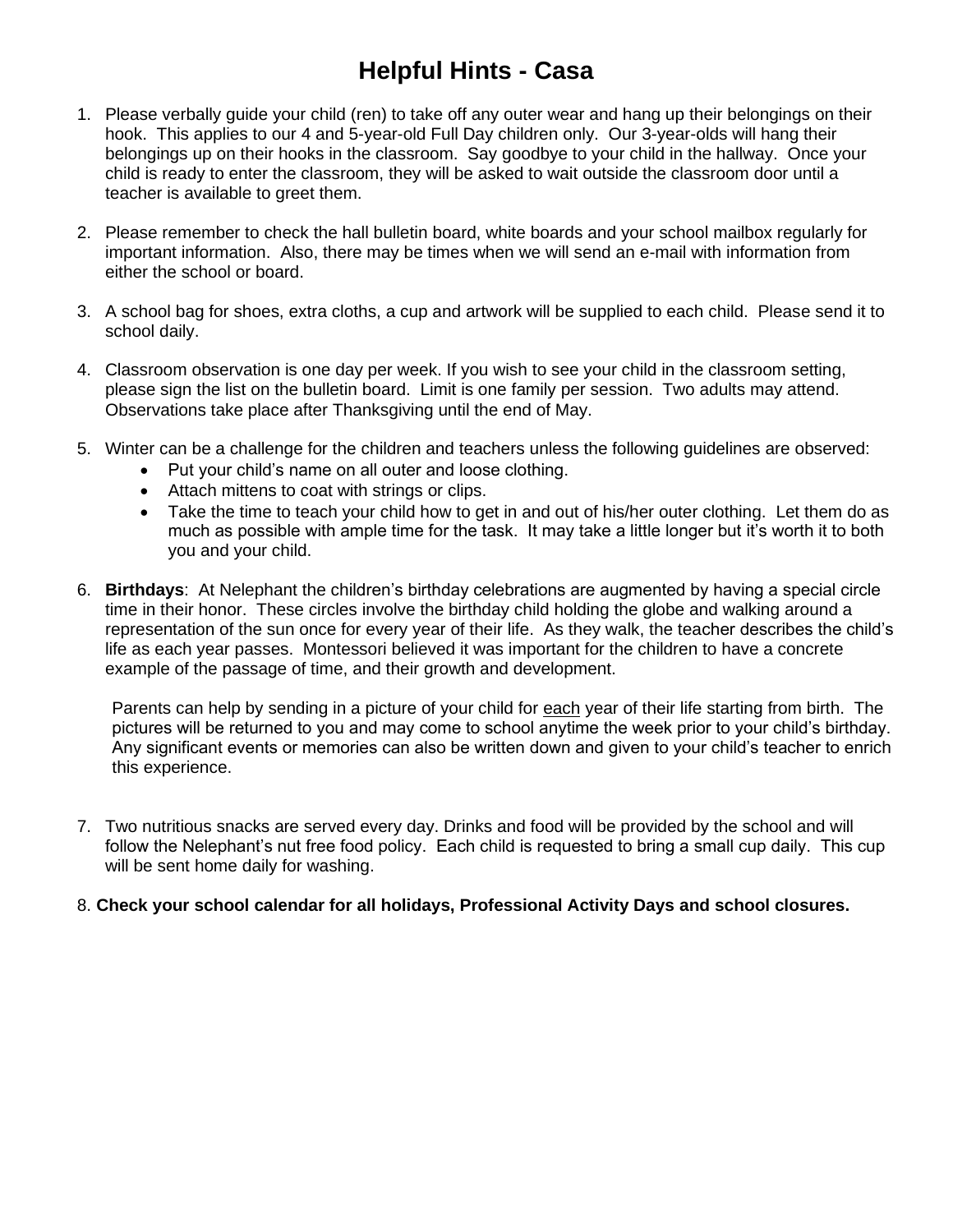# **5- Health and Safety**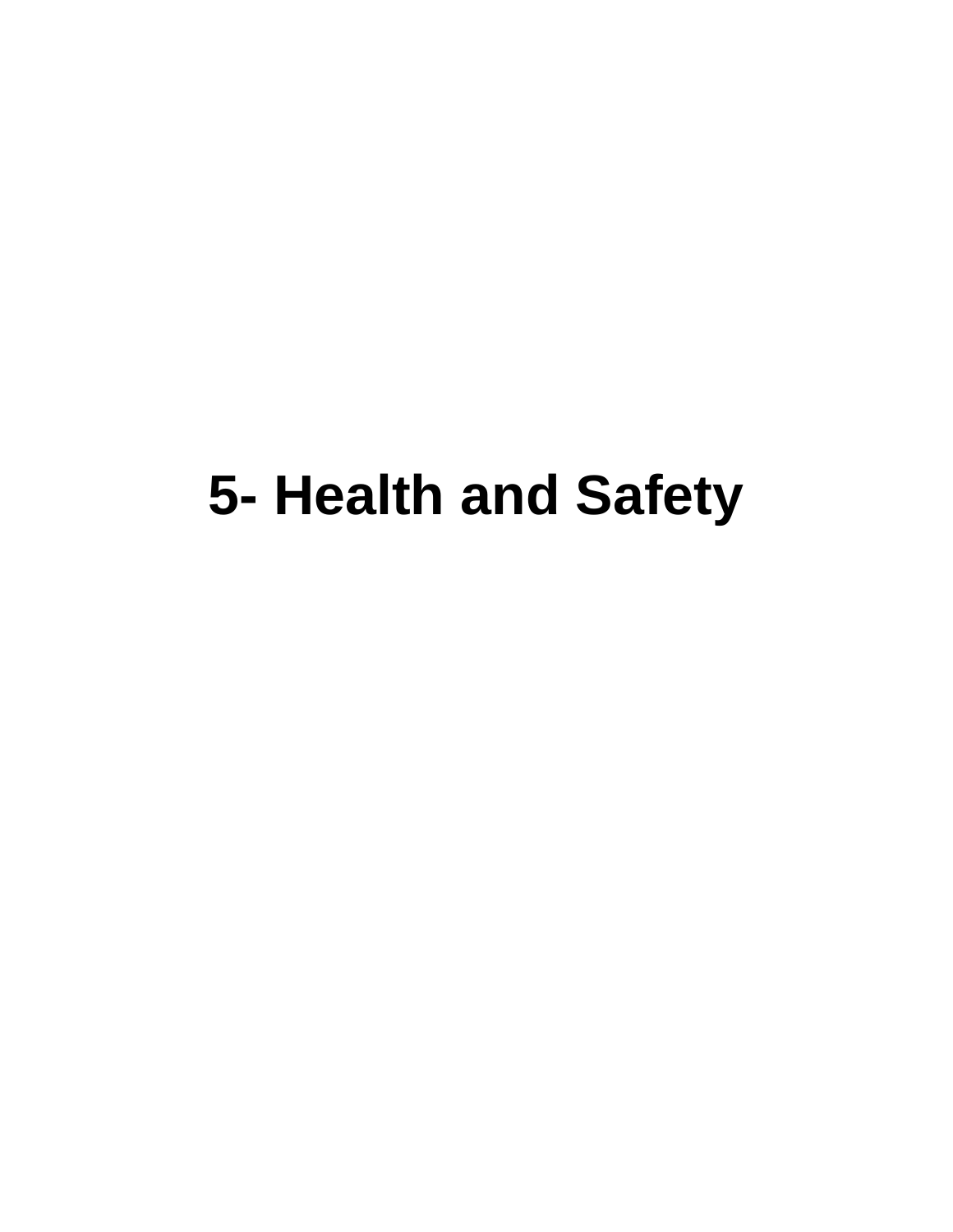## **Nutrition and Medications**

#### **Nutrition**

A nutritious morning and afternoon nut free snack will be provided by the school.

All Casa children are required to bring a small cup, labeled with their name, for a drink. This cup will be sent home at the end of the week for washing. Please **NO** sippy cups or cups with lids! During the warmer weather, a water bottle with a lid, clearly labelled with the child's name on it will be used for outdoor times only. We would appreciate it if it were filled upon arrival and placed on your child's hook.

#### **Please note: We cannot accept any food/drink items to share with the children due to allergies**

#### **Health and Administration of Medication**

The Child Care and Early Years Act stipulates that prior to admission, each child must be immunized as recommended by the local medical officer of health and show proof thereof. Nelephant also requires a medical form be submitted at this time. If a child becomes ill during the day, temporary care will be provided until a parent is contacted and the child can be taken home.

If your child requires medication to be given while at school, an Administration of Medication form must be completed and signed by the parents in advance. Nelephant can only administer medication to your child under the following guidelines:

- 1- Must be prescribed by a doctor.
- 2- Must have a pharmacy label and be in the original package.
- 3- Must be clearly labeled with your child's name.
- 4- Label must include date of purchase and expiration date.

#### **Clothing and Possessions**

Your child is best dressed in clothing appropriate for physical activity, messy play, the weather, and the current season. All clothing, particularly loose outer clothing, must be labeled with your child's full name.

**\*\*Please note that if your child's belongings are not clearly labelled, staff will label with a permanent marker, as this is a Ministry mandate. If you are looking for a great quality label, we recommend Mable's Labels [\(www.mabelslabels.com](http://www.mabelslabels.com/) – please find Nelephant Montessori in their fundraising section to help support our school.)**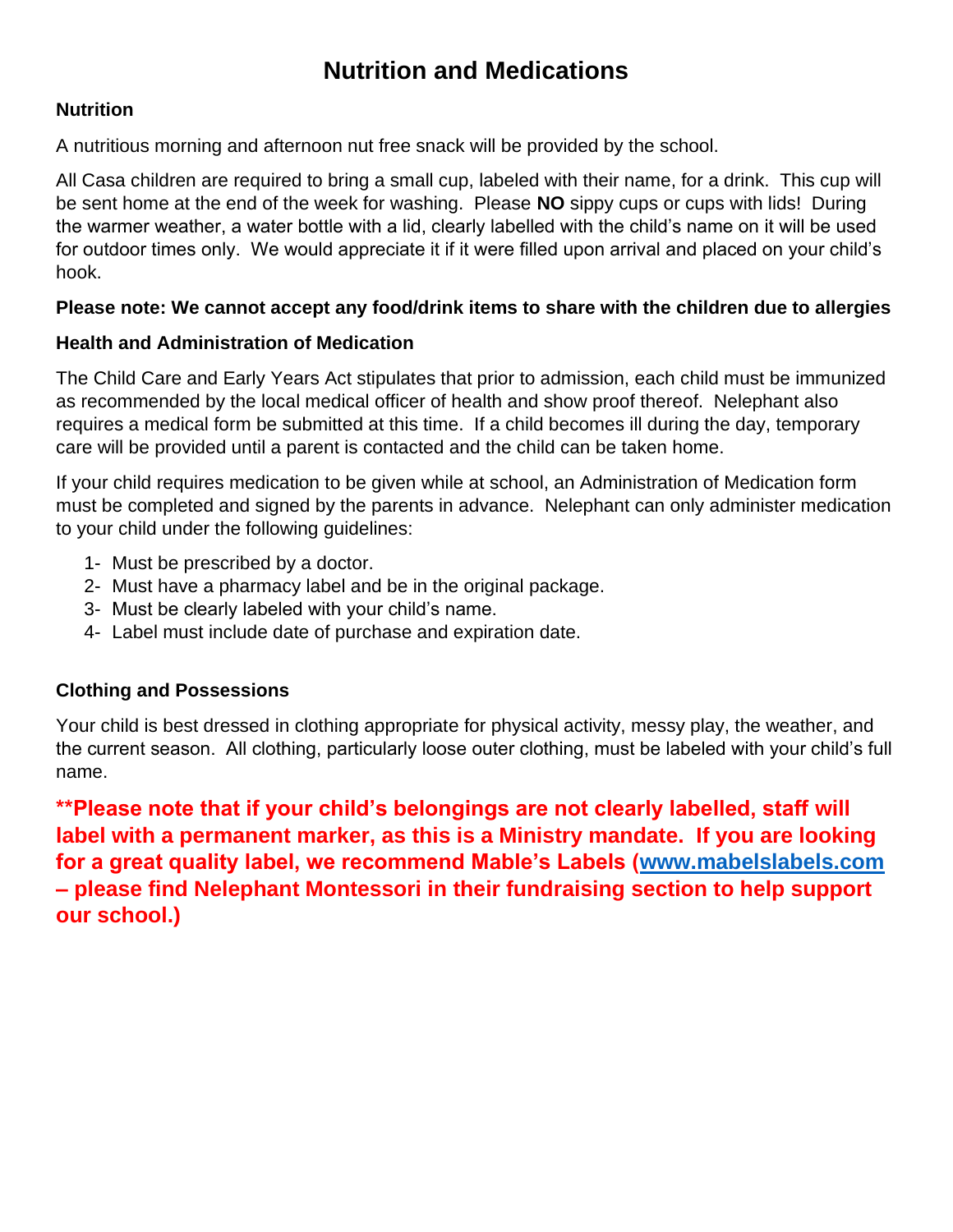## **When to Keep My Child at Home?**

If you are not sure when to send your children to school or keep them home, here is a list of things to be mindful of.

**\*\*Your child MUST stay home for 24 hours after their first dose of medication given to allow time for it to take affect and to reduce the risk of reinfection. If your child requires medication once they return to school, please see the office for the appropriate forms to fill out.\*\*\***

Your child should stay home if:

- he/she had any **VOMITING or DIARRHEA**. They may not return to school until *24 hours* after the last incident and *48 hours* in an "Outbreak Situation".
- ANY FEVER (i.e. temperature above 37.0° C, or 98.6° F) indicates active infection.
- EARACHE or any drainage from ear.
- EYE IRRITATIONS with yellow discharge or redness have a doctor examine it to rule out pink eye which is contagious.
- NOSE continuously runny nose and/or thick/coloured mucus.
- UNTREATED HEAD LICE OR SIGNS OF NITS IN THE HAIR Our school has a "no nit" policy. Treatment is required prior to reentry.
- RASHES that are of an unknown nature.
- STOMACH ACHES/ HEADACHES keep your child home for observation.
- SORE THROAT- usually can spread infection.
- COUGH If it prevents the child from having a restful sleep.
- TOOTHACHES child should be seen by a dentist.

Please make sure we have the most up-to-date phone numbers at home and at work, in case of sickness during the day and need to notify you.

**If your child is going to be absent for whatever reason, a phone call is required each day or period of time they are away. If your child has a communicable disease or prolonged illness, we do require this information for the Public Health.**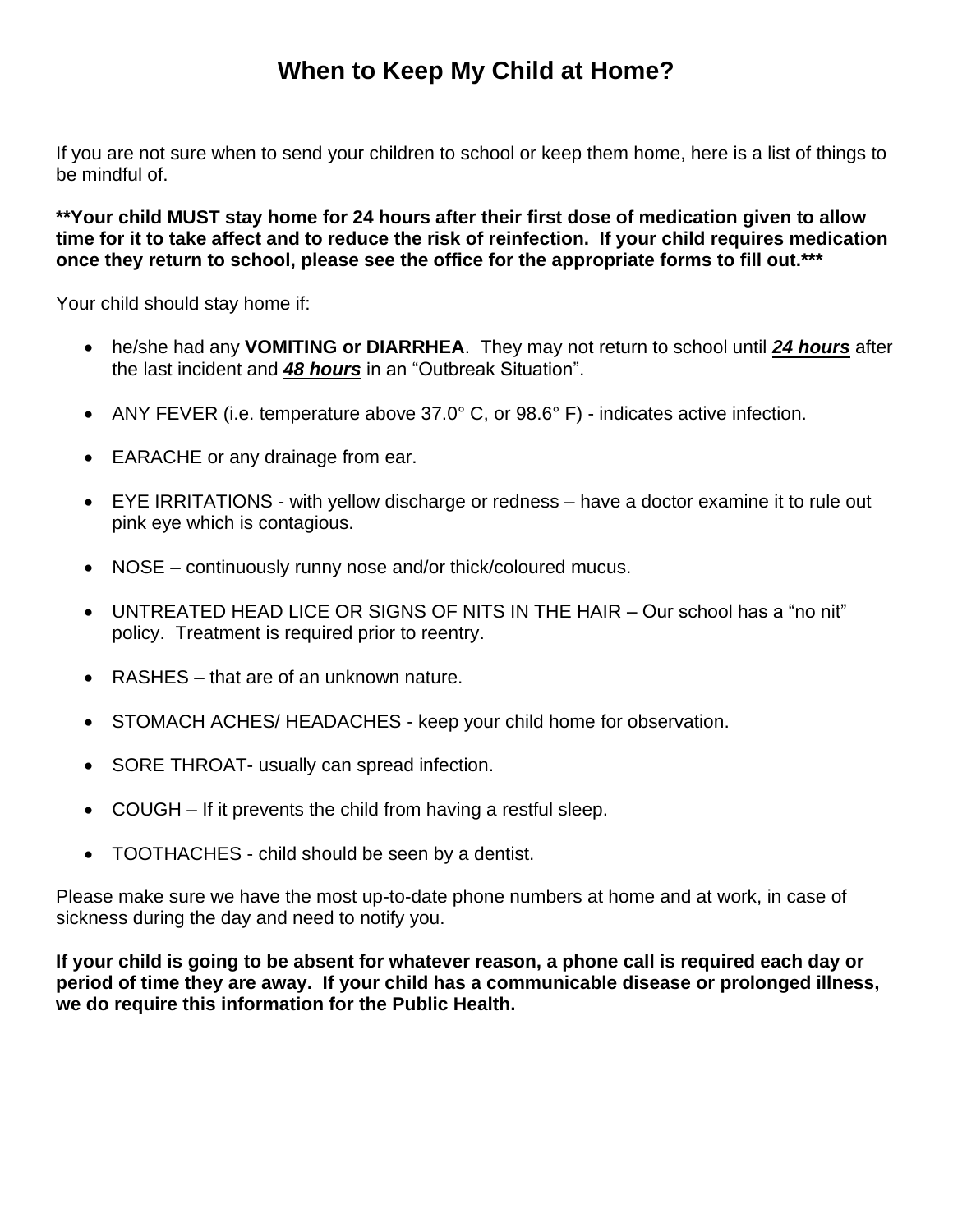## **Quality Child Care Niagara Screening**

Nelephant Montessori School is part of Quality Child Care Niagara.

Quality Child Care Niagara (QCCN) is a standardized training approach designed to improve the quality of programs offered to each child enrolled in our childcare program. This approach provides our Early Childhood Educators a framework within which programming decisions can be made. It promotes early identification supporting timely referrals to the right community resources. As part of QCCN we use the following checklists

#### **Developmental Preschool Screen (DPS):**

#### **Diagnostic Inventory for Screening Children, Preschool Screen (DPS)**

- Early developmental screening tool designed to screen large groups of children between the ages of  $6 - 60$  months
- Reliable in identifying children who may be at risk of developmental delay
- Sets the stage for a smooth transition to the formal school system

#### **Environmental Rating Scales:**

• Variety of environmental rating scales, geared to childcare environments and children's age groups designed to enhance the quality of developmental programming

#### **Behaviour Checklist: Children's Actions, Relationships, & Emotions (C.A.R.E.)**

- An intervention planning tool that identifies behaviour patterns in children ages  $24 72$ months
- Complements the Developmental Preschool Screen (DPS)
- Provides a format for recording of observations and sharing information with families

#### **Speech & Language Developmental Checklist**

- Checklist that examines all elements of speech and language development for children birth to five years
- Identifies children who may be at risk for speech and/or language delay or disorder
- Complements the Developmental Preschool Screen (DPS)
- Provides a user-friendly format for recording of observations, obtaining a baseline record of skills and sharing the information with families

#### **Record-keeping (Documentation)**

- Clear record-keeping ensures that Developmental Preschool Screen (DPS) Environmental Rating Scales, Speech/Language and Behaviour Checklist scores are recorded in a standardized way to support program planning for all children
- Surveys are distributed once a year to obtain standardized feedback from parents/guardians
- Written permission is required from the parent/guardian before using any checklist.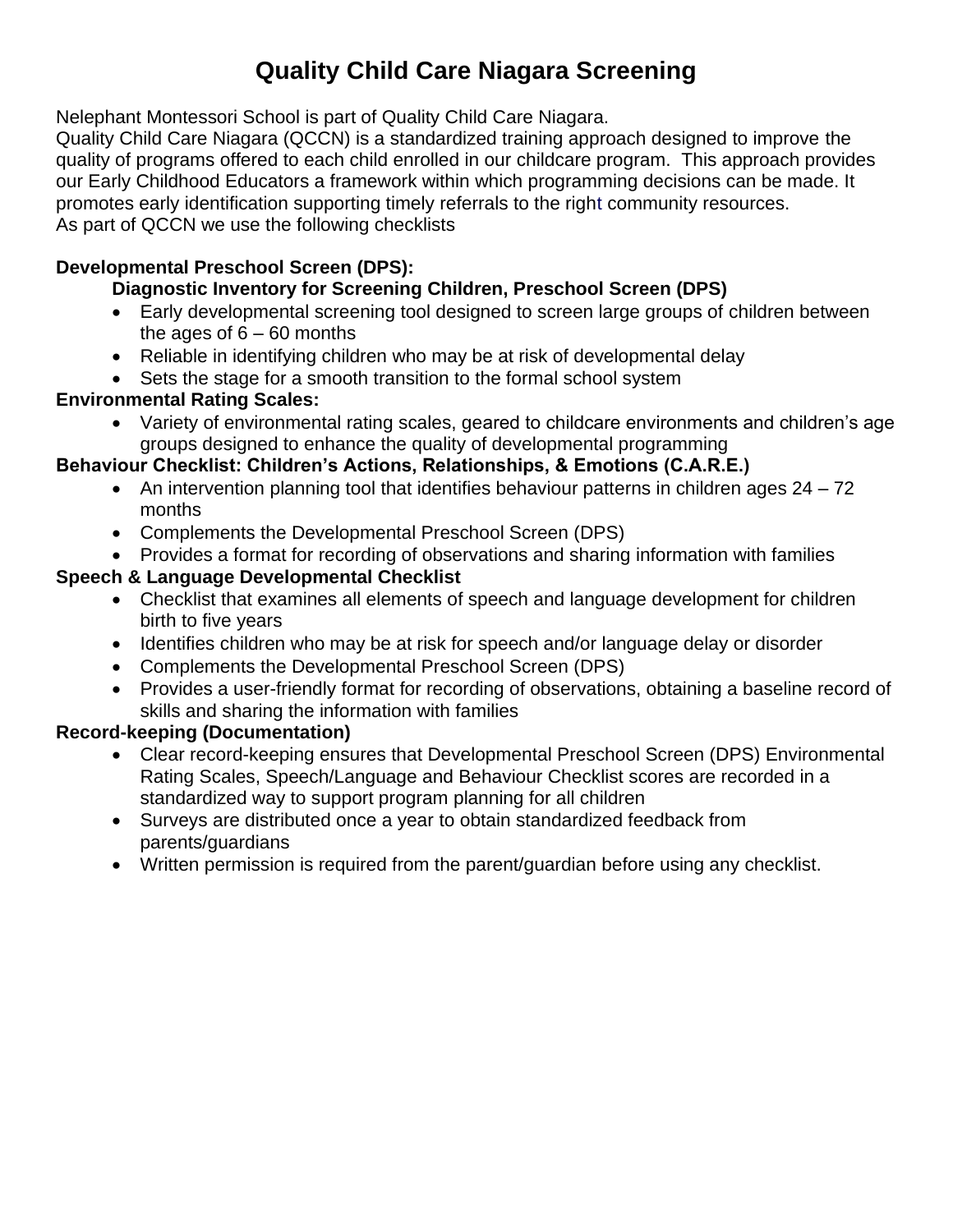## **6- Policies**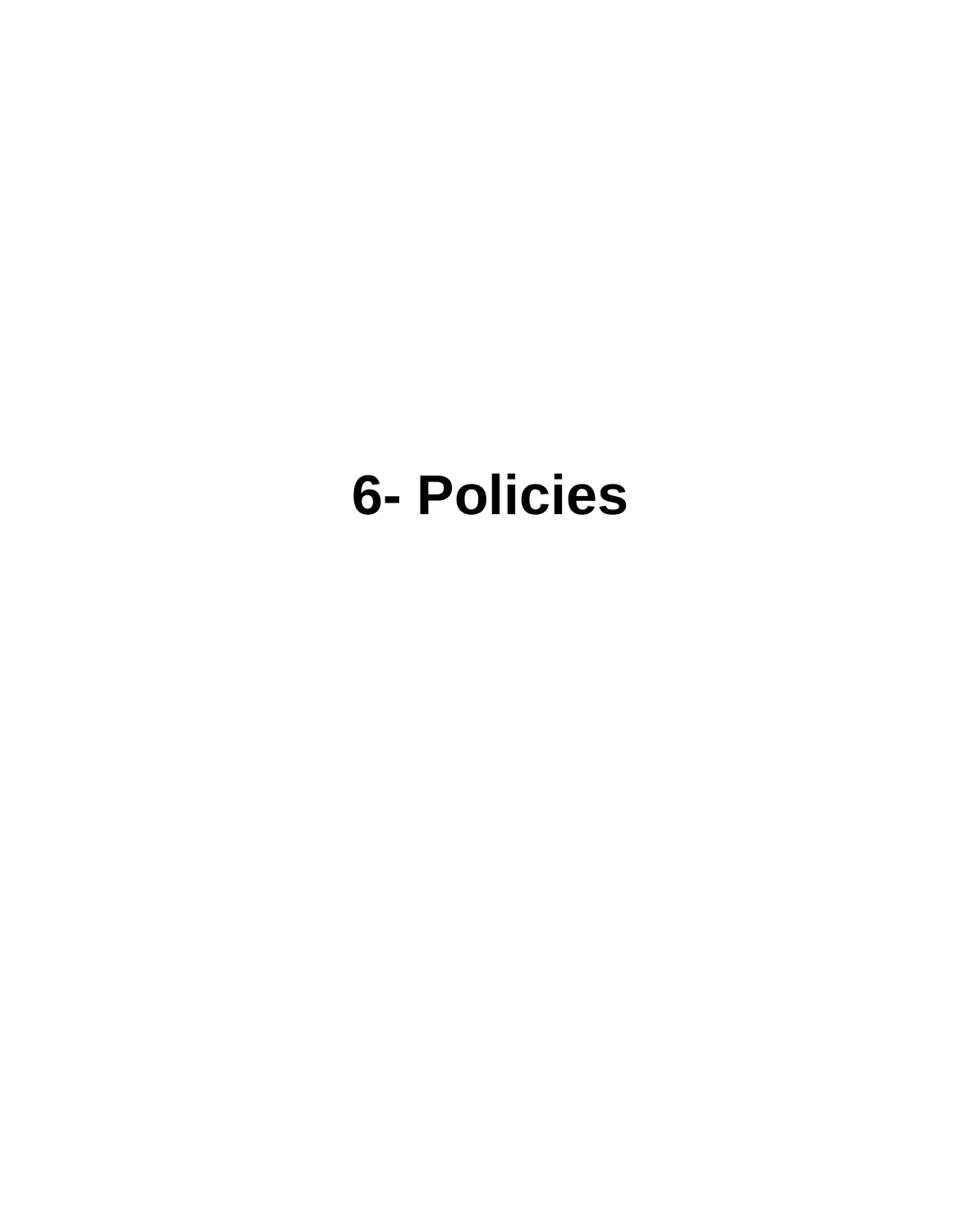## **Admissions and Discharge Policy**

The following are eligible for admission to the Toddler class, subject to approval by the school administration:

Children ages 18 months to 3 years whose parents wish to enroll them in the program, pay the required fees as stated in the current year's Fee Schedule, and abide by the school's policies and procedures.

The following are eligible for admission to the Casa program, subject to meeting the school's policy:

Children ages 2 years 6 months to 5 years **who are toilet-trained** and whose parents wish to enroll them in the program, pay the required fees as stated in the current year's Fee Schedule, and abide by the school's policies and procedures. February 1<sup>st</sup> is the last day for admission in that school year. No children under the age of 3 years will be enrolled after January  $1<sup>st</sup>$  of the current school year.

#### **Admissions shall be accepted in the following order:**

- 1. Children currently enrolled at Nelephant (Casa or Toddler) and wishing to re-enroll for the following year.
- 2. Siblings of children currently enrolled at Nelephant (Casa or Toddler), whose names have been placed on the wait list.
- 3. Children whose parents have requested enrollment on a first come basis as of date of contact.

After initial notification to parents of available space for their child (ren), parents will have five (5) days to fulfill enrolment requirements in order to ensure that position. If time expires, and enrolment requirements have not been met, then the next family on the admissions waiting list will be notified for the same opening(s).

#### **Admission Procedures**

- 1. Parents/Guardians have, if possible, observed in a Montessori class, and have discussed philosophy with the school staff.
- 2. Have registration fee paid.
- 3. Have completed all required application, consent and medical forms, including proof of immunization.
- 4. Have annual fees paid according to the current year's Fee Schedule.
- **5. Please note: First and Last month's tuition are due prior to your child starting school (regardless of start date) and this is non-refundable.**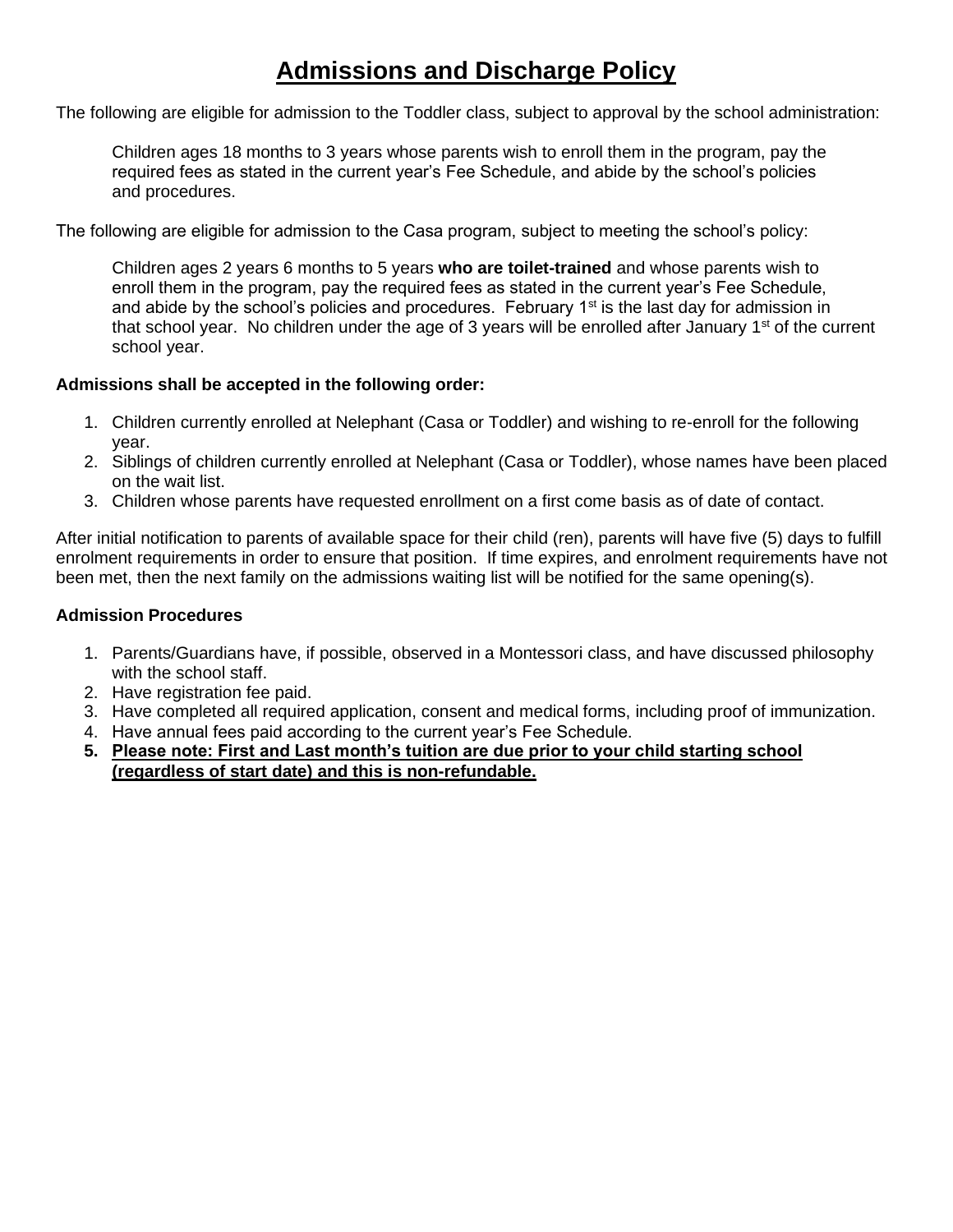#### **Accommodation for Children**

Nelephant Montessori School is committed to creating a school that is inclusive and barrier-free to ensure the full participation of all children. Nelephant Montessori aims to foster an environment that encourages and supports accommodation requests by working with parents/guardians on strategies to accommodate the needs of their child(ren).

In working towards this goal, the school will strive to provide support for and facilitate parent/guardian requests for accommodation consistent with the protected grounds outlined by the Ontario Human Rights Code and the Child Care and Early Years Act and AODA. The school will, where it is possible and reasonable to do so and does not cause undue hardship, alter existing practices, adopt new policies or practices, adjust the program or school once the parent/guardian has provided the appropriate documentation supporting the request for accommodation.

#### **Purchase of Service Clients**

Nelephant recognizes a commitment to serving all children within the Niagara Region. Any child referred to Nelephant whose families are Purchase of Service clients will be admitted based on the school's budget for the year. The quota will be determined yearly. Please note that the Region will only subsidize Purchase of Service clients for the first year in the Casa class. As we require a 3-year commitment, the Purchase of Service client will be responsible for the Tuition, in full, beyond their child's first year.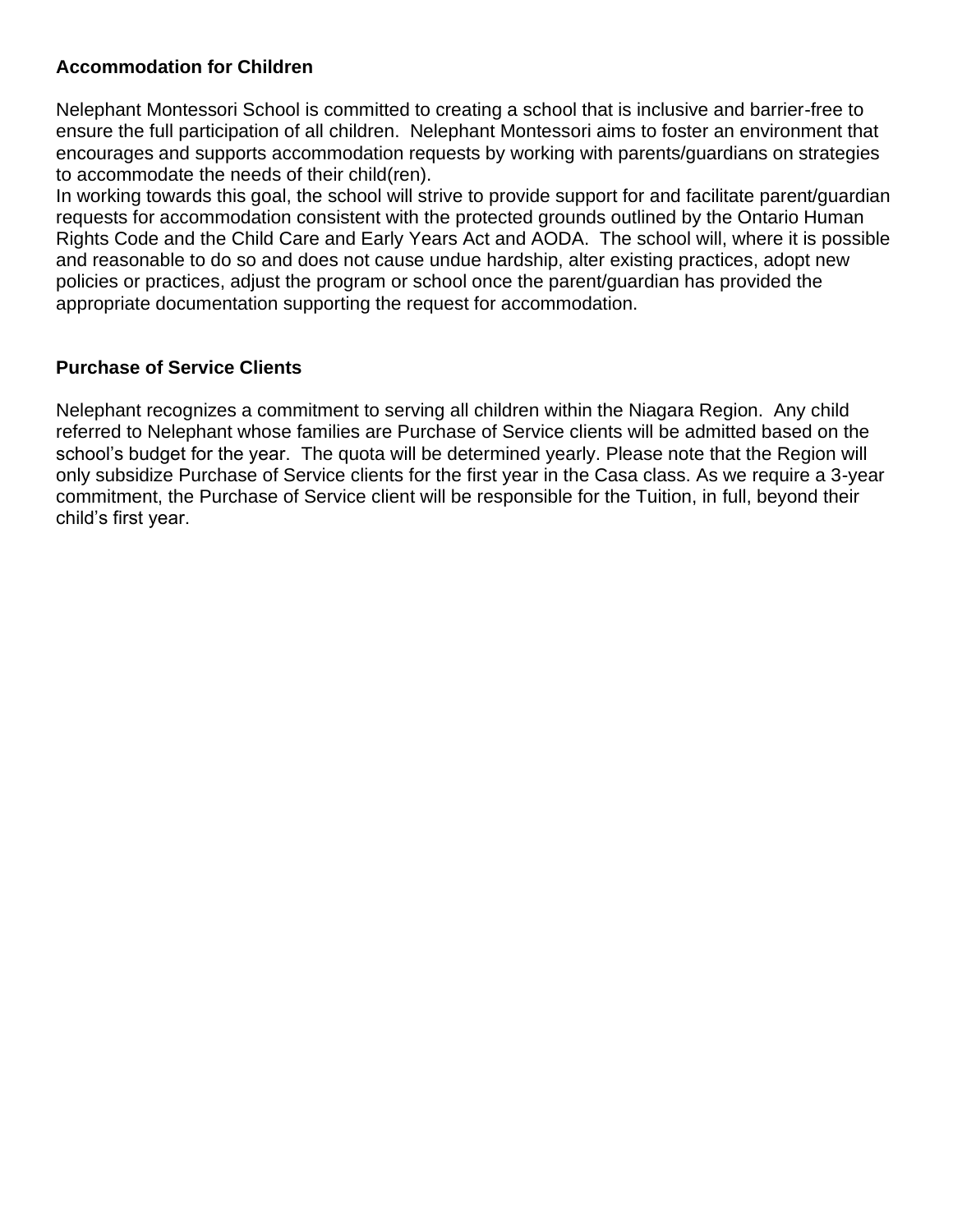## **Sleep and Rest Periods Policy**

All children in attendance of the full-day program will be offered a nap/rest period of up to a maximum of two (2) hours. The need for rest and sleep varies greatly at different ages and for different children. This period allows for a period during which quiet activities are encouraged and children can nap if required.

Each child requiring a nap will be assigned their own cot labelled with their name. Cots and a sheet are provided by the school, but children are welcome to bring a blanket and or a small comfort item for sleep time.

Sleep/rest periods are scheduled for children attending the school for six hours or more. Depending on the age and/or sleep needs of the child the time varies from one to two hours.

Nelephant Montessori School is required to ensure that sleep room staff perform a direct visual check of each sleeping child once every 30 minutes. A direct visual check requires a staff to go over to the sleeping child and look for indicators of distress or unusual behaviour.

Staff will communicate with parents periodically throughout the year to re-assess the children's needs to nap.

Please note, our policy is that all toddlers and first year aged Casa children will go down for a rest for a minimum of 1 hour.

## **Outdoor Program**

Nelephant Montessori School believes that outdoor play is an extension of the learning and development of the indoor classroom.

Based on the requirements of the Child Care and Early Years Act, our program offers children over thirty months of age, that are in attendance for six hours or more in a day, the opportunity to play outdoors for at least two hours each day, weather permitting, unless a physician advises otherwise in writing.

#### **Full-Day Program**

Two hours of outdoor play time is available for full-day students each day, weather permitting.

#### **Half-Day Program**

Outdoor play time is available daily for half-day students while waiting to be picked up, weather permitting.

#### **Toddler Program**

Two hours of outdoor play time is available for all full-day children each day, weather permitting. Half day children will go out for a period each morning, weather permitting.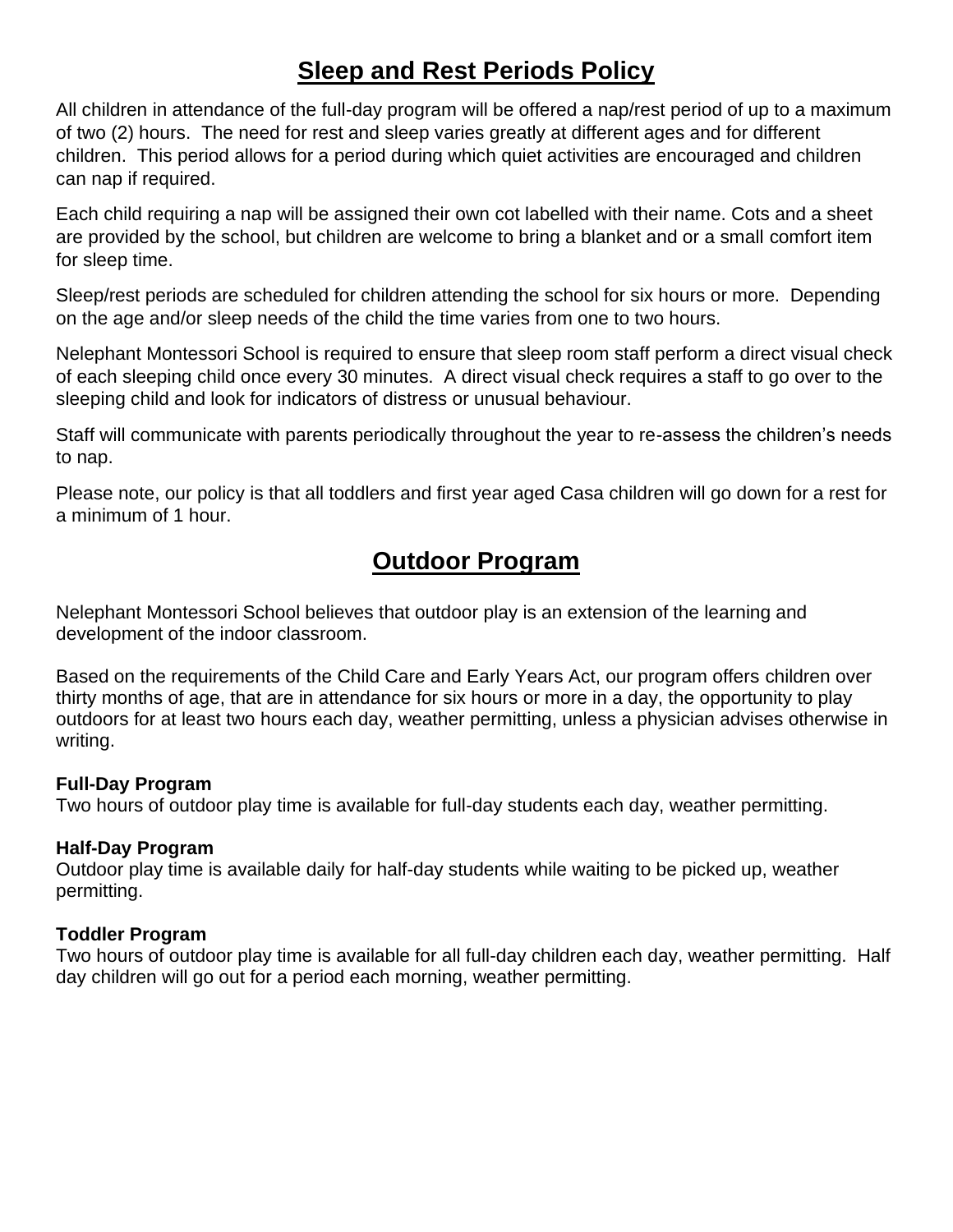## **Excursions, Outings and Special Visitors**

Nelephant Montessori School will at times go on excursions that are within walking distance of the school, under direct supervision of the teachers. Parents will sign the general Outdoor Excursions Form (included in the registration package) one time, prior to their child starting school. This permission form will be valid for the entire school year.

On occasion, we will plan special outings for our 4 and 5-year-old full-day Casa children. These events will be planned by the Academic Supervisor and staff to ensure they are developmentally appropriate. Individual permission forms will be handed out to all parents well in advance and collected prior to children being allowed to participate in the outing. If we do not receive the signed form, the child will not be permitted to participate. Parents will be made aware of the following details for each outing, including, but not limited to, the time of departure, time of arrival back at school, destination, mode of transportation, costs.

On all excursions and outings, the children will be under direct supervision of staff at all times. They will carry all emergency contacts for each child along with all required supplies necessary when leaving the school property. The staff to child ratio will be maintained at all times.

The teachers will also plan to have a variety of special guests come to our school throughout the year. These visitors will be an enhancement to the curriculum that they have developed for the year.

## **Bagged Lunch Policy**

**If your child is bringing a bagged lunch to school, please review this policy and ensure that you are always complying.** 

- All containers including the lids, bags, juice containers etc. **must always be labelled with your child's name.**
- Lunches must be *nut free* any uncertainties will be returned home in the lunch bag with a note from staff. Please ensure that lunches/snacks are healthy options and avoid snack type foods such as chips and cookies.
- No refrigeration or warming of food is provided by the school.
- Lunches are stored on the shelves below the coats in the hallway or on your child's hook in the classroom.
- Should a child forget to bring a lunch then the parents will be contacted prior to lunch time. In unusual situations a substitute lunch may be provided by the school if possible.
- Due to health reasons children are prevented from sharing any food with others.
- We strive to return any uneaten food so you can monitor the quantity of food your child is eating.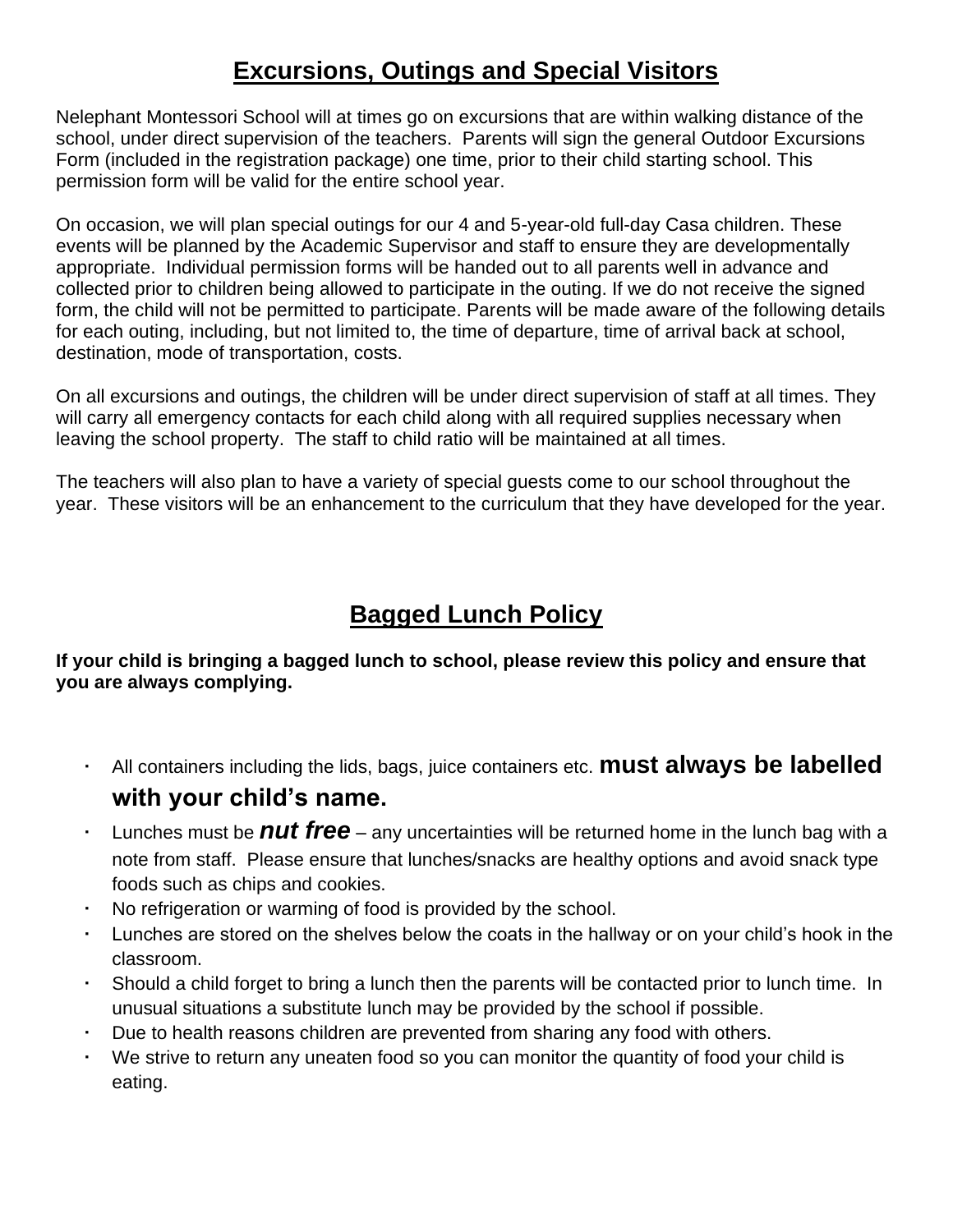## **Emergency Management**

Promoting a healthy and safe environment for the well being of the children in our care is in keeping to our school's mission statement. We do this by diligently meeting all the requirements of the Ministry of Education, Niagara's office of Public Health and the Fire Department. At Nelephant we do practice Fire Drills along with a check of all fire exits, emergency lighting, extinguishers and the "Panic Button" (connected directly to the alarm company) each month. We conduct a yearly Lock Down drill and have a designated Emergency Shelter off site.

In the case of an evacuation, parents will be notified by Nelephant Montessori School by either phone or e-mail as to where the emergency shelter is located and procedures on how to pick up their children. In the case of other types of emergencies, such as prolonged power outages, water shut off, etc., parents will be contacted and asked to pick their child up at the school. Staff will remain with children until all children have been picked up.

Once a year the school has a formal inspection for our Security System as well as all fire extinguishers. The staff are all trained in Standard First Aid and CPR which includes infants, children, and adults.

Annually, all emergency policies and procedures are reviewed and signed off on by all staff, students, and volunteers.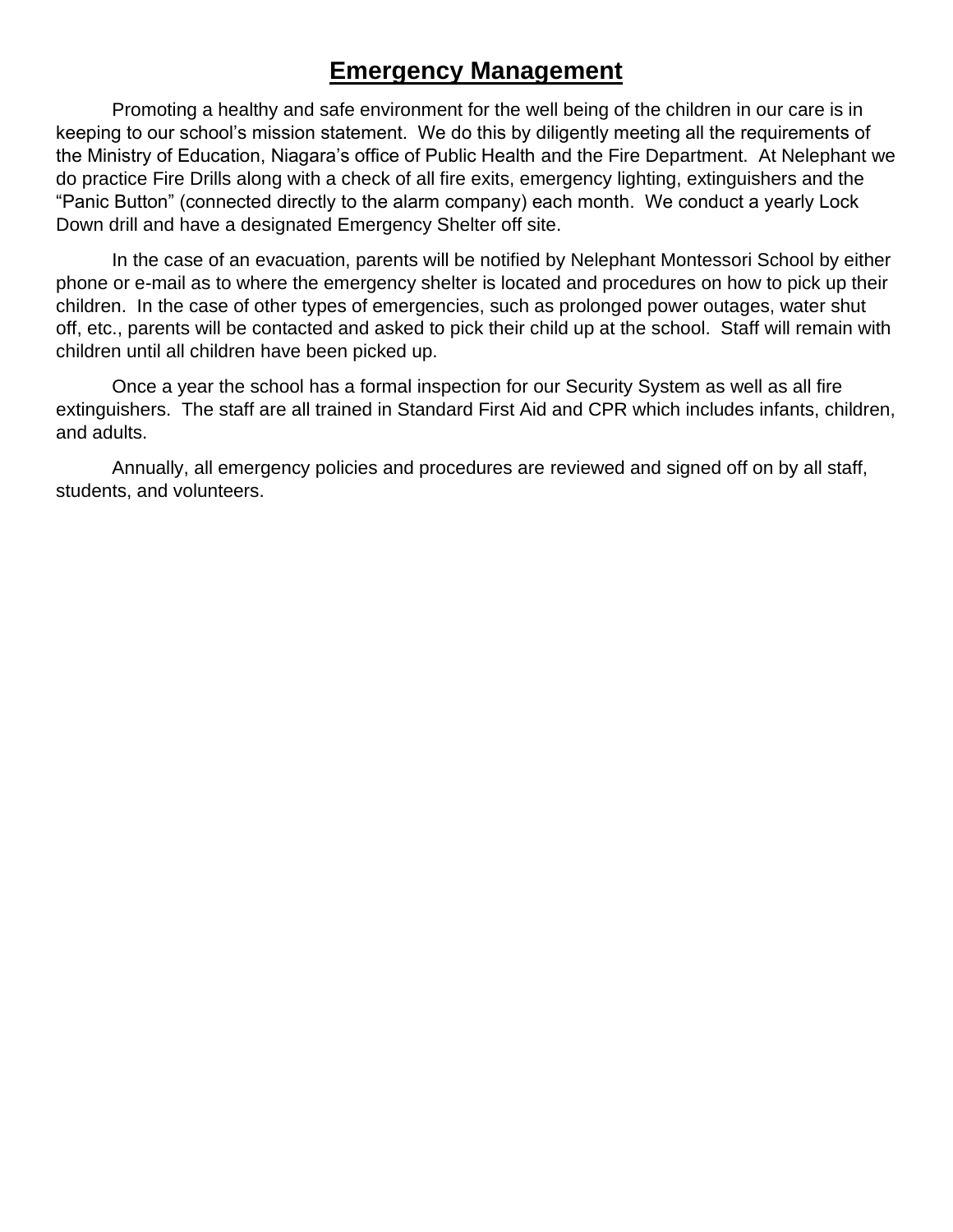### **Anaphylaxis Policy**

#### **Purpose**:

To reduce the risk of exposure to anaphylactic causative agents of individuals regularly in the School. This procedure aligns with Sabrina's Law, 2005 legislation.

#### **Intent:**

Anaphylaxis is a serious allergic reaction and can be life threatening. This policy is to help support the needs of a child with a severe allergy and provide some information on anaphylaxis and awareness to parents, staff, students, and volunteers at the School.

#### **Policy:**

As a communication plan for providing information on life threatening allergies, including anaphylactic allergies an Information Sheet will be put in the child's file and posted in each classroom, the food prep area, dining areas and outdoor binder.

#### **Procedure:**

**1.** An individual plan will be developed with input from the child's parent or guardian and the child's physician, for each child. The Information Sheet will be used to capture all relevant information including description of the child's allergy, signs and symptoms of a reaction and emergency procedures in the event of exposure to allergens Any medications to be administered must be prescribed by a doctor and be current. Form(s) must be completed in detail with specific instructions before the child is permitted to attend school. Along with the forms a valid Epi-pen must always be arranged to be kept on site . **The Epi-pen must have the pharmacy label on it and not just the box it comes in!**

2. The parent will sign to show they consent to the method by which staff are trained to administer emergency medication and identify how that training was provided, e.g., the parent, a doctor, a nurse, through Red Cross Emergency training etc.

3. All participants in the program – staff, students, volunteers – will review the individual plan for each child before they begin employment/ participation/placement and annually thereafter.

4. This individual plan will be reviewed by the parents at least every six months to ensure it remains current with revisions done immediately as needed. Changes in emergency contact information, medication or emergency protocol will be considered. It will be the parents/guardian's responsibility to inform the school of any changes as they occur.

#### 5. **Strategies to Reduce the Risk of Exposure:**

- 1. Nelephant is a **NUT FREE** environment. For children's birthdays, we ask that families refrain from bringing in any food items to be served to the children.
- 2. For other known allergies that are severe enough to be air-born allergens, we will communicate with all Nelephant families that we are no longer going to permit that allergen to enter the building. We will do regular lunch/snack checks to ensure compliance.
- 3. Disinfecting of the table will be done before and after a child with a severe allergy has snack and or lunch.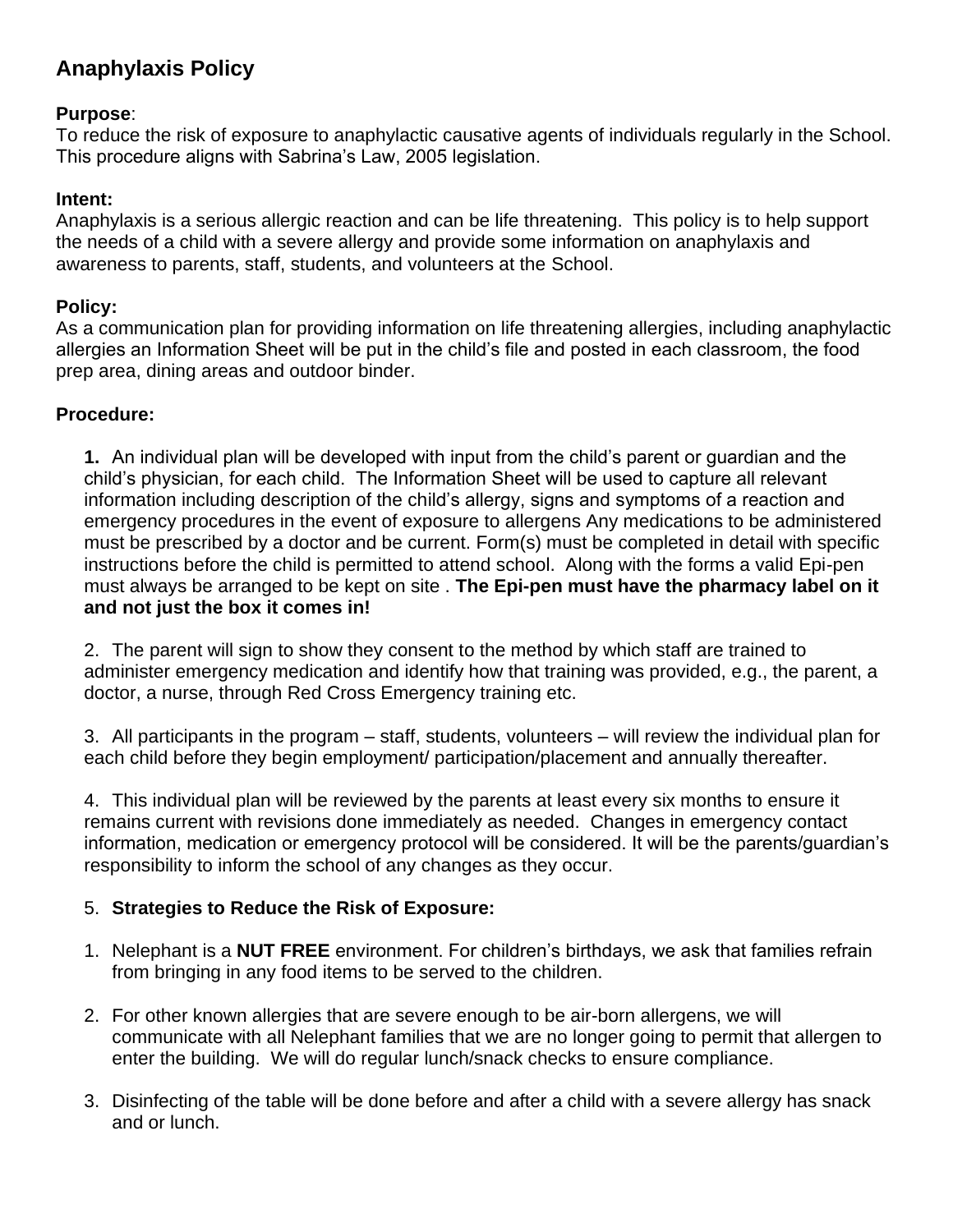- 4. The child's snack will be kept up on the "teacher counter", rather than on the snack shelf with the other children's snack.
- 5. Children with severe allergies will have an assigned seat at the lunch table and the other children sitting at that table will have their lunches inspected daily to make sure that they are allergen free.
- 6. All kitchen staff will take extra precaution when preparing and serving food to ensure that there is no cross-contamination.
- 7. Staff will ensure that proper handwashing is done by the children as well as themselves, supply staff, students, and volunteers.

#### **If a child is bringing a bagged lunch to school:**

- All containers including the lids, bags, juice containers etc. **must always be labelled with your child's name.**
- Lunches must be *nut free* any uncertainties will be returned home in the lunch bag with a note from staff. Please ensure that lunches/snacks are healthy options and avoid snack type foods such as chips and cookies.
- No refrigeration or warming of food is provided by the school.
- Should a child forget to bring a lunch then the parents will be contacted prior to lunch time. In unusual situations a substitute lunch may be provided by the school if possible.
- Due to health reasons children are prevented from sharing any food with others.
- We strive to return any uneaten food so you can monitor the quantity of food your child is eating.

#### **Training –Individual Anaphylaxis Emergency Plan**

Annual training in the use of the epi-pens will be provided by the professionals in conjunction with the required First Aid/CPR training as required. In addition, the parent will be asked to give specific instructions on the use of the epi-pen during the review of the anaphylactic plan for their child. Individual Anaphylaxis Plans will be reviewed and updated annually. A Public Health Nurse will be invited to a staff meeting to provide a demonstration as required. Epi-pens for training purposes are available to staff who wish to review the procedure at any time.

#### **Training- Individual Medical Condition Management Plan**

The parent of a child with a medical condition such as diabetes must complete an "Individualized Plan for a Child with Medical Needs" form. Any required training for staff must be provided by the parent or a health care professional. The Plan will be reviewed at least every 6 months with the parent and immediately updated as required. All staff, students and volunteers must read and sign off on their understanding of the Plan as written. When changes are made to the Plan staff, students and volunteers will be required to read the revised Plan and sign off on the Plan. If no changes are required, the Plan will be reviewed annually.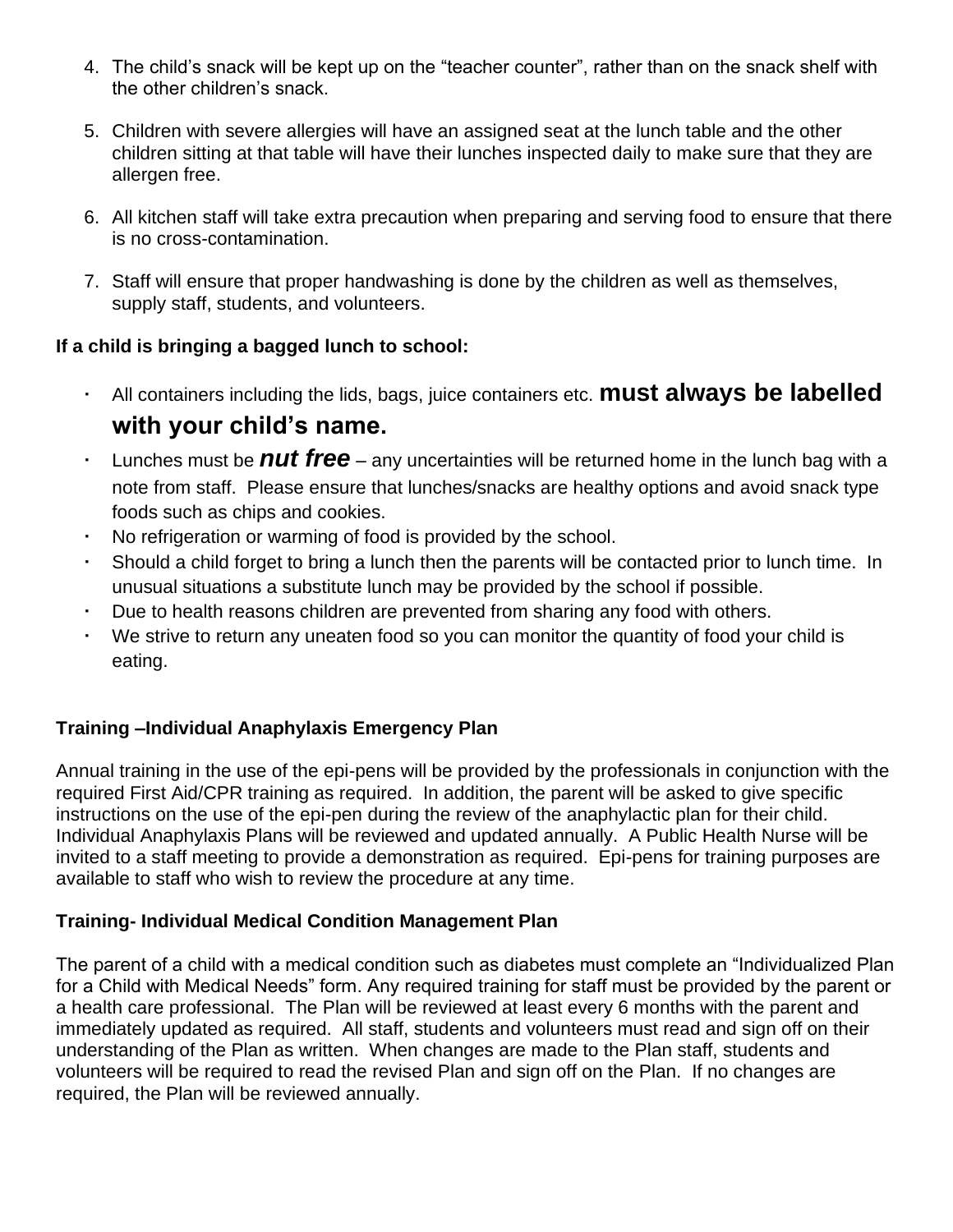#### **New Employees, Students and Volunteers**

All new employees, students and or volunteers will be required to review the current allergy list in addition to all Medical Management Plans and Individualized Anaphylaxis Emergency Plan prior to commencing employment, placement or volunteering and sign off indicating that they have done so.

#### **Annual Review**

All employees, students and volunteers will annually review all Anaphylaxis Emergency Plans and Medical Management Plans and sign off that they are fully aware of the allergy or medical condition and the action to be taken if it should become necessary.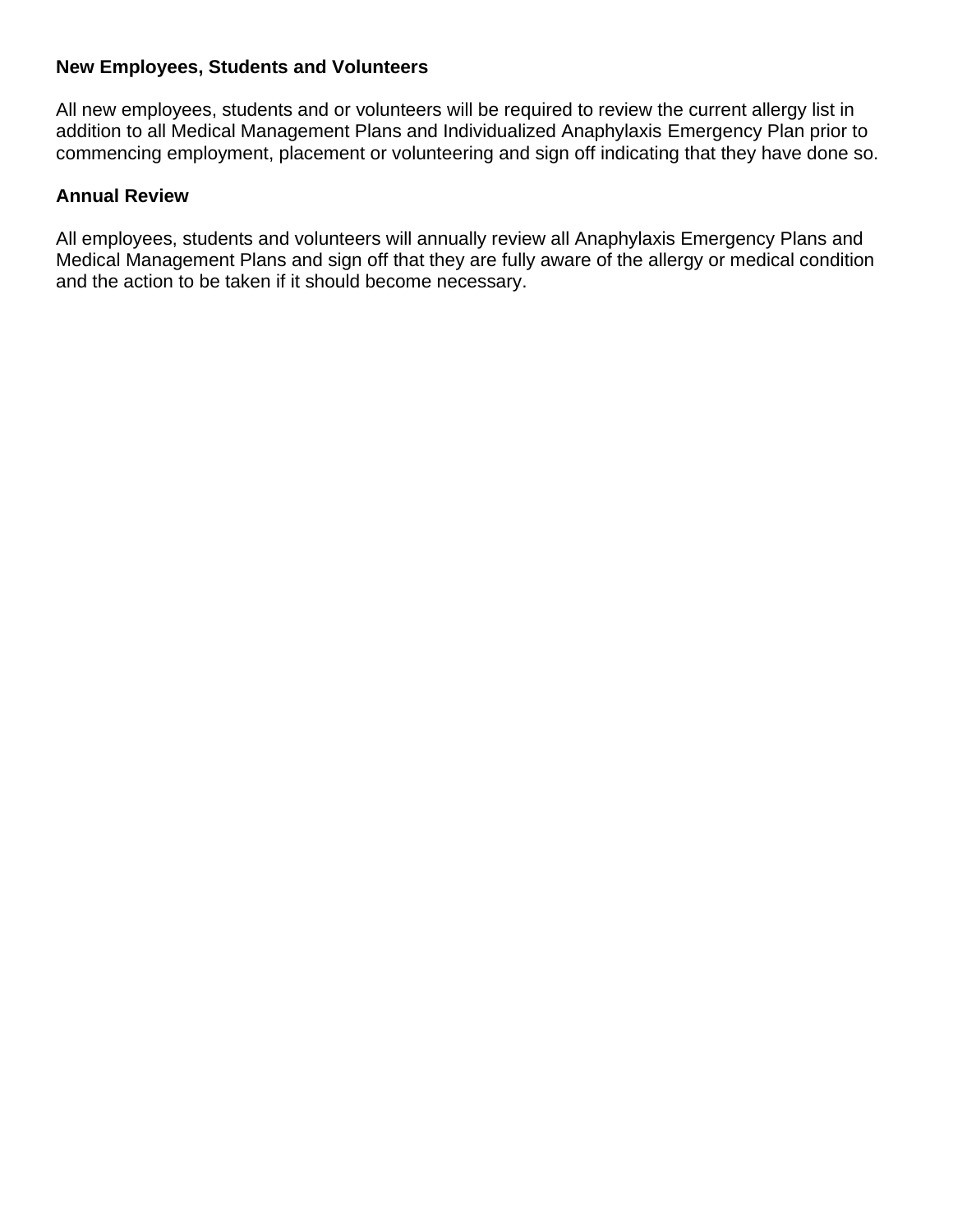# **Supervision Policy for Students and Volunteers**

Nelephant Montessori School does not permit direct unsupervised access to the children for any persons not employed by the school, i.e. students and volunteers. Students and Volunteers will always be supervised by a qualified staff member.

The Head of School requires all students and volunteers to sign a confidentiality form and review all applicable school policies prior to their involvement at the school.

The Head of School and/or the Academic Supervisor/Toddler Supervisor will guide the student/volunteer through an orientation session to ensure there is a clear understanding about the operation of the school and what the expectations are for the placement or volunteer experience.

Before commencing any student and volunteer placements, the Head of School will ensure that proof of immunizations and a health assessment stating that they are free from communicable disease is obtained. If the individual does not get immunized, a "Statement of Conscience or Religious Belief for Individual" (CCEYA, 2014) will be obtained.

As well, a valid Vulnerable Sector Check (VSC) is required for all students/volunteers having direct contact with the children. Every year after the VSC has been completed, the students/volunteers will be required to sign an Offense Declaration form to be kept on file at the school.

# **Student and Volunteer Expectations/Responsibilities**

Students will be mentored by the Directress and or the RECE Assistants to complete their postsecondary expectations that are outlined in their placement evaluation forms. All evaluation forms, planning and reflections for the student will be kept on site in a binder that is clearly labelled with the student's name. Their evaluation will be completed by the Directress or RECE Assistants at the completion of their placement block. The Head of School will review the evaluation forms prior to it being given to the student. The student will be expected to wear a badge that identifies them as a student in training and a profile sheet introducing the student will be placed on the Parent Communication Board located in the front foyer- toddler site or on the white board between the Casa classes.

Volunteers will be guided under the supervision of the classroom teacher(s) to do any of the following, but not limited to, reading books with the children, assisting with routines such as coatroom, material preparation for the classroom, and outdoor activities.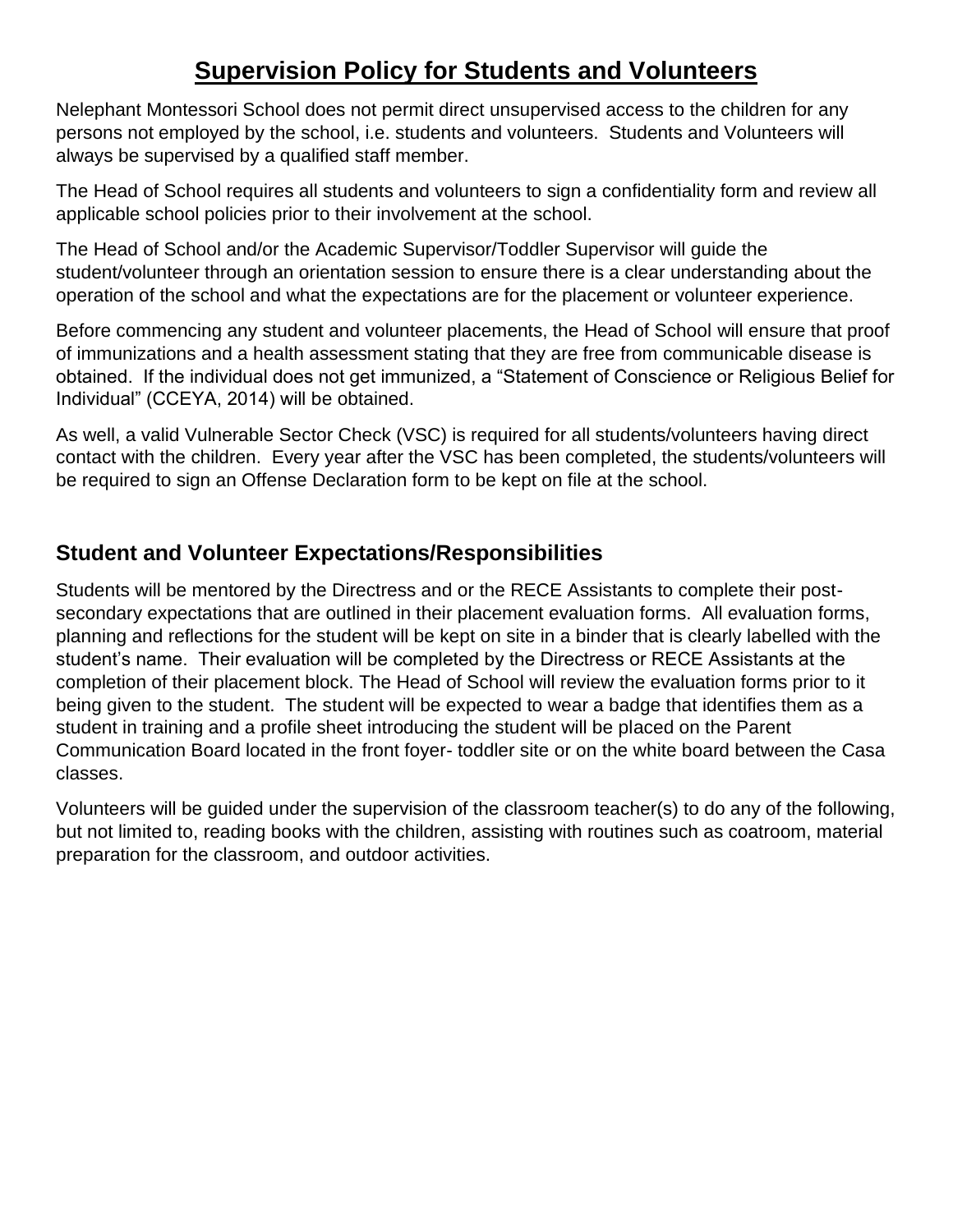# **Program Statement Implementation Policy**

The following policy has been developed in order to demonstrate how our Program Statement is brought to life at Nelephant Montessori School on a daily basis. The children, parents/guardians and educators are all partners in the children's learning. Children are viewed as competent, capable, curious and rich in potential. Every child is an active and engaged learner who explores the world with body, mind and senses. Learning evolves from natural curiosity. Our goal is to foster a strong selfimage within each child. The children develop skills in choice-making, problem solving and socialization. We are dedicated to the concept of learning through play. The techniques of child guidance used, and the design of the environment support this objective.

# **Expectations for Implementation**

Our Program Statement has been developed in such a way that reflects not only key elements outlined in section 46 of the Child Care and Early Years Act but also the Four Foundations introduced in the document How Does Learning Happen and the Montessori Philosophy. It is the expectation that all staff, students and volunteers are familiar with and utilize this living document.

# **The Head of School in conjunction with the Academic or Toddler Supervisor**

- Complete an orientation for each new staff, student, and volunteer before they begin.
- Conduct an annual policy review that includes a reflection of the Program Statement and Program Statement Implementation Policy. This is recorded on a Policy Review Sign-off Record Sheet and kept in "The Policy Binder" and the previous years' will be kept in staff files.
- Collects ongoing feedback regarding the Program Statement that in conjunction with annual reflection is used to review and update the statement.
- Practices of employees, students, volunteers, and supply staff with regards to the Program Statement and its implementation are monitored on an ongoing basis as part of the responsibility for program observation and evaluation.
- Adherence to the statement and policy are noted specifically and any non-compliance is recorded and dealt with according to policy.
- Complete the Compliance Management Observation monitoring forms for each employee on a semi-annual basis and annually for volunteers and students during their placement block. The results will be reviewed with the individual and kept on file for licensing purposes.
- Ensure an annual program evaluation is completed and reviewed with the staff as outlined by the Quality Child Care Niagara requirements.
- Provide feedback to staff during annual performance appraisals and goal review sessions.
- Provide guidance to staff and volunteers regarding the Program Statement and its implementation. As part of this guidance work together to determine measurable goals and how they will be achieved. It may involve workshops, reading articles or books, or visiting with another group who is exceling in this area. Meetings to discuss progress will be arranged.
- Provide an orientation to the school for each family during which pedagogical documentation is discussed.
- Explain open door policy, parent/guardian participation and open communication to parents/guardians during orientation.
- Responsible for updating the Program Statement and Implementation Policy as needed.
- Design and distribute an annual parent survey. Discuss results with staff.
- Make changes to policies as necessary based on feedback both formal and informal from the Ministry of Education, parents/guardians and staff.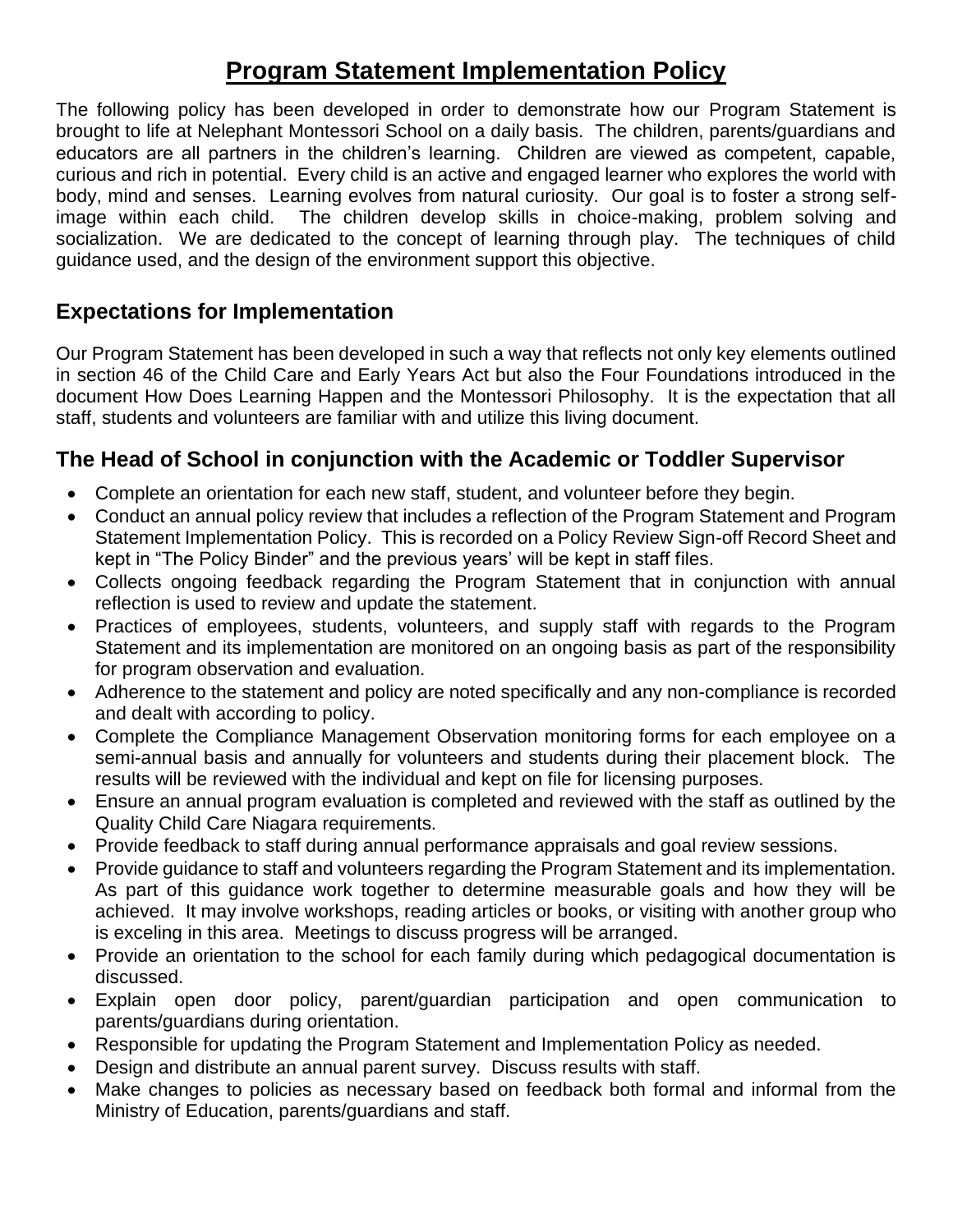# **Staff, Students and Volunteers**

- Attend initial orientation session to receive training on the Program Statement and policies of the organization.
- Become aware of and able to articulate how each goal in the Program Statement is implemented in the program.
- Provide ongoing feedback regarding the Program Statement and its implementation that includes attendance at an annual meeting for reflection on the statement.
- Communicate daily with parents/guardians regarding their children's daily activities.
- Encourage parents/guardians to participate in their child's school by serving on the Parent Committees and by attending various school events throughout the year.
- Montessori Directresses/Directors will complete ongoing pedagogical documentation and discuss with parents regularly.
- Take part in an annual performance appraisal. In discussion with the Head of School and or Academic Supervisor(Casa Site)/Toddler Supervisor(Toddler Site) develop measurable goals.
- Use the Compliance Management Observation form as a reflection tool in discussions with the Head of School and or Academic Supervisor(Casa Site) /Toddler Supervisor(Toddler Site) .

# **Non-Compliance**

Staff discipline for non-compliance will be carried out according to The Procedures for Monitoring Compliance and Contraventions as well as outline in the Guiding Children's Behaviour Policy. Noncompliance with the Program Statement and Program Statement Implementation Policy will result in initiating the progressive warning and disciplinary steps.

#### **Under section 48 of the Child Care and Early Years Act the following are prohibited practices and are grounds for dismissal:**

- a) corporal punishment of the child.
- b) physical restraint of the child, such as confining the child to a high chair, car seat, stroller or other device for the purposes of discipline or in lieu of supervision, unless the physical restraint is for the purpose of preventing a child from hurting himself, herself or someone else, and is used only as a last resort and only until the risk of injury is no longer imminent;
- c) locking the exits of the school for the purpose of confining the child or confining the child in an area or room without adult supervision, unless such confinement occurs during an emergency and is required as part of the licensee's emergency management policies and procedures.
- d) use of harsh or degrading measures or threats or use of derogatory language directed at or used in the presence of a child that would humiliate, shame or frighten the child or undermine his or her self-respect, dignity or self-worth.
- e) depriving the child of basic needs including food, drink, shelter, sleep, toilet use, clothing or bedding; or
- f) inflicting any bodily harm on children including making children eat or drink against their will.

The review of individualized support plans for children forms its own policy. Plans are reviewed with all those involved with the child including the parents/guardians, Head of School, staff and supporting agency staff. Plans are developed by this team and reviewed and updated at regularly scheduled meetings. Any staff new to the team are oriented by the existing team. Plans are then explained to the rest of the staff.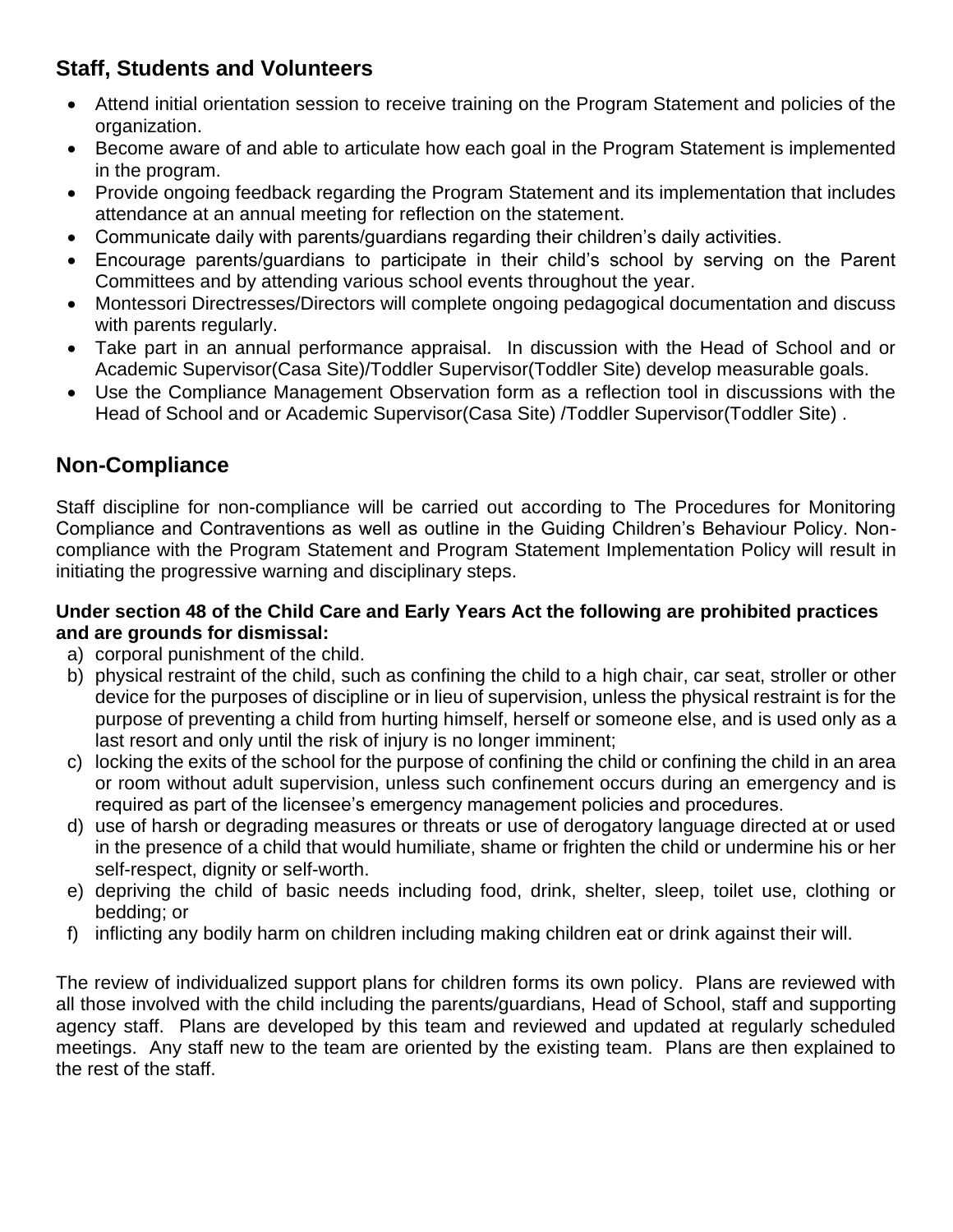Anaphylaxis and medical support plans also form their own policies. These individual plans are reviewed each year with the family, staff, students and volunteers. A Sign-off Record Sheet is completed.

# **Monitoring**

Practices of staff, students and volunteers with regards to the program statement and its implementation and use of policies and procedures are monitored on an ongoing basis as part of the Head of School's responsibility for program observation and evaluation. Concerns and issues are dealt with as they arise. This is also a time to mentor and guide staff, students and volunteers.

The Head of School, Academic Supervisor and or Toddler Supervisor will complete the Compliance Management Observation Forms for each staff on a semi-annual basis and annually for volunteers and while students are doing their placement block. Staff providing care or guidance to the children will receive feedback from the Head of School at regularly scheduled performance evaluation (i.e. annually for employees). The results will be reviewed with the individual and kept on file for licensing purposes. In addition, an annual program evaluation is completed. This evaluation contains a component of interactions with others.

The Academic Supervisor will be monitored by the Head of School semi-annually. The documentation will be reviewed with the individual and a signed copy will be kept on site at the school for licensing purposes.

# **Professional Development**

Professional development is essential for keeping educators current in their information and aware of the latest developments related to their field. It not only provides updates but also offers an opportunity to network. Supervisors and staff set goals together that are measurable and take into consideration both new areas of development and building on existing skills. Please refer to the Staff Training and Development Policy for further detail.

# **Standards for Communication with Parents/Guardians**

- Staff communicate daily with parents/guardians regarding their children's day.
- Pedagogical documentation is discussed with parents/guardians informally on a regular basis and more formally during the two scheduled parent/teacher interviews or at parents' request.
- Parents/guardians are encouraged to participate in their child's school by serving on the Parent Committees and by attending various school events throughout the year.
- Casa Parents are encouraged to sign up for a semi-annual observation time in their child's class.
- Parents are encouraged to come for our semi-annual Bring Your Parents to School evenings where their child brings them into the classroom and shows them everything they have been working on and their favourite activities.
- Feedback about the program is encouraged informally on a daily basis from parents/guardians.
- When concerns are brought to staff members, they are empowered to find solutions. However, if needed, they will go to the Head of School or the Academic Supervisor/Toddler Supervisor to determine the best course of action.
- Once a year a formal survey is available for parents/guardians to complete.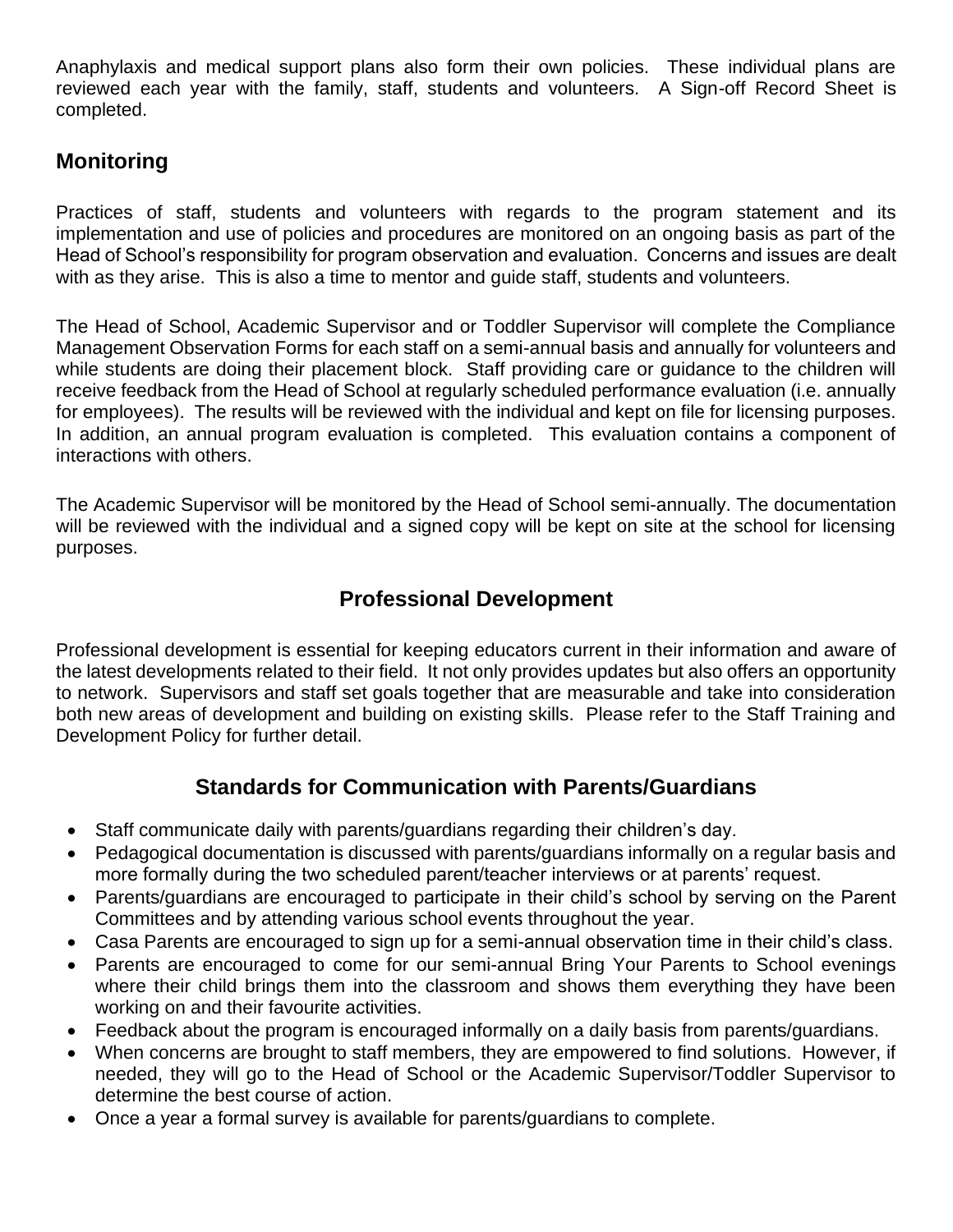- Parent/guardian surveys are reviewed and discussed by the Head of School and the staff. Suggestions for change are discussed and acted upon as appropriate.
- Annually, all staff are given an opportunity to review, reflect and provide input into updating the program statement and its implementation.

# **Prohibited Practices**

Nelephant Montessori School does not permit the following by any employee, student, volunteer, or any other adult at the school:

- 1- Corporal punishment of a child.
- 2- Physical restraint of a child, such as confining the child to a high chair, car seat, stroller or other device for the purposes of discipline or in lieu of supervision, unless the physical restraint is for the purpose of preventing a child from hurting himself, herself or someone else, and is used only as a last resort and only until the risk of injury is no longer imminent.
- 3- Locking the exits of the school premises for the purpose of confining a child unless such confinement occurs during an emergency and is required as part of the school's emergency management policies and procedures.
- 4- Use of harsh or degrading measures or threats or use of derogatory language directed at or used in the presence of a child that would humiliate, shame, or frighten the child or undermine his or her self-respect, dignity, or self-worth.
- 5- Depriving a child of basic needs including food, drink, shelter, sleep, toilet use, clothing, or bedding.
- 6- Inflicting any bodily harm on children including making children eat or drink against their will.

# **Discipline**

Children are disciplined in a positive manner at a level that is appropriate to their actions and ages in order to promote self-discipline, ensure health and safety, respect the rights of others, and maintain equipment. Spanking and any other forms of corporal punishment are not permitted. Methods of discipline are discussed among staff and with parents if necessary and consistent disciplinary steps are agreed upon.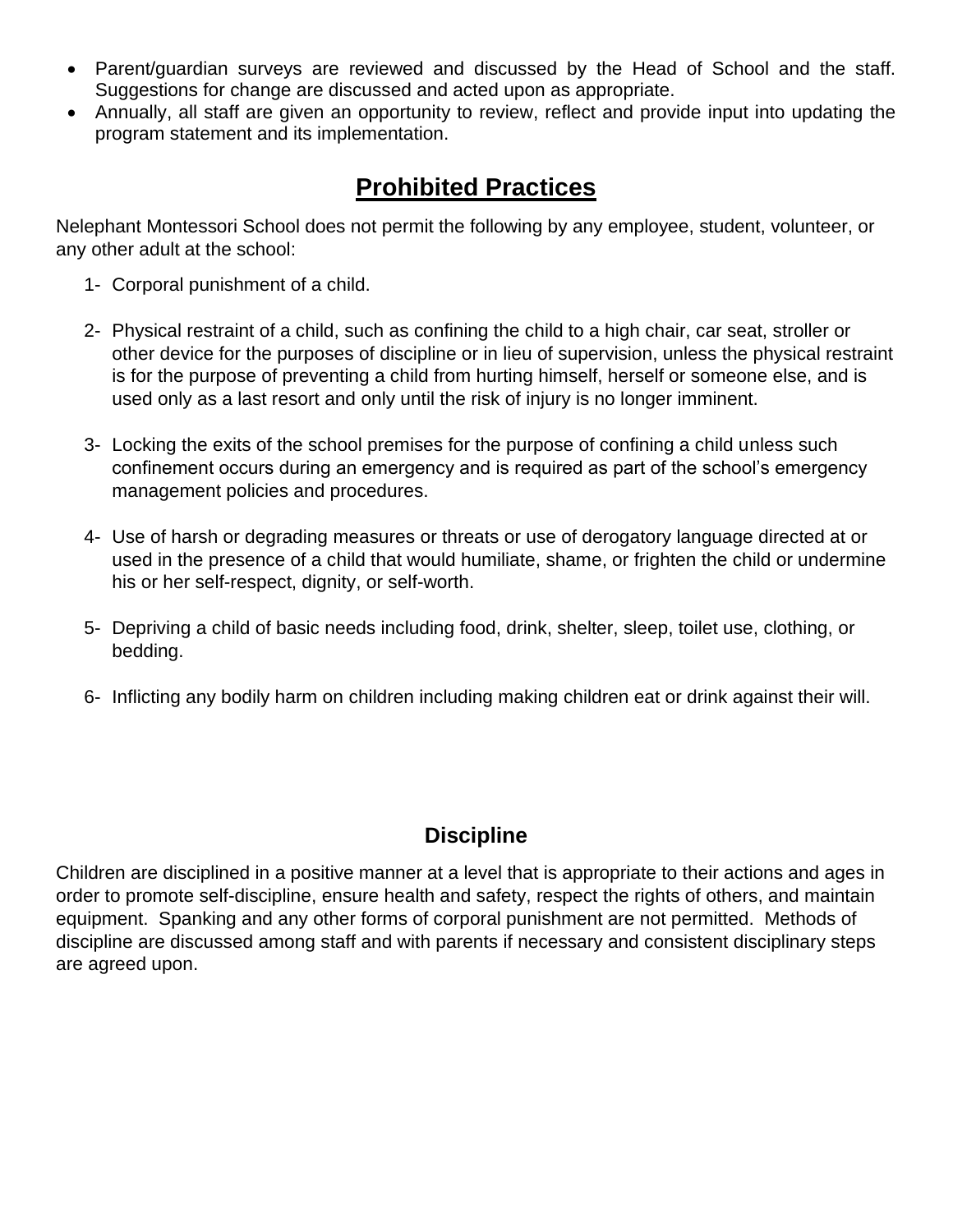# **Wait List Policy**

**Policy:** Nelephant Montessori School will not charge parents a fee or a deposit for the placement of their child (ren) on a wait list for an unsecured spot.

**Procedure**: Families that would like to be waitlisted for a space at Nelephant Montessori School will:

- 1. Notify the school of their intentions
- 2. Arrange to attend an open house and or have a school tour to discuss the philosophy.
- 3. Provide information about their family on the Waitlist Information Form, after their tour
- 4. Child (ren) will be placed on the waitlist
- 5. No fee or deposit will be charged
- 6. The Academic Supervisor or designate will contact the family when a space becomes available in either the Casa or Toddler class
- 7. Families will be offered admission from the waitlist based on the criteria outlined in the Nelephant Admissions policy
- 8. Information will only be accessed by the Head of School, Academic Supervisor, Toddler Supervisor and Office Administrator to ensure confidentiality
- 9. A child's (ren's) position on the waitlist will be verbally communicated at a parent's request through the office.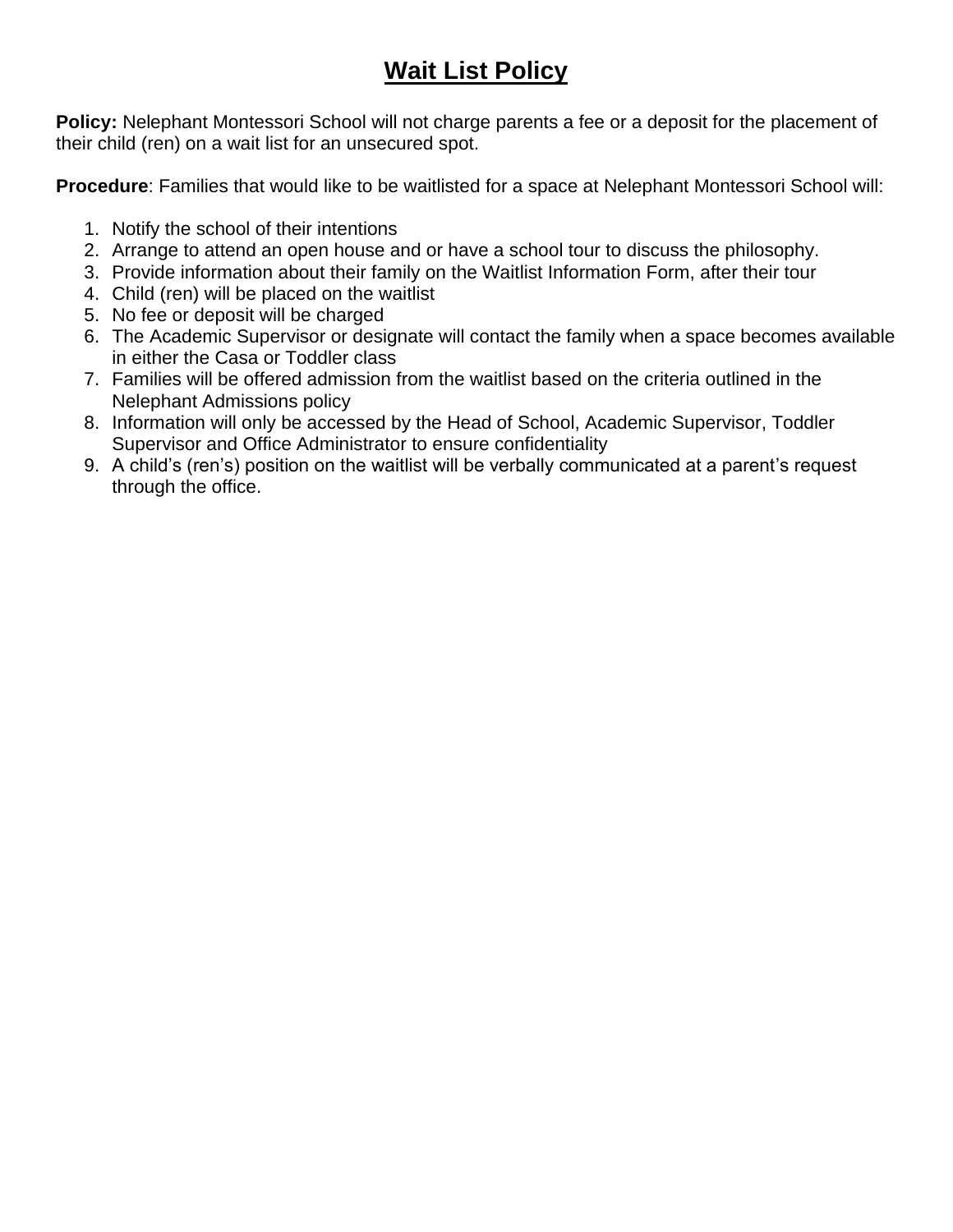# **Serious Occurrence Policy and Procedures**

# **Purpose**

The purpose of this policy and the procedures within is to provide clear instructions for staff, students and volunteers to follow for how to identify, respond to and report a serious occurrence. It ensures that there is a plan to deal with any serious incidents that may affect the health, safety and well-being of children and those working directly with children, and that these serious incidents are addressed by Nelephant Montessori School and reported to the Ministry of Education for review.

This policy is intended to fulfill the obligations set out under Ontario Regulation 137/15 for policies and procedures with respect to serious occurrences for school.

**Note:** definitions for terms used throughout this policy are provided in a Glossary at the end of the document.

# **Policy**

### **Identifying a Serious Occurrence**

Under the *Child Care and Early Years Act, 2014*, serious occurrences are defined as: the death of a child who received care & education at the school, abuse, neglect or an allegation of abuse or neglect of a child while receiving care & education at the school, a life-threatening injury to or a life-threatening illness such as COVID-19 of a child who receives care & education at the school, an incident where a child who is receiving care & education at the school goes missing or is temporarily unsupervised, or an unplanned disruption of the normal operations of a care & education at the school that poses a risk to the health, safety or well-being of children receiving care & education at the school.

# **Reporting a Serious Occurrence**

Staff will notify the Head of School, supervisor or designate of a serious occurrence as soon as they become aware of the incident.

All serious occurrences will be reported to the Ministry of Education in the Child Care Licensing System (CCLS) within 24 hours of the Head of School, supervisor or designate becoming aware of the occurrence.

Identifying information such as children or staff names will not be included in the serious occurrence reports.

If CCLS cannot be accessed (e.g. where CCLS or an internet connection is unavailable), the Head of School, supervisor or designate will notify the program advisor (PA) assigned to the licence by email or by telephone within 24 hours of becoming aware of the occurrence. A serious occurrence report will be submitted in CCLS as soon as the system can be accessed.

Where a Ministry of Education PA cannot be reached by telephone, a voicemail message will be left to notify the PA of the incident.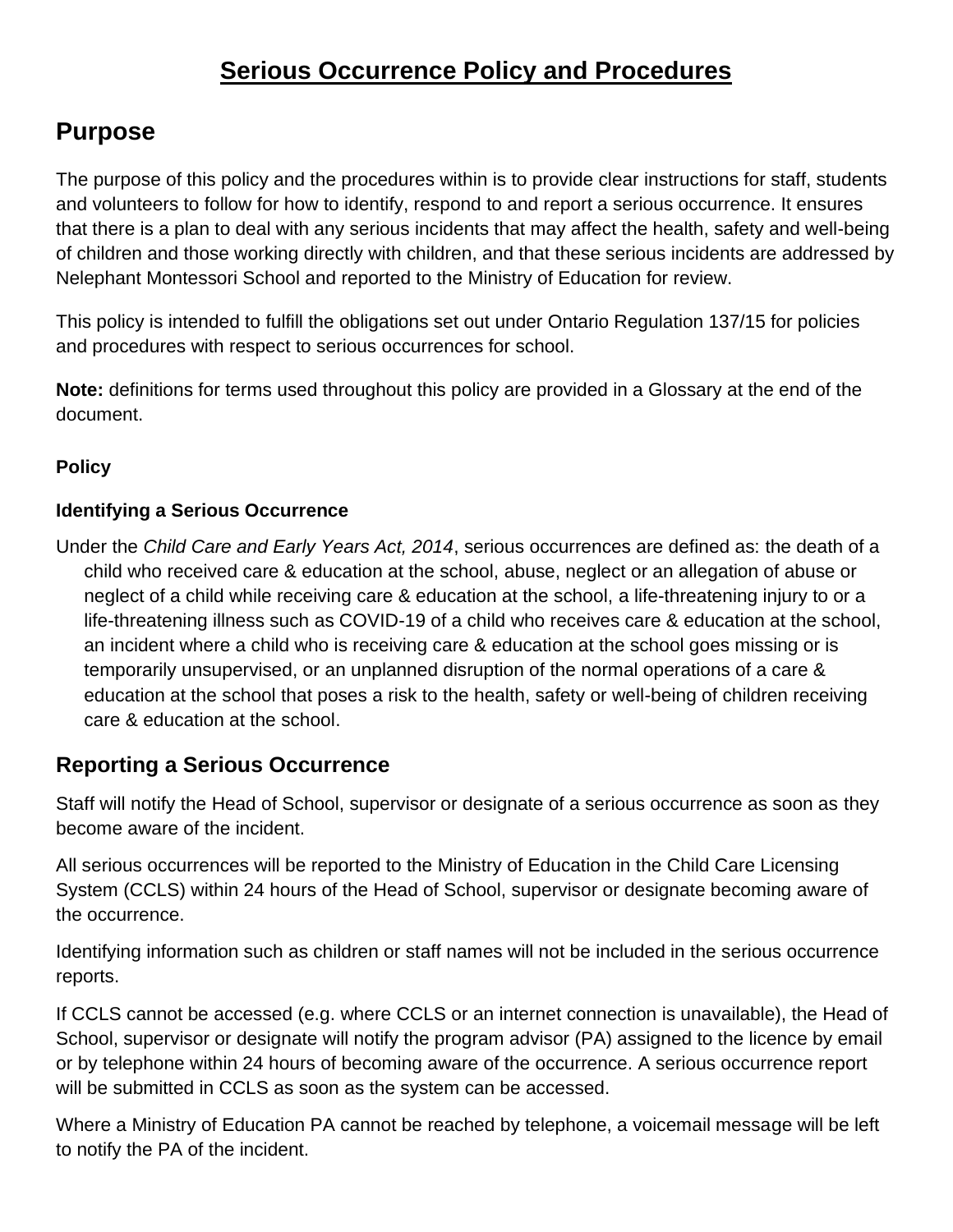All updates to serious occurrences will be reported in CCLS through update reports until the serious occurrence has been closed by the Ministry of Education.

Where the Ministry of Education requests updates to a serious occurrence in CCLS, these will be provided as soon as possible though update reports.

Serious occurrences reported to the Ministry of Education will be documented in the daily written record.

## **Posting a Serious Occurrence Summary (Notification Form)**

Within 24 hours of becoming aware of a serious occurrence, the Head of School, supervisor or designate will complete a Serious Occurrence Notification Form in either CCLS or using the form available in Appendix A.

The form will provide a summary of the serious occurrence and of any action taken by the school.

The summary will not include identifying information (e.g. names and ages of children, staff, or program rooms) and will contain gender-neutral language.

The summary will be posted at the school in a place that is visible and accessible to parents for a minimum of 10 business days, regardless of the serious occurrence type and the status of any related investigation.

All serious occurrence summaries will be retained for 3 years from the date they are created or last updated (whichever date is most recent).

# **Concerns about the Suspected Abuse or Neglect of a Child**

If any person, including a person who performs professional duties with respect to children, has reasonable grounds to suspect that a child has suffered, or is at risk to suffer, physical or emotional harm or sexual exploitation or molestation inflicted by the person having charge of the child, the person will report the suspicion directly to a children's aid society (CAS).

Suspected abuse or neglect that will be reported will include physical, emotional and sexual abuse and/or neglect.

Where a parent expresses concerns that a child is being abused or neglected, the parent will be advised to contact their local CAS directly. The person who becomes aware of these concerns is also required to report the concerns to the local CAS.

# **Family and Children's Services (FACS) 905-937-7731 ask for INTAKE.**

The Early Educator's Act 2007 and the professional misconduct regulation states that it is an act of professional misconduct to contravene a law, if contravention has caused or may cause a child who is under the members professional supervision to be put at or remain at risk.

For more information on the Child and Family Services Act and the Duty to report- see REPORTING CHILD ABUSE AND NEGLECT: IT IS YOUR DUTY-visit the ECEC at Ontario e-laws and or visit the College of Early Childhood Educators website.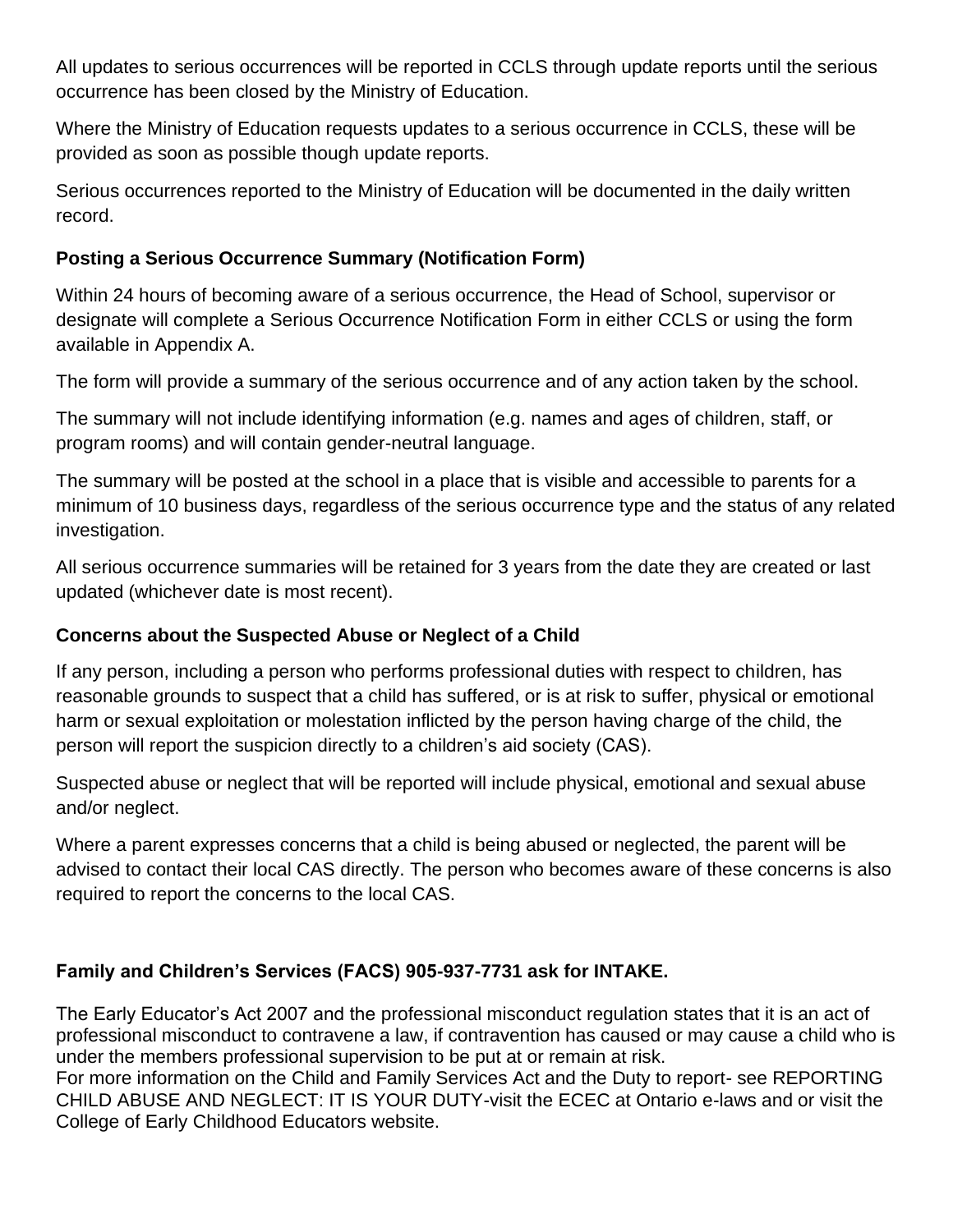# **Procedures to Respond to a Serious Occurrence**

#### **Steps to Follow for All Serious Occurrences**

### **STEPS FOR STAFF, STUDENTS AND VOLUNTEERS TO FOLLOW:**

#### **Immediately:**

Ask for assistance from other staff, students, or volunteers.

Provide immediate medical assistance, if applicable, according to Standard First Aid and CPR training, where applicable.

Call emergency services and follow direction from emergency services personnel, where applicable.

Ensure that other children are removed from the scene and do not have access to the area, where applicable.

Address any risks to the health or safety of the child and/or other children present to prevent the risk of further harm.

Notify the Head of School and/or supervisor/designate.

#### **Ongoing and after the incident:**

Follow any direction provided by third-party authorities (e.g. police, CAS, public health, etc.)

Ensure that children are always supervised.

#### **Within 24 hours:**

Document the incident in:

the daily written record.

the child's record of symptoms of illness, if applicable; and/or

in an accident report, if applicable.

Where an accident report is created, provide a signed copy to a parent of the child.

#### **STEPS FOR THE HEAD OF SCHOOL/SUPERVISOR/DESIGNATE TO FOLLOW:**

#### **1. Immediately:**

Help children, staff, students, volunteers and families.

Provide immediate medical assistance, if applicable, according to Standard First Aid and CPR training.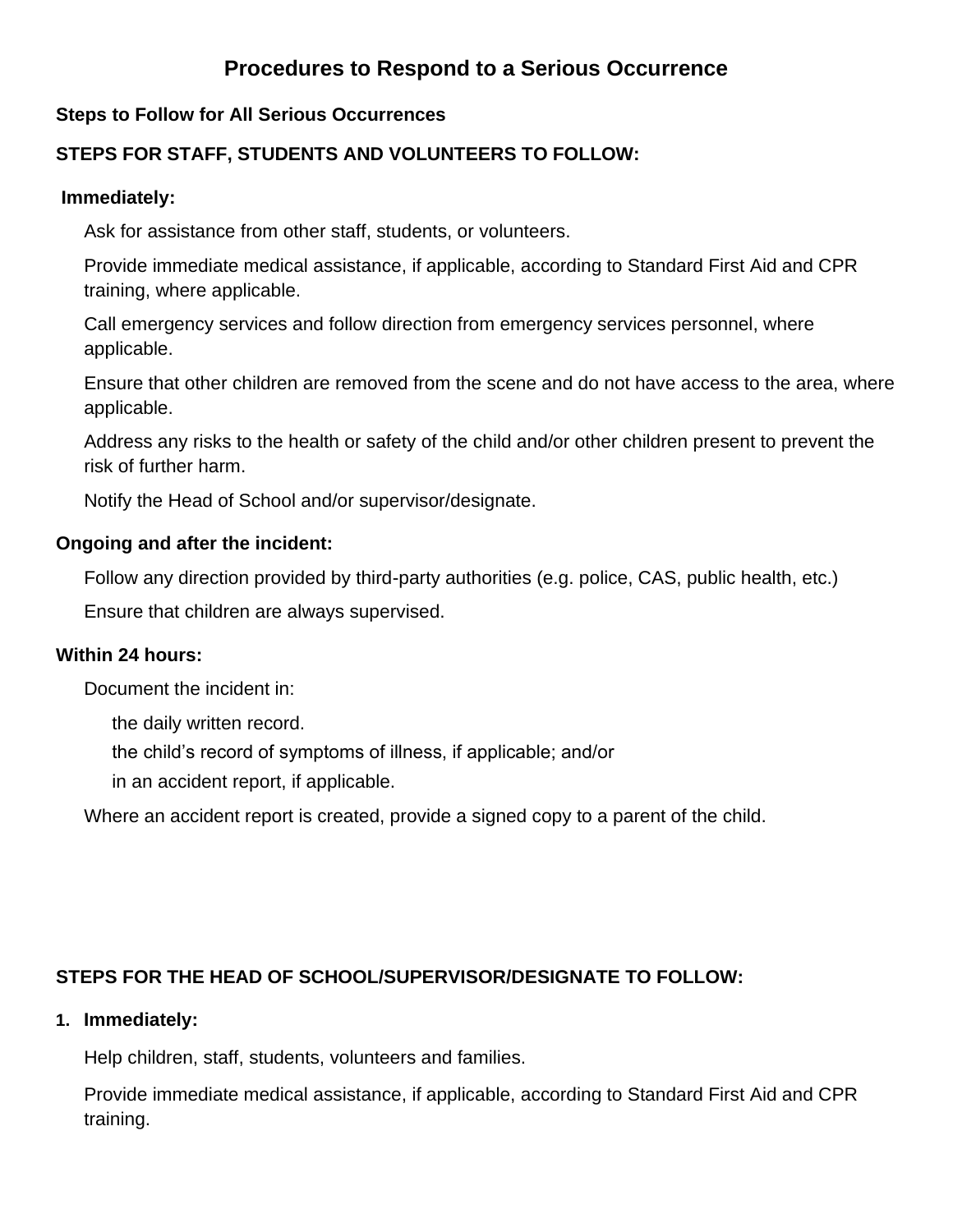Call emergency services and follow direction from emergency services personnel, where applicable.

# **Within 24 hours of becoming aware of the incident:**

Collect all pertinent information to report the incident to the Ministry of Education as a serious occurrence, including:

A description of the incident.

The date, time, place where it occurred, actions taken and outcome.

The current status of the incident and child/parties involved; and

All other parties notified (e.g., emergency services, CAS, parents).

What further action is required.

Is there a need for investigation or a follow up report.

Report the serious occurrence in CCLS or notify the Ministry of Education program advisor and Board President by telephone or email where CCLS is not available. **Note**: Where CCLS is not available, a serious occurrence report will be submitted in CCLS as soon as it becomes available.

Post a summary of the serious occurrence and of any action taken by the school in a place that is visible and accessible to parents.

### **Ongoing and after the incident:**

Follow any direction provided by third-party authorities (e.g. police, CAS, public health, etc.)

Always maintain confidentiality.

Update the serious occurrence report in CCLS, as required.

Conduct an internal review of the serious occurrence with staff, students and volunteers to establish next steps and reduce probability of repeat occurrences.

Provide children, parents, staff, students and/or volunteers with supports, if needed.

Review with staff, students and volunteers the school's program statement policies and procedures that set out prohibited practices and expectations of promoting the health, safety, nutrition and well-being of all children.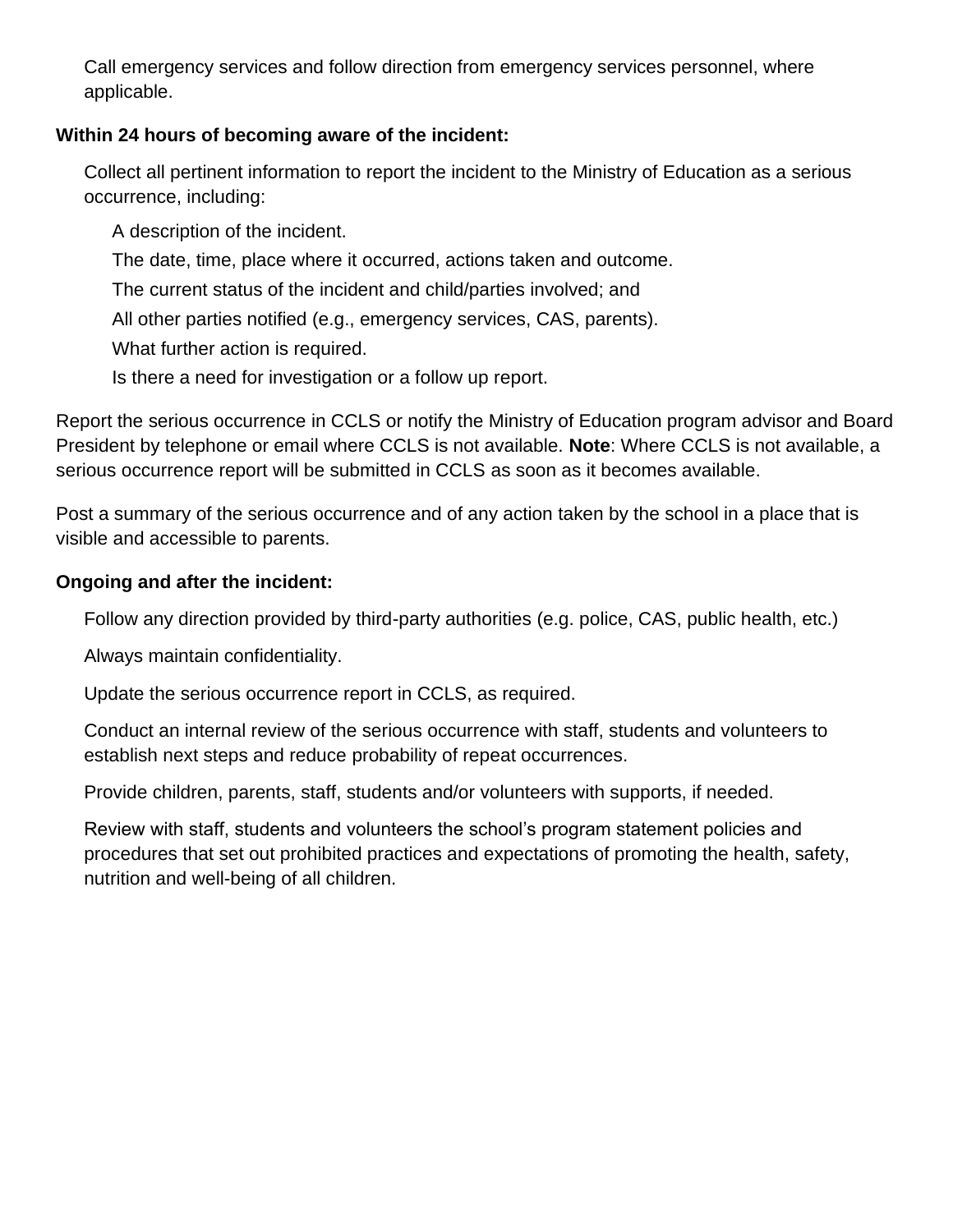#### **SERIOUS OCCURRENCE: Death of a Child**

#### **STEPS FOR STAFF, STUDENTS AND VOLUNTEERS TO FOLLOW:**

#### **Death occurs while a child is receiving care & education:**

See 'Steps to Follow for All Serious Occurrences' for staff, students and volunteers.

#### **STEPS FOR THE HEAD OF SCHOOL/SUPERVISOR/DESIGNATE TO FOLLOW:**

See 'Steps to Follow for All Serious Occurrences' for the Head of School/Supervisor/Designate, and

#### **Death occurs while a child is receiving care & education:**

**1. Immediately, upon becoming aware of the incident:**

Contact a parent of the child, or where a parent cannot be reached, contact the child's emergency contact.

#### **Death occurs while a child is not receiving care & education:**

#### **Within 24 hours of becoming aware of the incident:**

Contact local Children's Aid Society (CAS) or police services to find out if there is an investigation. If an investigation is ongoing, conduct an internal investigation after CAS or police services have completed their investigation, if applicable.

#### **SERIOUS OCCURRENCE: Allegation of Abuse and/or Neglect**

#### **STEPS FOR STAFF, STUDENTS AND VOLUNTEERS TO FOLLOW:**

'Steps to Follow for All Serious Occurrences' for staff, students and volunteers, and

#### **Where there is a concern about the abuse or neglect of a child by any person:**

#### **1. Immediately:**

Report concerns to the local Children's Aid Society (CAS) as per the duty to report obligations under the *Child, Youth and Family Services Act,* 2017 (CYFSA).

Document the conversation with CAS and follow their recommendations.

Notify the Head of School, supervisor/designate of the incident and the report made to CAS, where appropriate.

Refrain from discussing the allegation with others.

Always maintain confidentiality.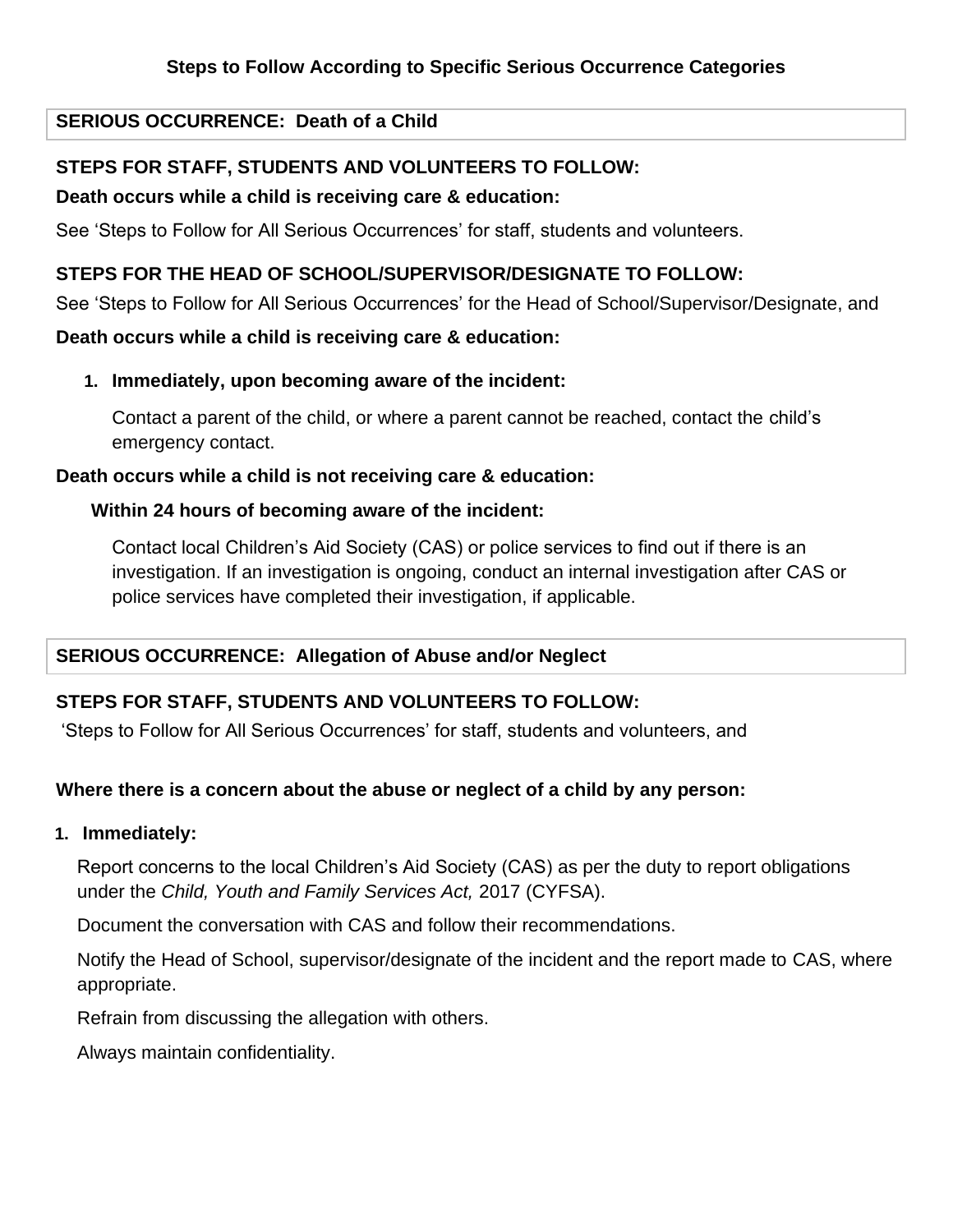# **STEPS FOR THE HEAD OF SCHOOL/SUPERVISOR/DESIGNATE TO FOLLOW:**

See 'Steps to Follow for All Serious Occurrences' for the Head of School/Supervisor/Designate, and where there is a concern about the abuse or neglect of a child by a staff, student or volunteer, or where a person has otherwise reported alleged abuse/neglect concerns to the supervisor/designate:

#### **1. Immediately:**

Notify the person who reported concerns about their duty to report obligations under the *Child, Youth and Family Services Act,* 2017 (CFSA).

Report the concerns to the local Children's Aid Society (CAS) as per the duty to report obligations under the CYFSA, unless it is confirmed that a report has already been made to CAS.

Document the concerns.

Contact and notify a parent of the child, where appropriate.

Based on the nature of the allegation and/or the direction of CAS and/or internal policies, determine next steps such as disciplinary measures and additional actions, such as an internal investigation to protect children in care.

Determine whether the individual alleged to have abused/neglected a child is registered with a professional regulatory body (e.g. College of Early Childhood Educators, Ontario College of Teachers, etc.). If so:

Report the allegation of abuse to the appropriate regulatory body.

Report to the College of Early Childhood Educators when the employment of a registered early childhood educator (RECE) is suspended or terminated or if the RECE resigns.

Refrain from discussing the allegation with others.

Always maintain confidentiality.

#### **Once all external investigations are complete (e.g. by police and/or CAS), if applicable:**

Update the serious occurrence report in CCLS, as required.

• Update all other authorities to whom the allegation was reported (e.g. College of Early Childhood Educators, Ontario College of Teachers, CAS, etc.).

#### **SERIOUS OCCURRENCE: Life-threatening Injury or Illness**

**a. Injury**

**b. Illness**

**c. Confirmed case of COVID-19**

#### **STEPS FOR STAFF, STUDENTS AND VOLUNTEERS TO FOLLOW:**

See 'Steps to Follow for All Serious Occurrences' for staff, students and volunteers.

# **STEPS FOR THE HEAD OF SCHOOL/SUPERVISOR/DESIGNATE TO FOLLOW:**

See 'Steps to Follow for All Serious Occurrences' for the Head of School, Supervisor/Designate.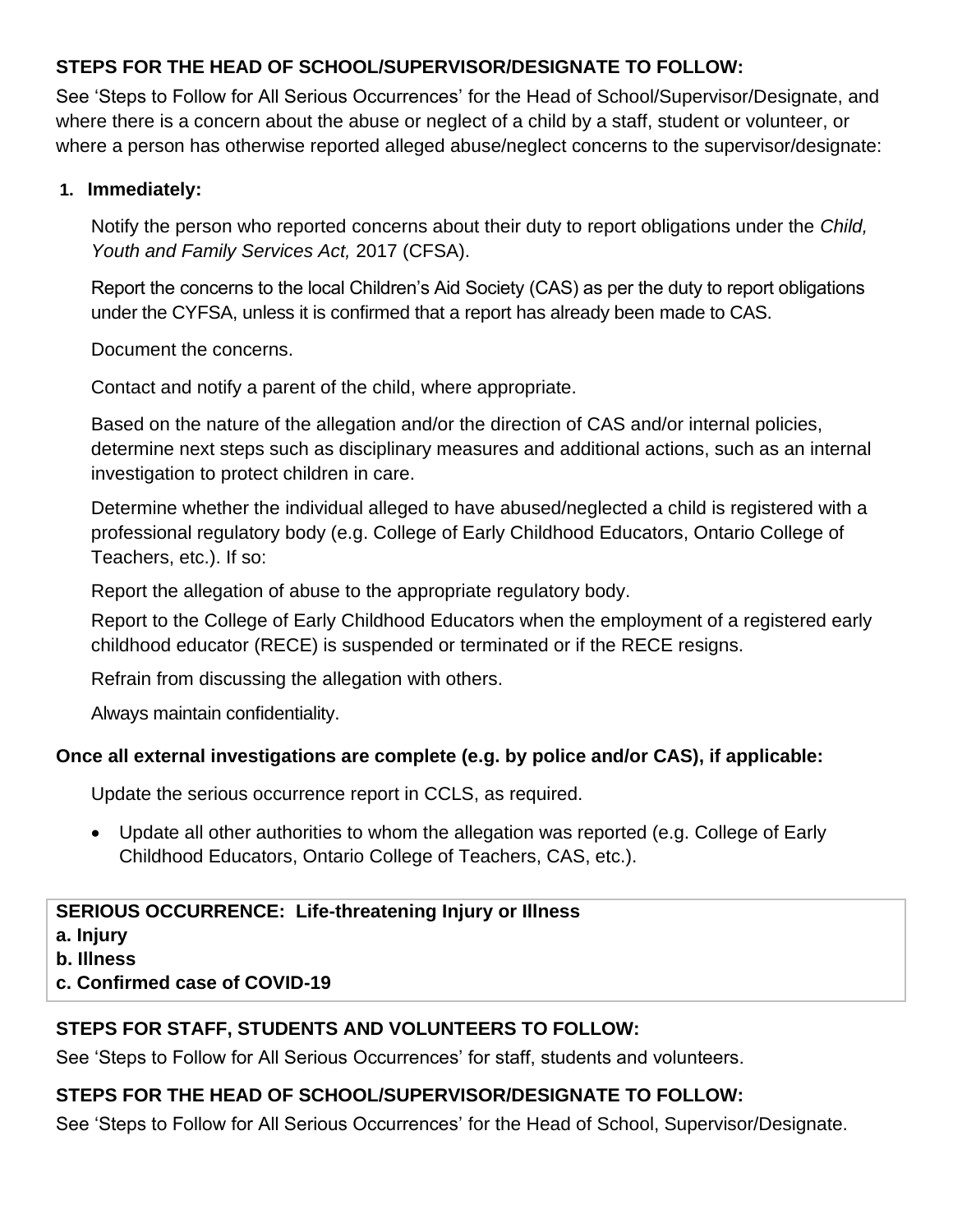A Serious Occurrence is required to be submitted under the category **"confirmed case of COVID-19"** when one of the following individuals has a **confirmed** case of COVID-19:

- i) A child who receives childcare at a home childcare premises or a childcare centre,
- **ii)** A home childcare **provider**
- iii) A person who is **ordinarily a resident of a home childcare premises** (e.g. The home childcare provider's child the home childcare provider's spouse etc.; for complete definition please refer to the Home Child Care Licensing Manual),
- iv) A person who **is regularly at a home childcare premises** (e.g. The home provider's friend who visits the premises once a week etc.; for complete definition please refer to the Home Child Care Licensing Manual),
- v) A **home childcare visitor**,
- vi) A **parent of a child** mentioned in subclause (i) or,
- vii) A **staff member** at a home childcare or childcare centre,
- viii) A **student** at a home childcare premises or childcare centre

# **SERIOUS OCCURRENCE: Missing or Unsupervised Child(ren) a. Child was found**

**b. Child is still missing**

# **STEPS FOR STAFF, STUDENTS AND VOLUNTEERS TO FOLLOW:**

'Steps to Follow for All Serious Occurrences' for staff, students and volunteers, and

### **1. Immediately, upon becoming aware that a child or children are missing:**

Alert the Head of School, supervisor/designate, and all staff, students, and volunteers.

Search the school premises, including outdoor areas (e.g. hallways, washrooms, playground, outdoor classrooms, etc.).

Ensure that remaining children are always supervised.

# **a) Where the child or children are not found after being deemed missing.**

Continue to search the premises.

Update the Head of School, supervisor/designate.

# **Where the child or children are found after being deemed missing.**

Update the Head of School, supervisor/designate.

# **After the child or children have been found, after being deemed missing:**

Document the incident in the daily written record.

# **STEPS FOR THE HEAD OF SCHOOL/SUPERVISOR/DESIGNATE TO FOLLOW:**

See 'Steps to Follow for All Serious Occurrences' for the Head of School, Supervisor/Designate.

# **1. Immediately, upon becoming aware that a child is missing:**

Assist with searching for the missing child(ren).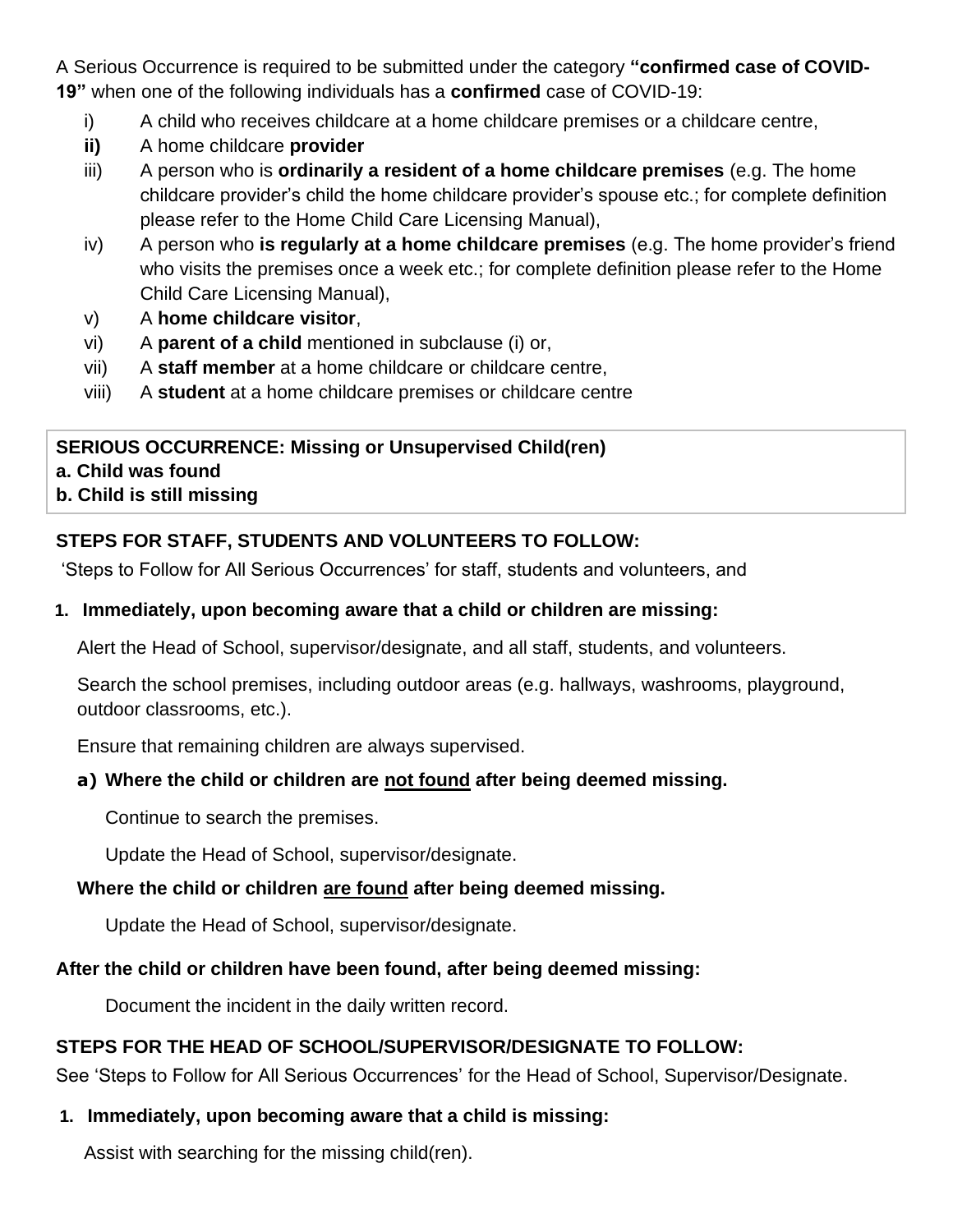### **a) Where the child or children are not found after being deemed missing:**

Call emergency services and follow direction from emergency services personnel.

Contact the child(ren)'s parent(s), or where a parent cannot be reached, contact the child's emergency contact.

#### **Where the child or children are found after being deemed missing:**

Update the child(ren)'s parent(s), or where a parent cannot be reached the child(ren)'s emergency contact(s).

## **SERIOUS OCCURRENCE: Unplanned Disruption of Normal Operations/Other emergency relocation or temporary closure**

- **a. Fire**
- **b. Flood**
- **c. Gas Leak**
- **d. Detection of Carbon Monoxide**
- **e. Outbreak**
- **f. Lockdown**
- **g. Other Emergency Relocation or Temporary Closure**

# **STEPS FOR STAFF, STUDENTS AND VOLUNTEERS TO FOLLOW:**

'Steps to Follow for All Serious Occurrences' for staff, students and volunteers, and

### **a) Where the incident is suspected to be an outbreak:**

#### **1. Immediately:**

Notify the Head of School, supervisor/designate on site of concerns.

Separate children who are showing symptoms of illness from other children.

Follow the school's sanitary practices policy and procedures.

#### **Within 24 hours:**

Record symptoms of ill health in the affected child(ren)'s records,

Document the incident in the daily written record.

# **a) Where the incident is not an outbreak (all other disruptions of normal operations):**

#### **1. Immediately:**

Follow the school's fire safety and evacuation plan and/or the emergency management policies and procedures, as applicable.

# **Within 24 hours:**

Document the incident in the daily written record.

# **STEPS FOR THE HEAD OF SCHOOL/SUPERVISOR/DESIGNATE TO FOLLOW:**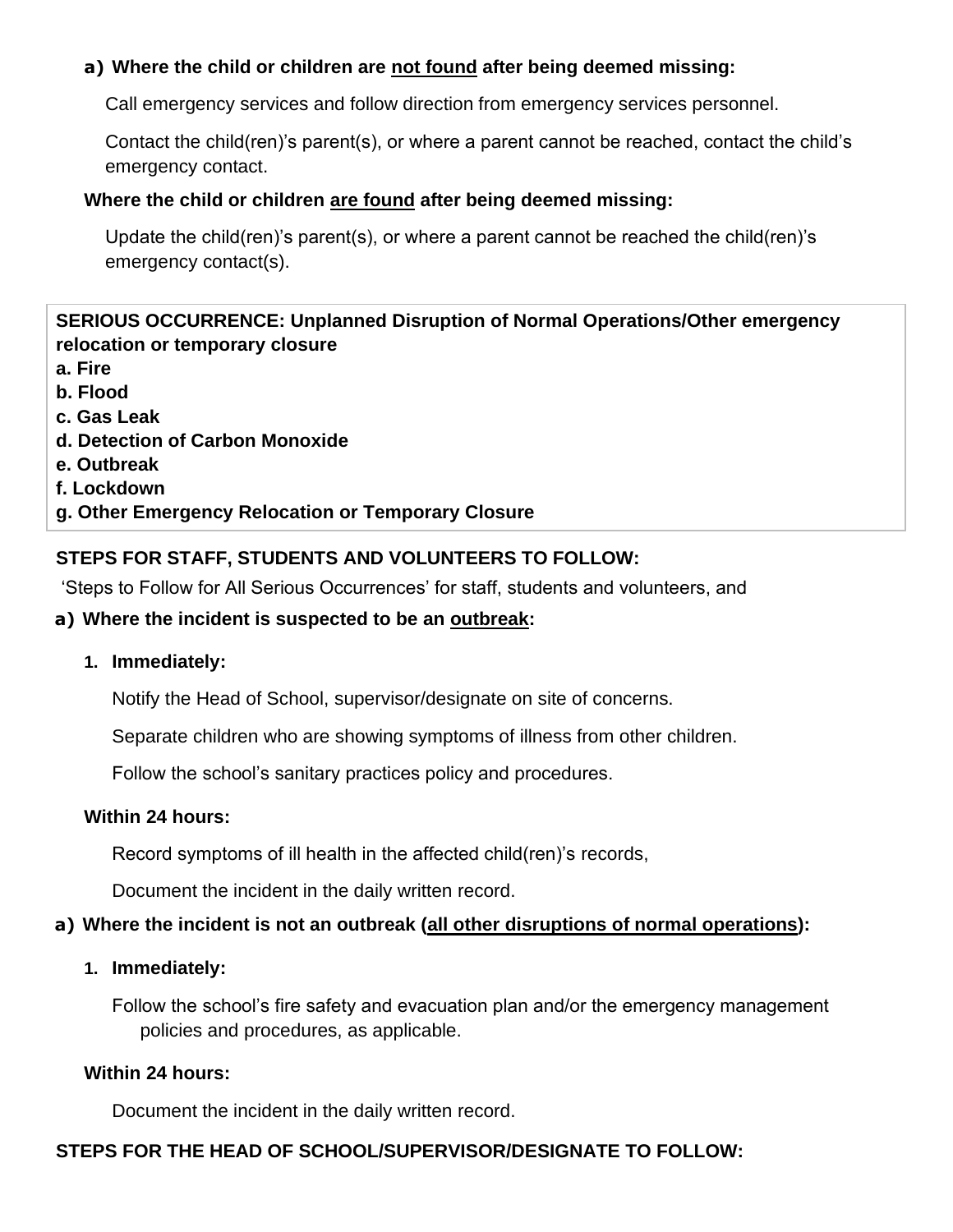See 'Steps to Follow for All Serious Occurrences' for the Head of School, Supervisor/Designate, and

#### **A) Where the incident is suspected to be an outbreak:**

#### **1. Immediately:**

Contact the local public health department.

#### **Where the incident is deemed an outbreak by public health:**

#### **1. Immediately:**

Follow instructions from the local public health department.

Contact the parent(s) of the affected child(ren) and ensure the affected child(ren) are picked up by their parent(s) and/or taken to hospital.

Obtain an outbreak posting from the local Medical Officer of Health and post in an area easily accessible for parents.

**Note:** Outbreaks must be reported as a serious occurrence only if deemed an outbreak by public health.

#### **Within 24 hours:**

Notify all parents of children enrolled at the school of the outbreak.

### **B) Where the incident is deemed an outbreak, follow sanitary practices policy. Where the incident is not an outbreak (all other disruptions of normal operations):**

**1. Immediately:**

Follow the school's fire safety and evacuation plan and/or the emergency management policies and procedures, as applicable.

**Note:** a hold and secure (an external threat in the area) is not a reportable serious occurrence.

#### **Serious Occurrences- Emergency Numbers**

**Authority:** Child Care and Early Years Act 2014 Public Health, Child Care Manual, Fourth Edition Niagara Region Children Services

- **Intent:** To ensure that the appropriate services can be contacted promptly and that the basic information about each child in care is readily available in case of an
- **Policy:** Up-to-date phone numbers must be readily accessible to staff in the event of an emergency.
- **Procedure**:All emergency phone numbers must be readily accessible in each Site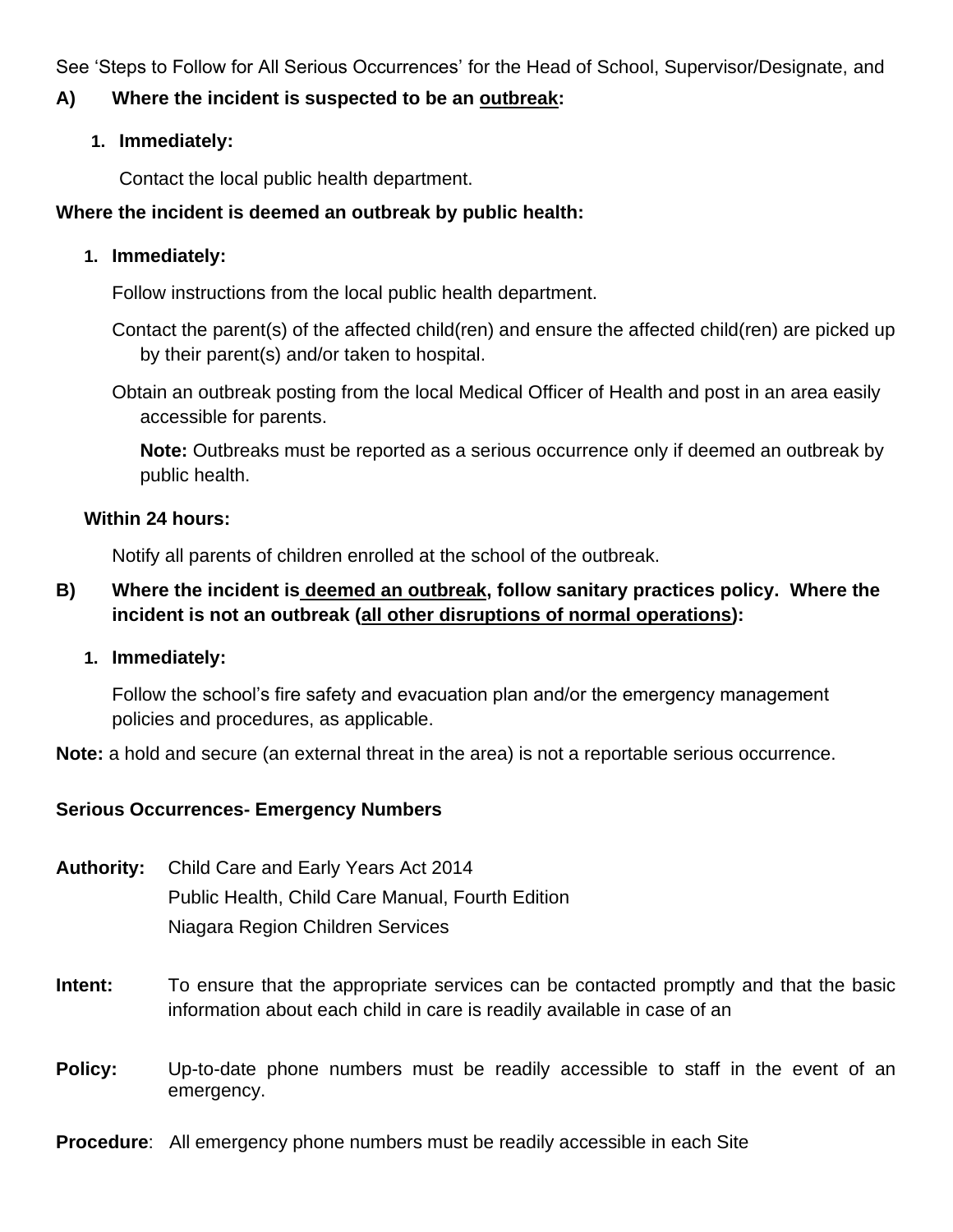The following emergency numbers must be posted by the telephone in each Site:

- 1. 911
- 2. Fire Department
- 3. Nearest Hospital
- 4. Nearest ambulance service
- 5. Poison Control Centre
- 6. Police Department
- 7. Taxi Service
- 8. Local Family and Children's Services
- 9. Local Health Department
- 10.Emergency Shelter
- 11.Nelephant's Main Office

The children's emergency records for all children in enrolled, must be kept up-to-date and be readily accessible to all staff and contain the following information:

- Home/work addresses and telephone numbers of at least one parent/guardian.
- Phone number of and alternate emergency contact or notation indicating that the parents are the only contact.
- Where applicable, special medical or additional information provided by parents, including any allergies or known medical conditions.

# **Staff Emergency Numbers**:

- 1. Name and number of a person to call in case of a staff emergency.
- 2. Home phone numbers of the Head of School, Board President and Supervisors.

# **After Hours**:

- 1. The Head of School of the school is called in case of an emergency
- 2. If the Head of School is unavailable, the Academic/Toddler Supervisor and/or Board President is to be contacted.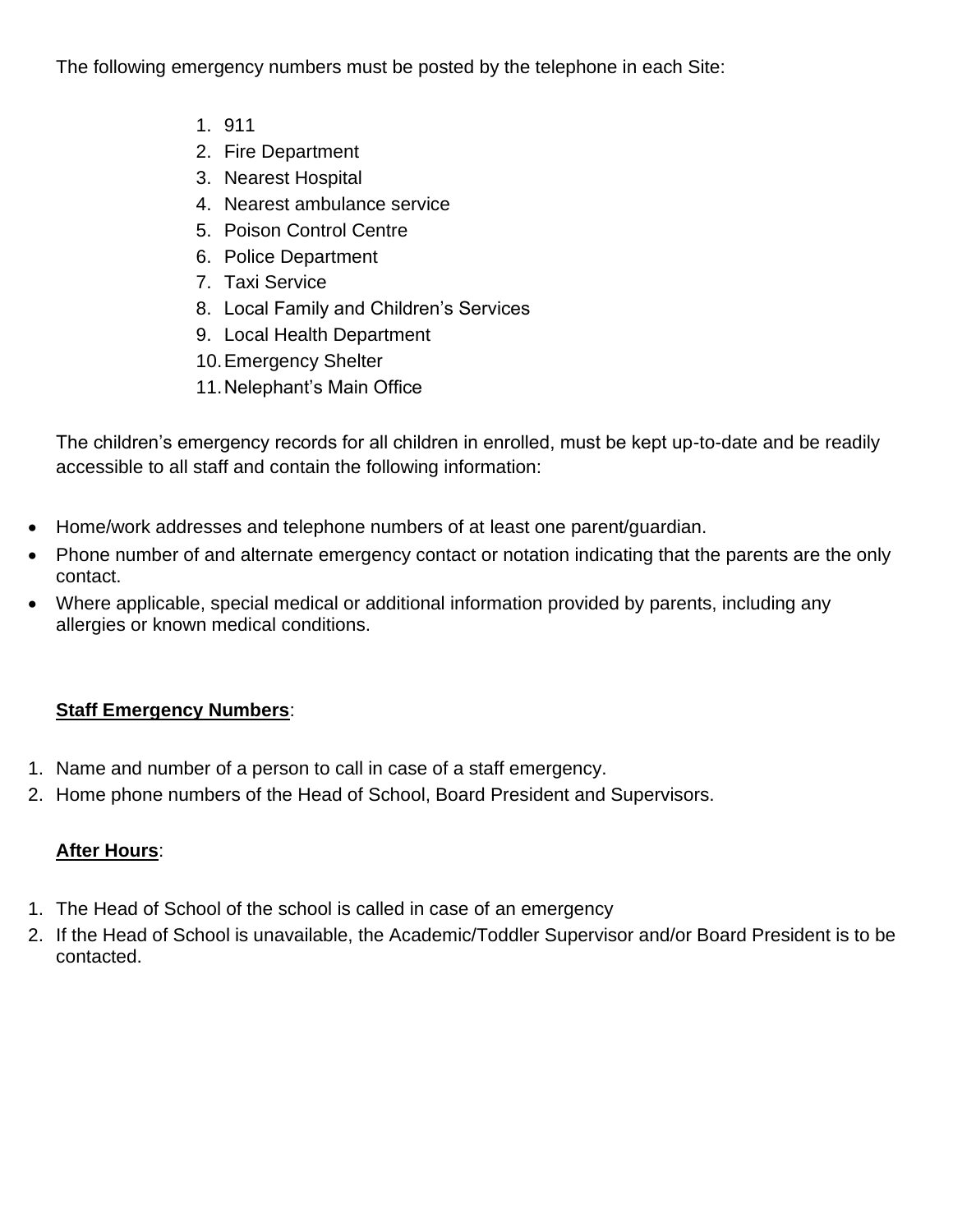# **Parent Issues and Concerns Policy**

**Intent:** Nelephant Montessori School is dedicated to ensuring the delivery of high quality education and care to all families. Children should be in a healthy, safe, happy environment. Nelephant is committed to work in partnership with families to resolve any concerns and complaints that they may have about their child's education and care.

**Definitions: Complaint:** an expression of grievance or resentment where the family is seeking redress or justice. **CECE:** College of Early Childhood Educators **FACS:** Family and Children Services **MEDU:** Ministry of Education **RECE:** Registered Early Childhood Educator

**Policy:** Nelephant Montessori School will provide clear and transparent information to parents, the community and staff on how concerns and complaints will be managed, and resolutions will be found. This will ensure that families have access to support and direction when attempting to resolve a complaint.

> Families can expect their concerns will be responded to in a courteous, respectful and timely manner. Staff will work in partnership with the family to resolve the issue or concern. We ask that families as well work in partnership with the staff in respectful, cooperative and courteous manner.

Issues/concerns may be brought forward verbally or in writing. Responses and outcomes will be provided verbally, or in writing upon request. The level of detail provided to the parent/guardian will respect and maintain the confidentiality of all parties involved.

An initial response from Nelephant staff to an issue or concern will be provided to parent(s)/guardian(s) within **2-3 business days**. Some complaints can be resolved within a matter of days. Other complaints may take longer if they are complex. The Head of School and Academic/Toddler Supervisor will maintain a record of parent complaints on the Family Complaint Log Form.

At any time during the process the family may choose to involve an external agency such as the Ministry of Education, the College of Early Childhood Educators or Family and Children's Services.

Confidentiality will be adhered to throughout the complaint resolution process. This means that the complaint will only be discussed by those people directly involved in the resolution process and/or governing bodies/agencies such as the CECE or FACS.

#### **Conduct:**

Our school maintains high standards for positive interaction, communication and role-modeling for children. Harassment and discrimination will therefore not be tolerated from any party. If at any point a parent/guardian, provider or staff feels uncomfortable, threatened, abused or belittled, they may immediately end the conversation and report the situation to the Head of School, Academic Supervisor or Toddler Supervisor.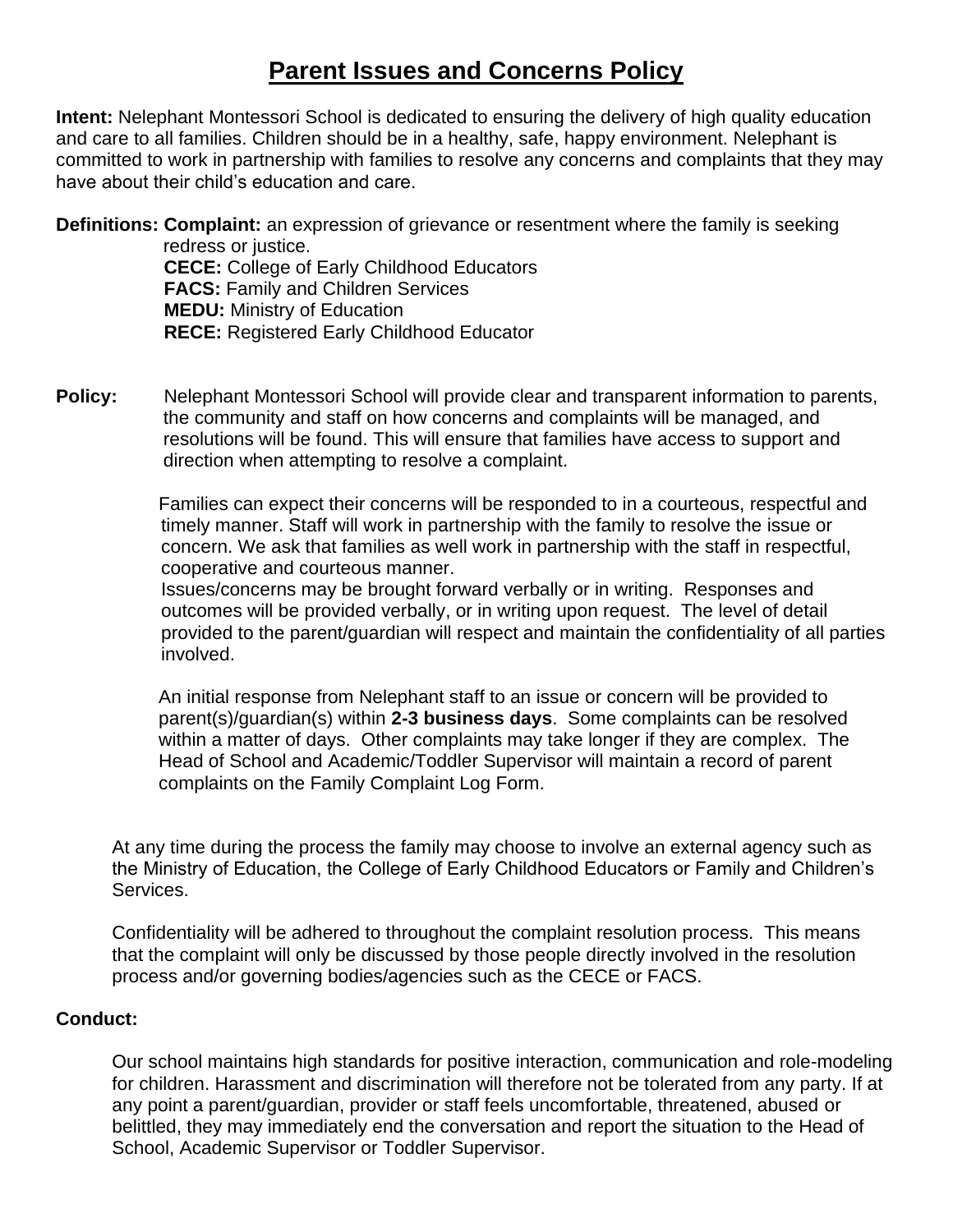# **Concerns about the Suspected Abuse or Neglect of a child**

Everyone, including members of the public and professionals who work closely with children, is required by law to report suspected cases of child abuse or neglect. If a parent/guardian expresses concerns that a child is being abused or neglected, the parent will be advised to contact the local [Children's Aid Society](http://www.children.gov.on.ca/htdocs/English/childrensaid/reportingabuse/CASLocations.aspx) (CAS) directly.

Persons who become aware of such concerns are also responsible for reporting this information to CAS as per the "Duty to Report" requirement under the *Child and Family Services Act*. For more information, visit

<http://www.children.gov.on.ca/htdocs/English/childrensaid/reportingabuse/index.aspx> **Procedure:**

# **First Point of Contact (should always be the school)**

### **The family is advised to:**

- Contact the school staff, academic supervisor or director to discuss the concern.
- Schedule a time with the appropriate person to talk about your concerns
- Be prepared to make notes ahead of time about your concerns.
- Put their concerns in writing.
- Be clear about what's being said (if you need clarification or have concerns about the school's response, ask them to explain further).
- Arrange a follow up meeting if necessary.

If you are unsatisfied or still have concerns, you may want to move to the second point of contact.

### **Second Point of Contact**

# **The family is advised to**

• Connect with the President of the Parent Board

Move to the third point of contact if unsatisfied or still have concerns.

# **Third Point of Contact**

- 1- You may make a complaint to the Ministry of Education's Child Care Complaint line (program concerns):
	- Telephone: 1-877-510-5333
	- Email: [childcare\\_ontario@Ontario.ca](mailto:childcare_ontario@Ontario.ca)
- 2- Complaints regarding Registered Early Childhood Educators can be filed with the regulatory body of the College of Early Childhood Educators at: 1-888-961-8558 or: [info@college-ece.ca](mailto:info@college-ece.ca)
- 3- Family and Children's Services (FACS) Niagara (children in need of protection)
	- 905-937-7731
- 4- Public Health, Niagara Region (environmental concerns)
	- 905-688-3762 or 1-800-263-7248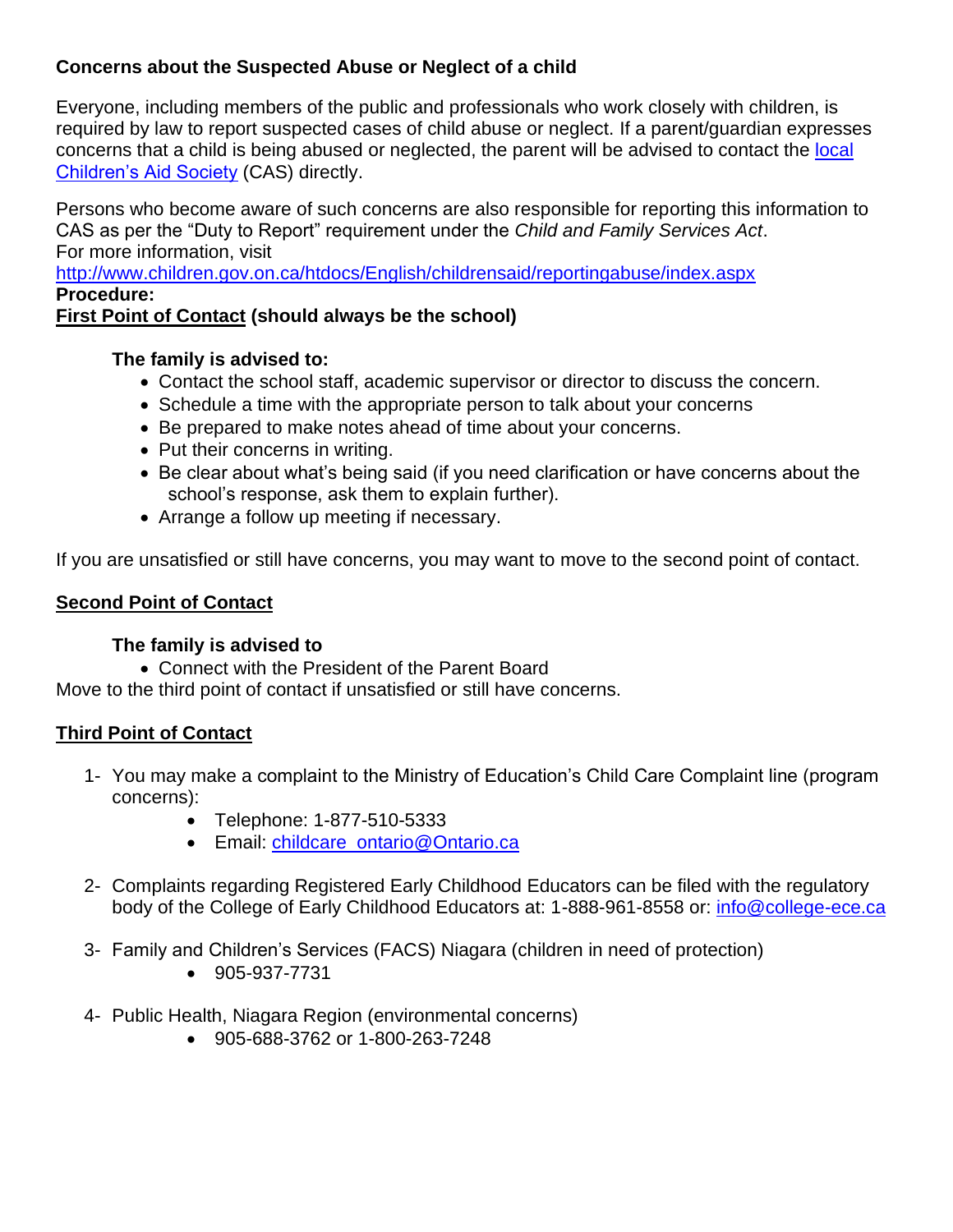# **Accommodations for Children Policy**

Nelephant Montessori School is committed to creating a program that is inclusive and barrier-free to ensure the full participation of all children. Nelephant Montessori School aims to foster an environment that encourages and supports accommodation requests by working with parents/guardians on strategies to accommodate the needs of their child(ren).

In working towards this goal, the school will strive to provide support for and facilitate parent/guardian requests for accommodation consistent with the protected grounds outlined by the Ontario Human Rights Code and the Child Care and Early Years Act and AODA.

Nelephant Montessori School is committed to striving to the extent possible to accommodate children who have behavioural issues related to a disability when administering this policy. Nelephant Montessori School will, where it is possible and reasonable to do so and does not cause undue hardship, alter existing practices, adopt new policies or practices, make adjustments to the program or school once the parent/guardian has provided the appropriate documentation supporting the request for accommodation.

# **PURPOSE**

The purpose of this policy is to provide the school with:

- A clear statement of the obligations and responsibilities that are inherent in the school accommodation process
- Set out guidelines and standards for the implementation of this policy
- Recognizing the need for accommodation can be either requested by a parent/guardian or recognized by a staff member working with the child

# **OBJECTIVES**

Within the guidelines and requirements of the Ontario Human Rights Code and the Child Care and Early Years Act the organization is committed to:

- Ensuring that each request will be considered individually, on a case-by-case basis, to determine accommodation requirements
- Working to eliminate barriers that prevent children from accessing or participating in the school
- Achieving a culture and school environment that is supportive of children including reviewing policies and practices to ensure that they are not discriminatory
- Ensuring compliance with all applicable legislation and the school's policies
- Establishing an efficient and timely accommodation process that is consistent
- The school will develop (jointly with the parents/guardian and the treating physician if appropriate) an accommodation plan that respects the dignity of the individual child, promotes integration and full participation and respects confidentiality
- Clarifying roles, responsibilities, and accountabilities for the accommodation process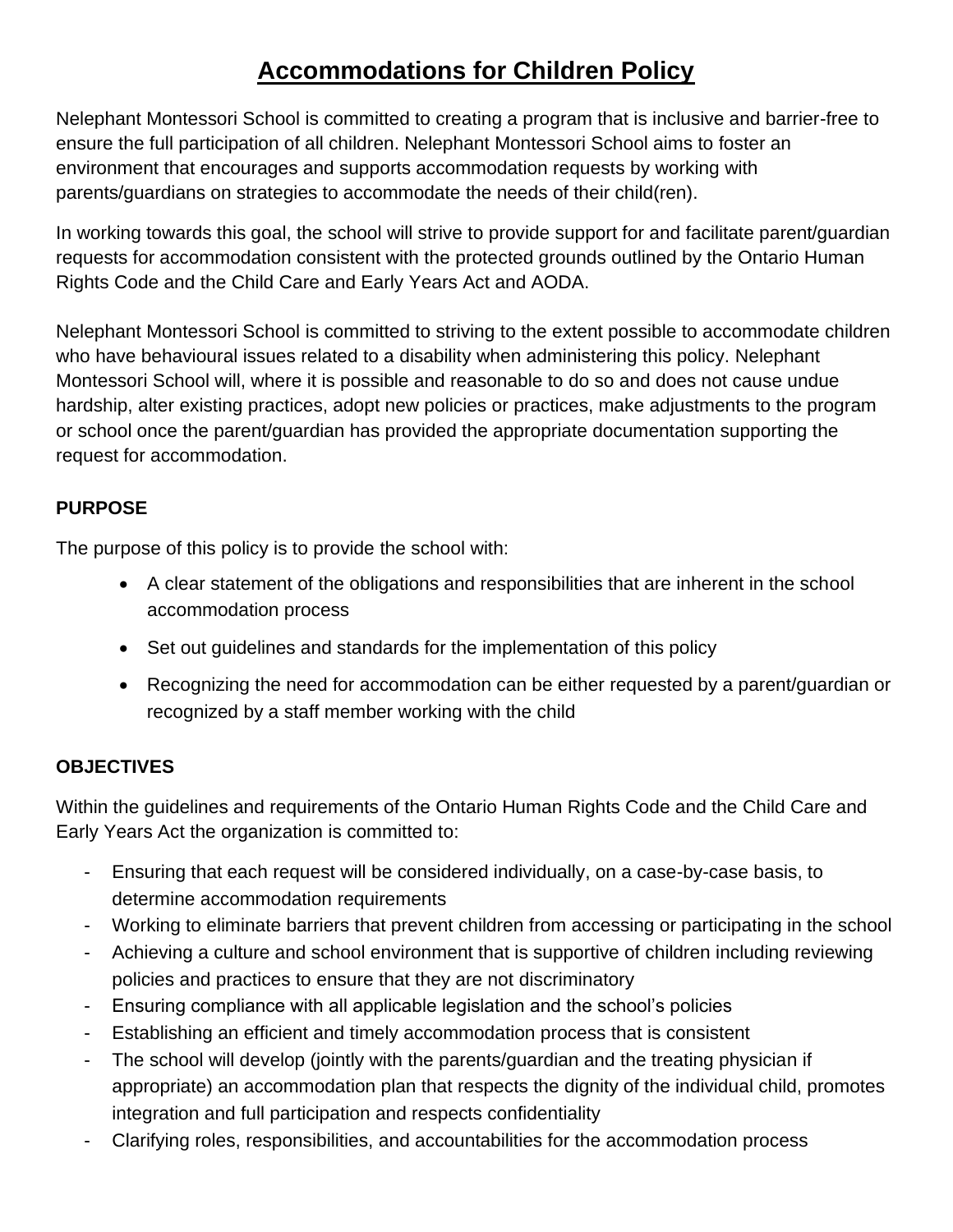Ensuring all parents/guardians are advised of their right to be accommodated.

# **NELEPHANT'S RESPONSIBILITES**

- Respect the dignity of the parent/guardian by accepting a parent's/guardian's request for accommodation in good faith
- Advise parents/guardians of available accommodations, support services, and resources
- Ensure that the accommodation provided meets the specific circumstances, while at the same time working to ensure general accessibility for all children in terms of spatial and physical requirements
- Ensure the necessary steps are taken to determine what modifications might be required for a child to participate fully in the school
- Be inclusive by ensuring that the parent/guardian is involved in the process
- Consult with appropriate specialists, obtain expert advice where needed to determine individual accommodation requirements
- Ensure that all accommodation requests are considered on an individual basis
- Limit requests for information to those reasonably related to the nature of the need or limitation, and only for the purpose of facilitating access to the program.
- Deal with accommodation requests in a timely manner.
- Ensure that the school environment is welcoming and that all children treat one another with respect.
- Take immediate remedial action in situations where bullying and harassment is or may be taking place; and,
- Educate all staff and placement students about disability-related issues.
- Take an active role in ensuring that alternative approaches and possible accommodation solutions are investigated, review various forms of possible accommodation and alternative solutions up to the point of undue hardship.
- Work to identify an appropriate accommodation which meets the needs of the child in an equitable and financially responsible manner.

# **PARENTS/GUARDIANS RESPONSBILITIES**

- Inform the organization of the need for an accommodation related to disability in writing to the Head of School, Academic or Toddler Supervisor
- Provide sufficient information regarding limitations and restrictions that impact the child's ability to able to participate in the program
- Cooperate and be involved in the development and implementation of a reasonable accommodation plan based on their current abilities and the availability of meaningful work
- Communicate any known accommodation needs to the Head of School, Academic or Toddler Supervisor. To facilitate the accommodation process, parents/guardians will not unreasonably withhold such information
- Provide the school with all medical and/or other relevant information that pertains to the accommodation request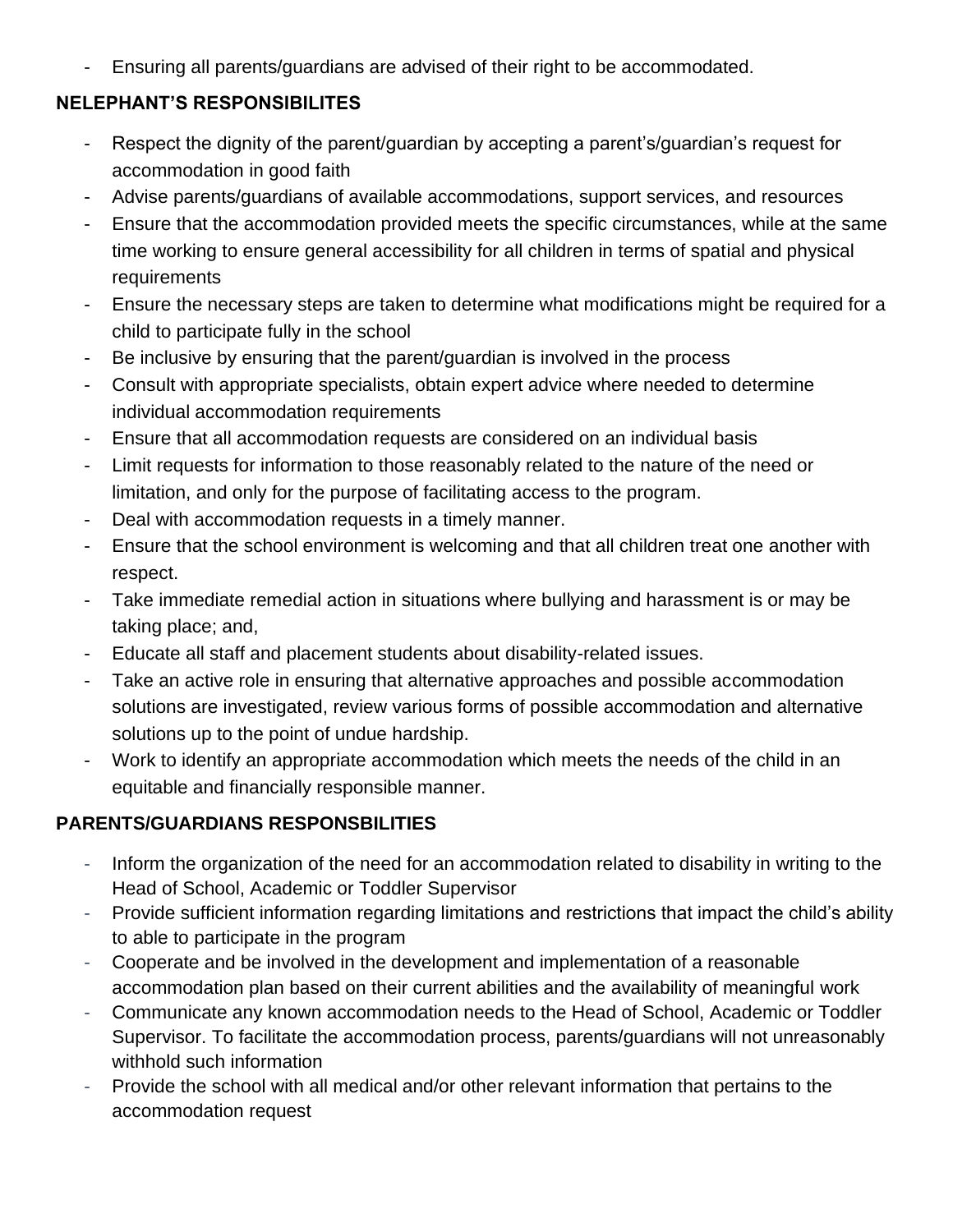- Participate in the accommodation process. The school reserves the right to determine the nature of the accommodation.
- Communicate any issues or problems with the accommodation plan in writing to the Head of School, Academic or Toddler Supervisor as required
- Inform the school immediately when there are changes in the child's needs

# **BEST PRACTICES**

- Nelephant Montessori will review all admissions material to ensure that it provides information on the accommodation process and invites prospective families and new participants to request an accommodation if required.
- Create an accommodation process that is transparent, can be followed consistently and is easily documented including goals and review dates.
- Maintain regular documentation on the child's progress and response to the accommodations that have been put in place. Be prepared to modify our school goals /interventions for the child to better meet his/her needs.
- Set regular review meetings with the parents to ensure the accommodation plan is meeting the child's needs. Document all meetings in writing. Have the parents sign off on the plan and provide them with a copy of the plan for their own records.
- If the accommodation plan is not working and we may need to discharge the child from our program contact our lawyer before proceeding.
- Be proactive about managing the message when other parents start to complain or gossip by scripting a response that addresses concerns without disclosing confidential information **REGISTRATION and ENROLLMENT**

Nelephant Montessori will ensure that an enrollment meeting takes place with all families once they have been accepted into the school. The meeting will include but not limited to the following:

- School/program information
- Review of policies and procedures including accessibility, accommodation and withdrawal policies
- Meeting the child prior to admission
- Tour of the school
- Enrollment packages which includes the Program Statement (found in handbook) and Parent Handbook
- Cultural Observances
- Allergy information and requirements

**Please note a parent's failure to disclose their child's disability or request of an accommodation at this phase does not nullify our duty to accommodate should it become apparent once the child has begun school.**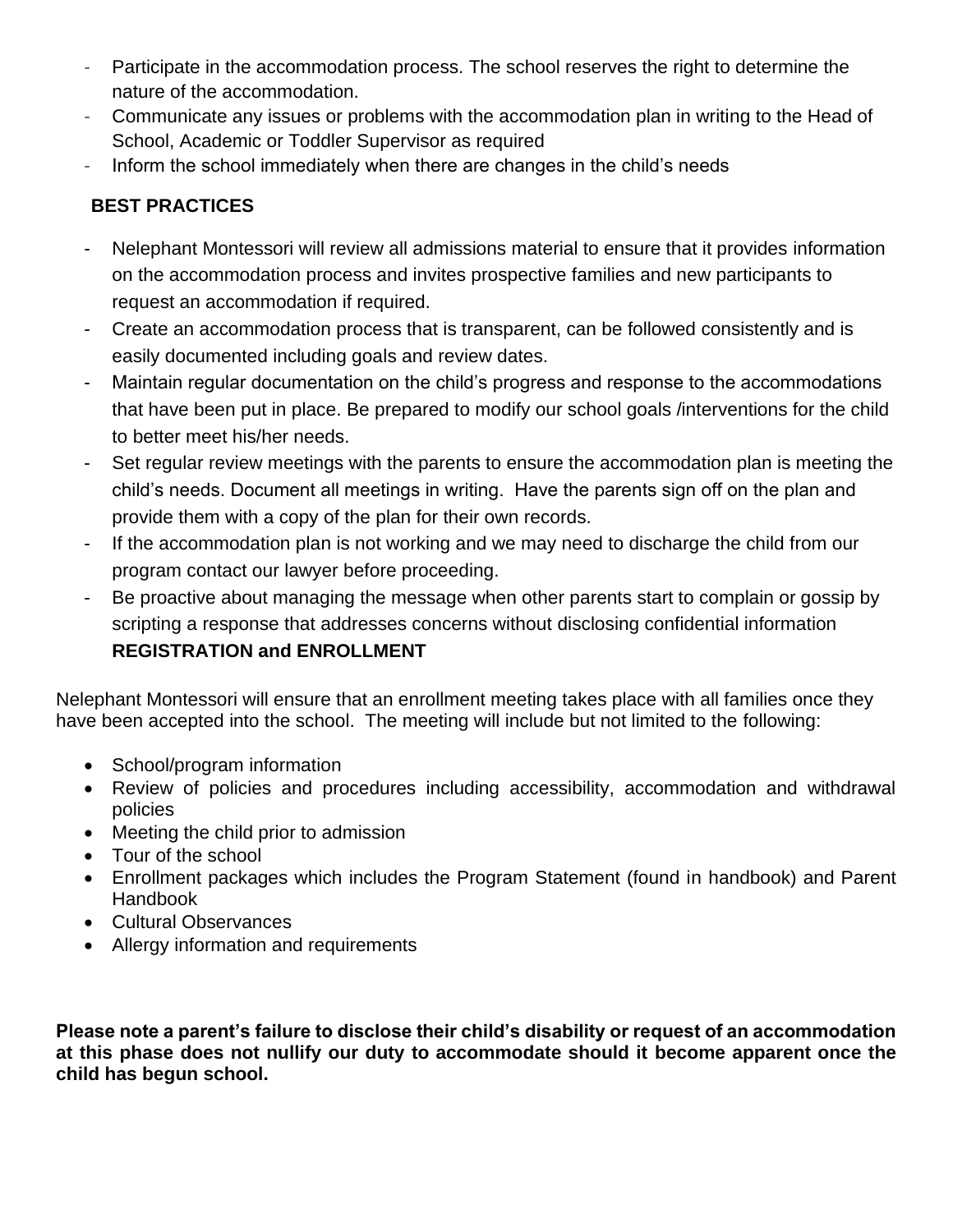# **Dismissal from School Policy**

# **Dismissal Policy**

Nelephant Montessori is a family-oriented community based on respect. Respect for yourself. Respect for others and the community. Respect for the environment. We understand that all members of the Nelephant Montessori community - staff, board members, students and parents - will have responsibility for behaving in a respectful manner towards one another and for promoting respect in and for our school.

It is understood and agreed that the school in its sole discretion, is entitled to require the withdrawal of us as parents and our child at any time (i) for conduct inconsistent with the school's values; (ii) for breach of the school's rules, regulations or this agreement, or (iii) in the event that the interests of the school or members of the Nelephant Montessori community would be prejudiced by our child's continued presence. The balance of the unused annual school fees from the date of dismissal will be refunded to us, less any monies owing by us to Nelephant Montessori.

We understand that Nelephant Montessori may dismiss our child when any fees or other amounts owing are not paid when and as required. If Nelephant Montessori dismisses the child for nonpayment of fees, the balance owed by us to Nelephant Montessori will be the amount of school fees payable to the date of dismissal, the amount owing on account of Before and After School Supervision, and the June pre-paid, non-refundable tuition.

# **Withdrawal Policy**

Nelephant Montessori has annual financial commitments for staff salaries, school maintenance and operations, the income for which is largely derived from tuition. Nelephant Montessori has pedagogical requirements as to class size and location, balance of age and gender, and positive peer groupings, etc., the planning for which is undertaken immediately after re-enrolment. When a child is enrolled, a place in the school is reserved for the entire school year.

Written notice of permanent withdrawal must be given one (1) month in advance of leaving and all deposits and non-refundable fees are forfeited. If notice is not received, full program fees will be charged. Withdrawal notice is still required should a family withdraw prior to a child's start date, and all deposits and non-refundable fees are forfeited.

A permanent space can only be guaranteed when there is a temporary withdrawal of a child if full fees continue to be paid.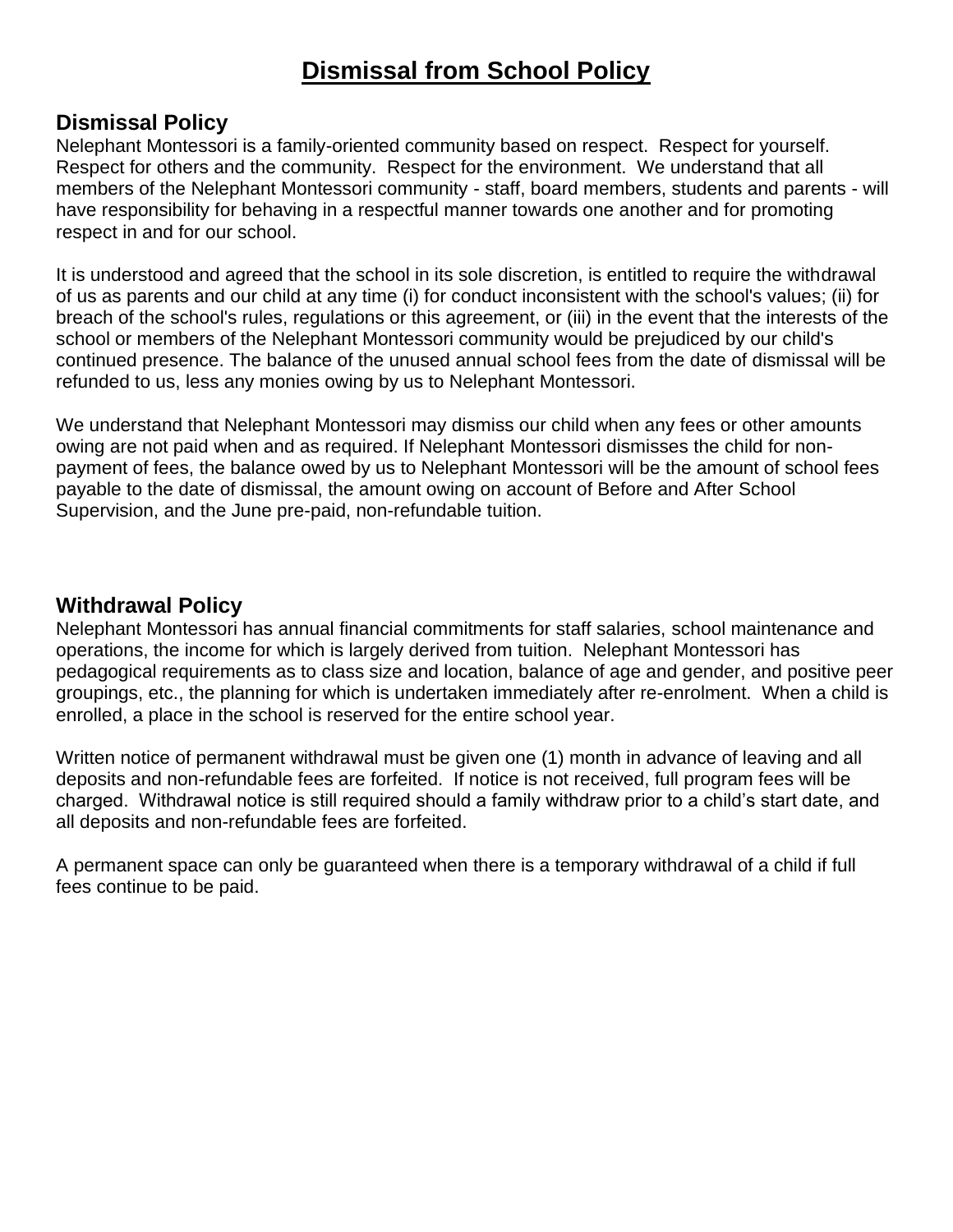# **COVID-19 Nelephant Montessori School Operations**

**Intent:** The Operational Guidance During COVID-19 Outbreak CHILD CARE RE-OPENING guidelines has set new operational measures that are required in order to safely re-open childcare.

# **Definitions:**

**Cohort:** a group of children and the staff members assigned to them.

# **Reducing Risk of Spreading the Illness**

- All staff, volunteers and regular visitors are required to be fully vaccinated or must complete regular rapid antigen Covid-19 testing as directed in provincial guidance.
- Everyone entering the building, including all staff, children or visitors, will complete a Health Screen and must pass before entering. All visitors will sign in and out on the visitor log.
- Cover your nose and mouth when you cough or sneeze by using a tissue or coughing into your sleeve or elbow; dispose of the tissue immediately into a garbage can and wash your hands.
- Teach and encourage the children to cover their coughs and sneezes by coughing into their sleeve or elbow when developmentally appropriate and wash their hands.
- Wash your hands often with soap and water, especially after you cough or sneeze and assist the children with doing the same.
- When soap and water are not readily available, alcohol-based hand rub/sanitizer with 60% 90% alcohol is required by Public Health unless otherwise directed/approved by Public Health.
- Avoid touching your eyes, nose, and mouth to prevent the spreading of germs.
- Physically distancing yourself (2 meters) when possible to prevent the spread of illness.
- Wearing facial masks and eye protection as per bylaw requirements.
- If you develop symptoms, contact a physician, Niagara Region Public Health or **Telehealth Ontario at 1-866-797-0000 (24-7)** for direction.
- Limit contact with others during this time as a preventative measure.
- Current Public Health guidelines around Group events e.g.: family nights, community meetings etc. will be followed at all times.

# **Staffing**

- All staff will complete a Health Screen prior to entering the building each morning.
- Maximum cohort size for each room will follow the most current Ministry guidelines
- This does not apply to Resource Consultants supporting the program.
- Cohorts must stay together throughout the day and are not permitted to mix with other cohorts unless absolutely necessary. Staff will only mix if necessary to maintain proper ratio.
- Movement of Head of School and/or designates, staff, supply staff and student teachers between childcare locations and between classrooms is permitted only when necessary.
- Child Care and Early Years Act, 2014 (CCEYA) room licensing and ratios expectations must be maintained.
- Reduced ratios are permitted as set out under the CCEYA provided that cohorts are not mixed with other cohorts unless absolutely necessary. If cohorts must be mixed in emergency situations, proper attendance records will be kept to track who was in each cohort during that time.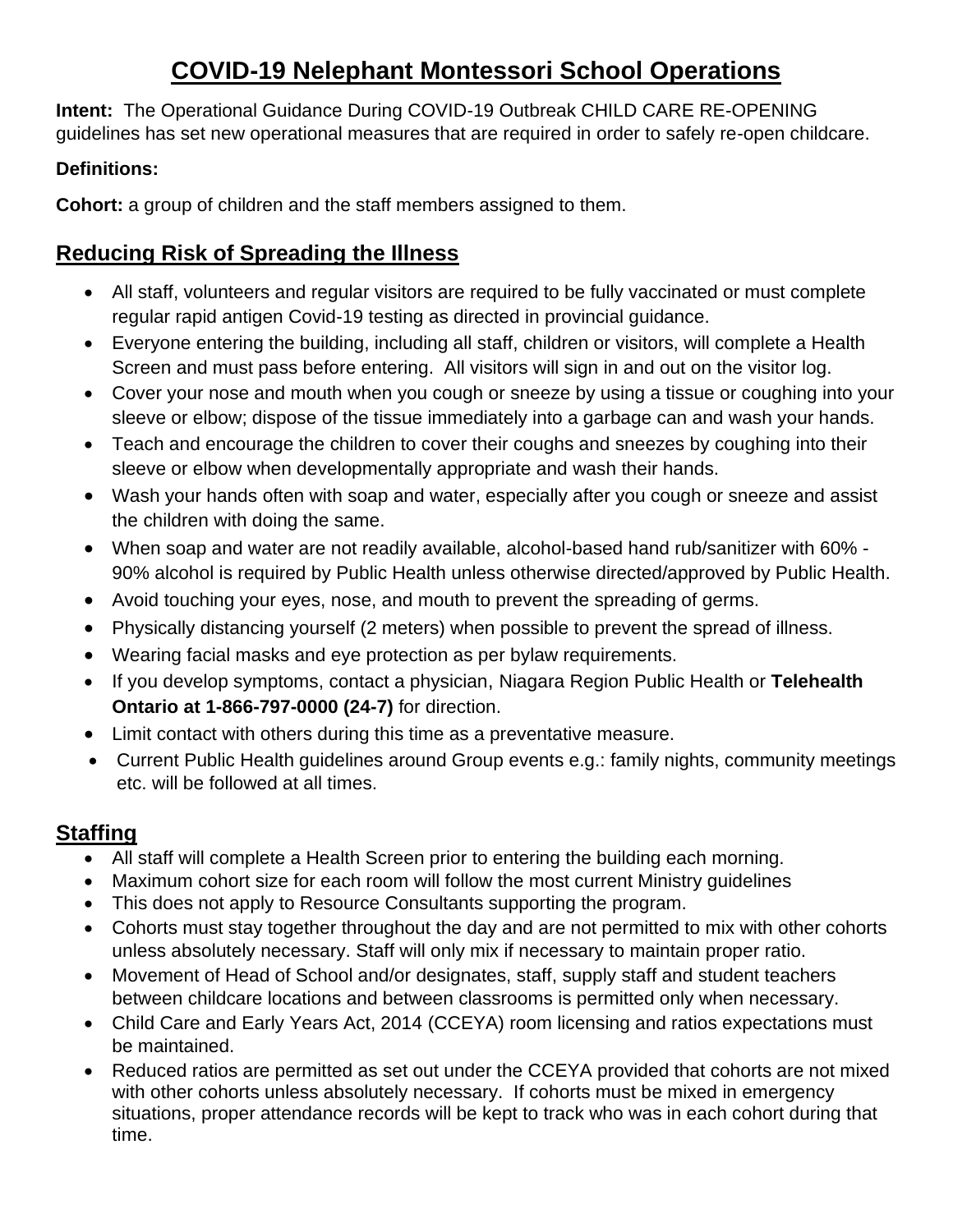# **Staff Schedules**

- Head of School and Supervisors will work together to set staff scheduling and implement to ensure:
	- o Staff, children, and cohorts are set and maintained whenever possible.
	- o If possible, supply/replacement staff should be assigned to a specific location.
	- o Scheduling of staff will consider that cohorts should not be mixed at the beginning or end of the day, unless absolutely necessary to.
- Schedules may be required to be adjusted based on operational needs and hours of care that families will require.

# **Visitors/Volunteers Attendance**

- **All visitors/volunteers will complete the self-screen upon arrival and before moving past the screening area. They will also sign the Visitor Logbook.**
- The number of indoor visitors will be limited to the ability to maintain physical distancing of at least 2 meters.
- Daily records must be kept of anyone entering the school in the Visitor Logbook.
- These records must include the name, contact information, time of arrival and departure, screening completion/results of the visitor.
- Records must be kept on site, up-to-date, and available to facilitate contact tracing in the event of a confirmed COVID-19 case of outbreak.
- Orientations/meetings with families will take place by video, telephone or online whenever possible.
- Parents are discouraged from entering the building past the screening area unless absolutely necessary. In the event that a parent is required to enter the school, they will be required to complete a self-screen and sign the visitor log before entering.

# • **Outside Services:**

- $\circ$  Essential delivery services will be required to complete a health screen before entering the school.
- $\circ$  If they are unable to enter due to screening result, the company will be contacted, and arrangements will be made for another delivery or alternative to the delivery.
- $\circ$  If safe to do so, the product can be left outdoors and be brought into the school by a staff member.
- o The School must maintain daily records of anyone entering the facility. These records must include the name, contact information, time of arrival/departure, screening completion/result of the individual. This log must be kept up-to-date and available to facilitate contact tracing in the event of a confirmed COVID-19 case or outbreak.

# **Physical Distancing with Children**

- Maintaining a welcoming and caring environment for children is imperative while following the Montessori philosophy and pedagogy in the classrooms.
- When setting up the environment, physical distancing of at least 6 feet (2 meters) must be maintained between cohorts when indoors, and will be encouraged, where possible, between children within the same cohort:
	- o Every effort should be made to spread children out into different areas, particularly at meal and dressing time.
	- $\circ$  Individual activities or activities that encourage more space between children should be incorporated in the program.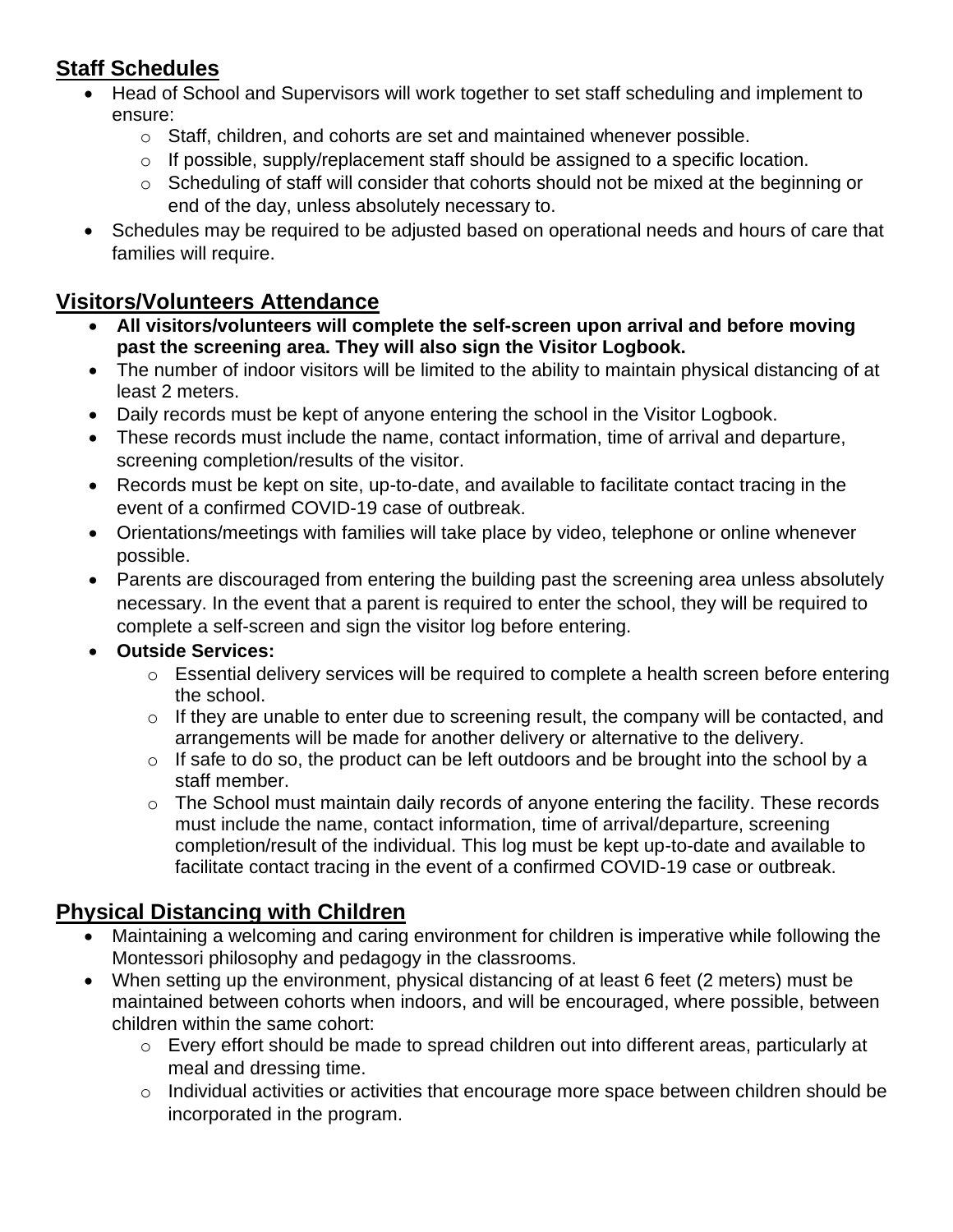- o Staff should use visual cues such as pictures, stop signs etc. to promote physical distancing.
- For physical distancing with toddlers,
	- o Staff will plan activities that limit shared objects or toys.
	- o When possible, staff should move activities outside to allow for more space, weather permitting.
	- o Mouthed toys should be removed immediately for cleaning and disinfecting and must not be shared with other children.

# **Personal Protective Equipment (PPE) and Face Coverings**

- Will be used as directed by the Niagara Region Public Health and Medical Officer of Health.
- Will align with the Ministry of Health guidelines. https://box5673.bluehost.com:2096/cpsess8843848277/3rdparty/roundcube/? task=mail& frame=1& mbox=I [NBOX.COVID-19.Region%20Ministry&\\_uid=112&\\_part=3&\\_action=get&\\_extwin=1](https://box5673.bluehost.com:2096/cpsess8843848277/3rdparty/roundcube/?_task=mail&_frame=1&_mbox=INBOX.COVID-19.Region%20Ministry&_uid=112&_part=3&_action=get&_extwin=1)
- Use of PPE will be required:
	- $\circ$  In the screening area.
	- o While working in close contact with the children.
	- o When cleaning and disinfecting blood or bodily fluid spills if there is a risk of splashing.
	- o When caring for a sick child or a child showing symptoms of illness.
- When wearing masks or face coverings:
	- o Be sure to wash hands before donning the mask/face covering and before doffing the mask.
	- o Follow the Niagara Region Tip sheet for donning and doffing a mask/face covering and for proper procedure.
	- o Staff will read fact sheets and watch videos to ensure proper use.
- Reasonable exceptions to the requirement to wearing of masks and eye protection:
	- $\circ$  Eye protection may be removed when outdoors when a distance of 2 meters can be maintained. Because of the spontaneous nature of young children, it is recommended that adults keep their masks on as much as possible while outside.
	- o Indoors when a physical distance of at least 2 meters can be maintained i.e. staff lunch area, office area, kitchen area
	- o Anyone with a medical condition that prevents them from wearing these items. **\*\*\* A physician's note will be required \*\*\***

# **Hand Hygiene and Respiratory Etiquette**

Hand Hygiene should be conducted by anyone entering the childcare setting and incorporated into the daily schedule at regular intervals during the day for both staff and children.

- Soap and water are preferred whenever possible.
- Alcohol-Based Hand Rub (ABHR) can be used by both adults and children. It is most effective when hands are not visibly soiled. (60-90% alcohol).
- ABHR must be stored out of reach of young children.
- For any dirt, blood, body fluids, it is preferred that hands be washed with soap and water.
- Tissues and lined, no-touch waste baskets (i.e., foot pedal-operated, open basket) will be provided.
- ABHR (60-90% alcohol) will be available at each entry point and plain liquid soap dispensers, sinks and paper towers in dispensers are available at each sink.
- Hand hygiene will be completed at the following times: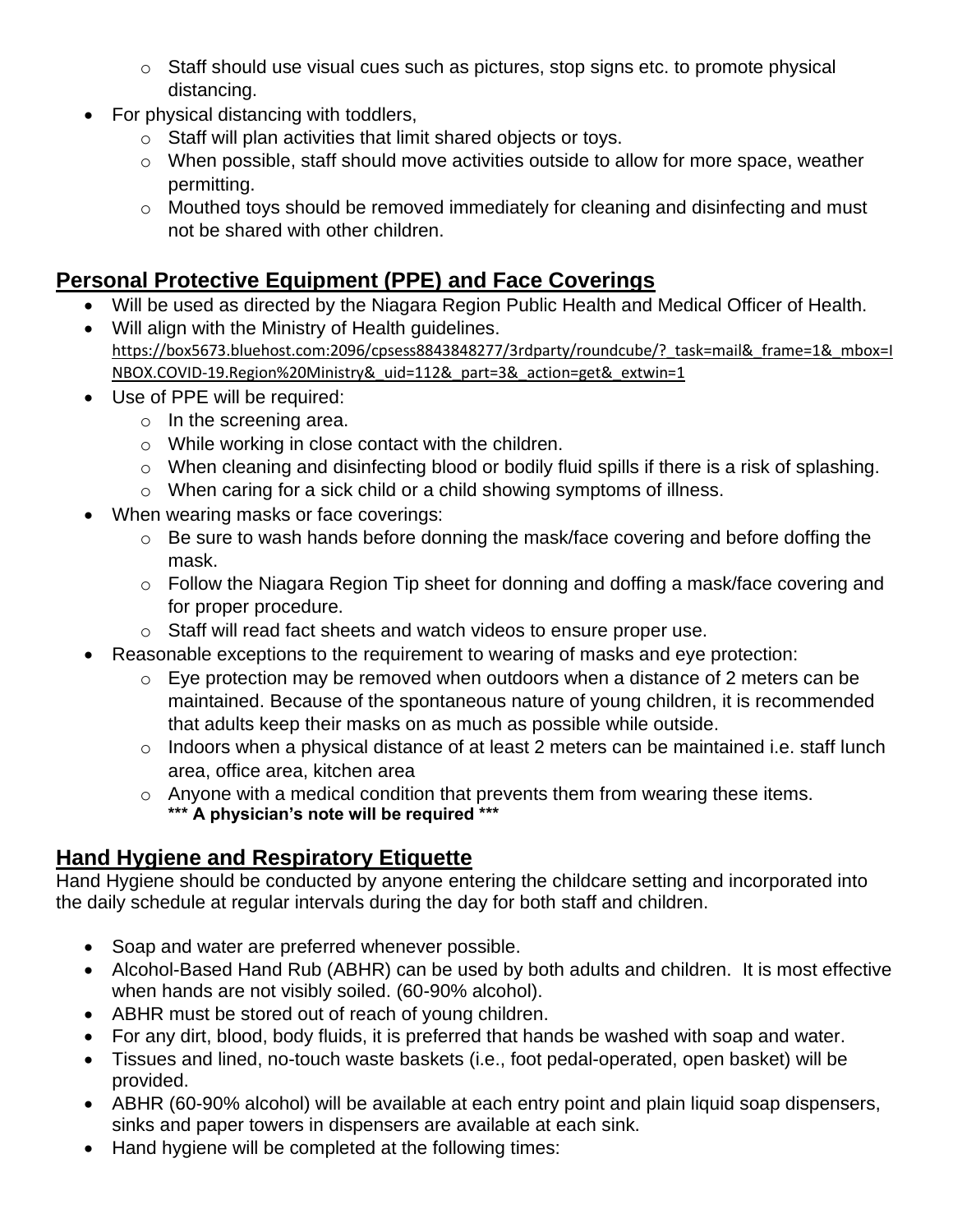- Upon entering the School.
- After screening each individual upon entry to the school
- Before/After direct physical contact with families/children.
- After each transition whenever possible.
- Before/after preparing, serving, or eating food.
- Before/after staff break/lunch times.
- After diapering a child, cleaning up messes or wiping a nose.
- After toileting, a child or self.
- After sneezing or coughing.
- After a child sneezes or coughs in close proximity.
- Before and after sensory play
- After taking out garbage.
- Before/after giving any medications.
- Before/after applying sunscreen or insect repellent to each individual child.
- After contact with blood/body fluids.
- When hands are visibly soiled.
- After using protective gloves.
- After completion of work shift to avoid taking micro-organisms home.
- If handling chemicals, wash hands **before** eating, drinking smoking, or using the washroom.

#### **Hand Washing Procedures:**

- Use a hand wash sink supplied with hot and cold running water, paper towels and liquid soap in a dispenser.
- Use soap and water for soiled hands. Wet hands under running water.
- Apply soap to palm of hand.
- Use friction to clean between fingers, palms, backs of hands, wrists forearms and under nails and base of thumbs for approximately 20 seconds.
- Rinse under running water for a count of 5 seconds.
- Dry with a clean towel or paper towel.
- Turn off taps with a paper towel.
- Dispose of paper towel in an appropriate container.

#### **Alcohol-Based Hand Rub Procedures:**

- Alcohol-based hand rubs should only be used if your hands are not visibly soiled and if soap and water are not readily available.
- If possible, remove hand and wrist jewelry.
- Apply one to two pumps of hand rub (about the size of a "loonie") onto one palm. Rub your hands together. Clean all surfaces of your hands, concentrating on fingertips, between the fingers, nail beds, back of your hands and base of thumbs.
- Continue rubbing hands until product is dry; this will take a minimum of 20 seconds if sufficient product is used.
- If your hands look dirty and running water is not available, use a moistened towelette to remove dirt, followed by the use of an alcohol-based hand rub.

**NOTE:** When soap and water are not readily available, alcohol-based hand rubs are the preferred method for cleaning your hands, provided they contain alcohol concentrations of 60% or higher unless directed/approved by Public Health.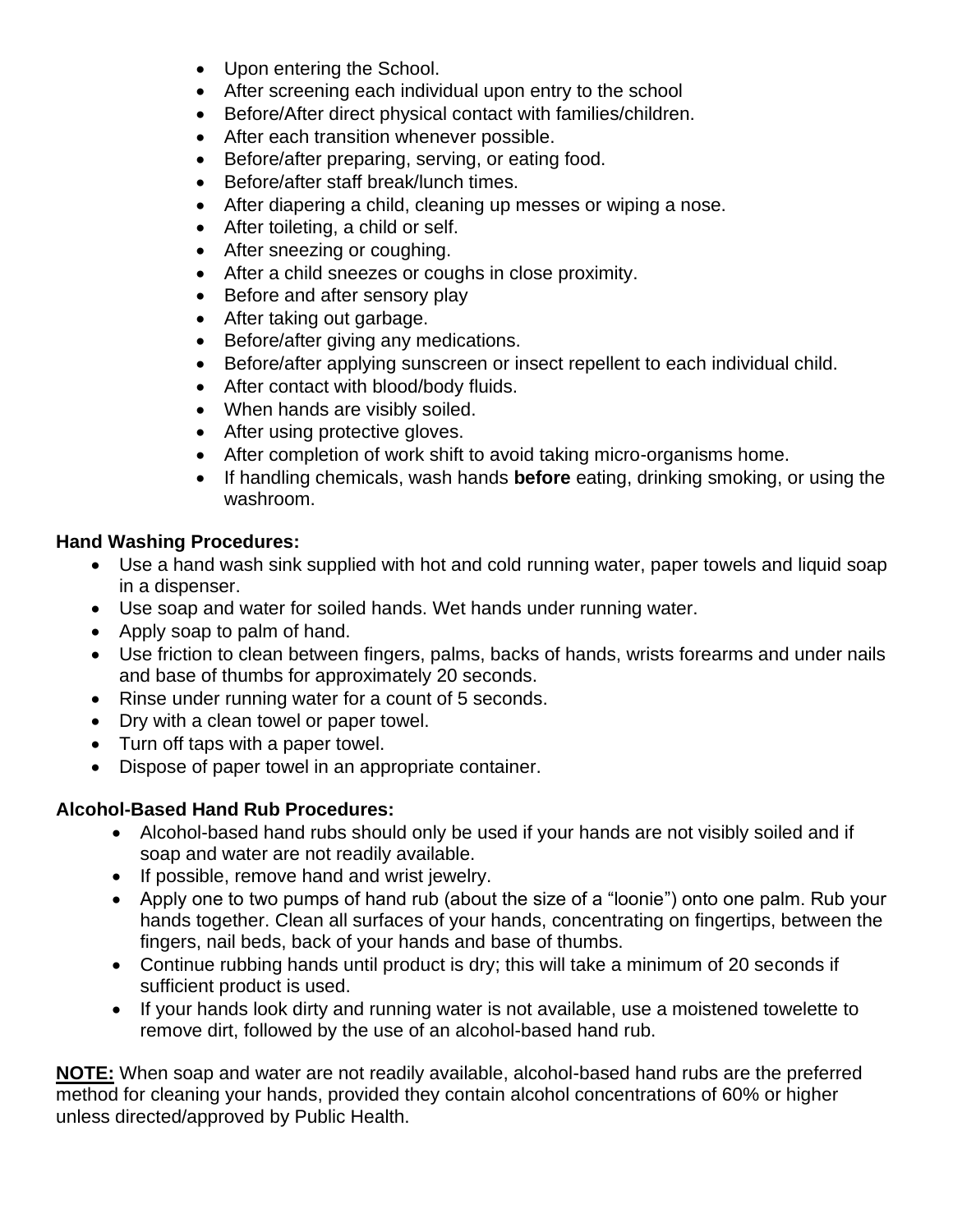**NOTE**: Disposable non-latex gloves are to be used for infection control purposes (available in each site); however, the use of disposable non-latex gloves does not replace the need for hand washing.

#### **Disposable Glove Use:**

## **Staff will:**

- Wash hands before/after glove use.
- Gloves are intended for single use per task.
- Store disposable non-latex gloves in a cool, dry place.
- Use as recommended by the manufacturer.
- Remove after use and dispose of in the regular garbage (never wash and reuse).
- Wash hands as indicated above after disposable non-latex gloves are removed.

**NOTE**: Remove gloves from wrist and peel inside out prior to disposal.

# **Program Guidelines and Practices**

# **1. Equipment and Toy Usage and Restrictions**

- **1.** Staff will provide toys and equipment that can be cleaned and disinfects whenever possible (avoiding plush toys).
- **2.** Mouthed toys will be cleaned and disinfected immediately after the child is finished using them, or before being replaced on the shelf for other children to use.
- **3.** If sensory materials (i.e., playdough, sand, etc.) are offered, emphasis should be placed on hand hygiene before and after each use.
- **4.** Sponges used by the children with be bleached at the end of each day.
- **5.** Cloths used by the children will be laundered each day.

# **2. Lunch and snack Times**

- Children will not be permitted to self-serve.
- Staff will ensure tables have been cleaned and disinfected before/after eating.
- Staff will promote physical distancing at the lunch and snack table by maximizing space between chairs whenever possible.
- Staff will ensure all children/staff wash hands before/after eating.
- **3. Limit the amount of group play/activities or social distance when taking part in them as much as possible.** 
	- Staff should incorporate more individual activities into the program
	- Singing is permitted indoors; masking is encouraged but not required for singing indoors if a minimum of two meters distance can be maintained.
	- When dressing for outdoor activities, children should be transitioned in small groups to promote physical distancing.

# **4. Field Trips**

- Allowance of Field Trips will align with the Ministry of Education's most up to date regulations.
- If allowed:
	- Children should be cohorted for the duration of the trip.
	- Health and safety requirements set out in the guidelines and regulations (e.g. masking/eye protection) and of the place being visited will be followed.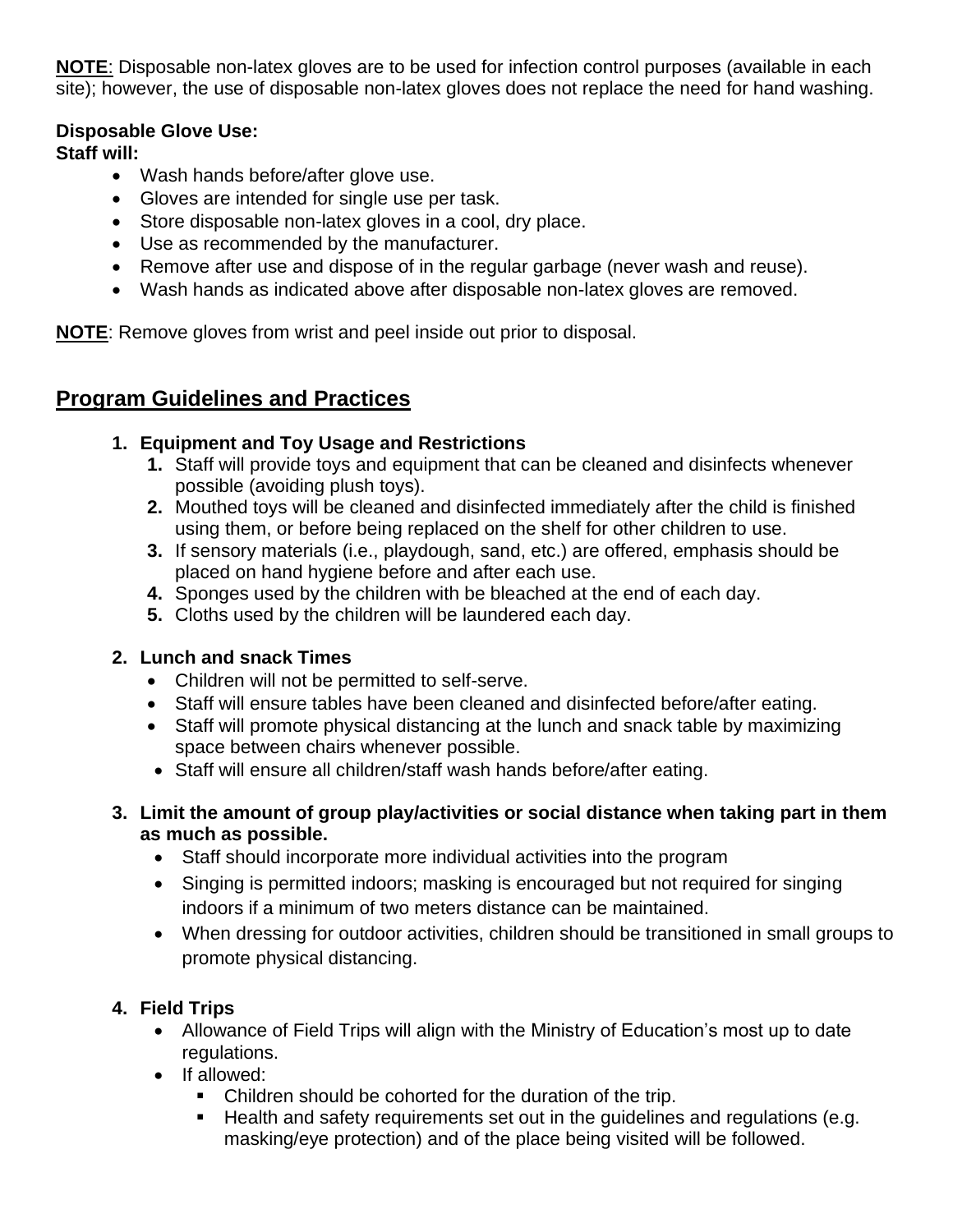**•** Daily records of all individuals attending the trip will be maintained to facilitate contact tracing (name, contact info, time of arrival/departure, transportation, location visited).

# **Staff Training**

- Staff will receive updates through COVID-19 Update emails.
- Staff will access current information from the Niagara Region's COVID-19 page <https://www.niagararegion.ca/health/covid-19/default.aspx>
- All staff must be trained on the proper use face coverings which will include but not limited to:

### **Fact Sheet & FAQ's Face Coverings for Non-Healthcare Workers**

[https://vine.niagararegion.ca/emp](https://vine.niagararegion.ca/emp-centre/COVID%20Resources%20for%20Employees/COVID-19%20Fact%20Sheet%20-%20Face%20Coverings%20for%20Non-Healthcare%20Workers.pdf)[centre/COVID%20Resources%20for%20Employees/COVID-19%20Fact%20Sheet%20-](https://vine.niagararegion.ca/emp-centre/COVID%20Resources%20for%20Employees/COVID-19%20Fact%20Sheet%20-%20Face%20Coverings%20for%20Non-Healthcare%20Workers.pdf) [%20Face%20Coverings%20for%20Non-Healthcare%20Workers.pdf](https://vine.niagararegion.ca/emp-centre/COVID%20Resources%20for%20Employees/COVID-19%20Fact%20Sheet%20-%20Face%20Coverings%20for%20Non-Healthcare%20Workers.pdf)

#### **Putting on One Piece Facial Protection**

[https://www.youtube.com/watch?v=EC1U9OlbUKo&feature=emb\\_rel\\_end](https://www.youtube.com/watch?v=EC1U9OlbUKo&feature=emb_rel_end)

#### **Putting on Mask and Eye Protections**

[https://www.youtube.com/watch?v=1YiLjpLXvg4&list=TLPQMzAwNDIwMjBPX7w-](https://www.youtube.com/watch?v=1YiLjpLXvg4&list=TLPQMzAwNDIwMjBPX7w-IAYvPA&index=2)[IAYvPA&index=2](https://www.youtube.com/watch?v=1YiLjpLXvg4&list=TLPQMzAwNDIwMjBPX7w-IAYvPA&index=2)

#### **How to Wash Hands**

<https://www.youtube.com/watch?v=o9hjmqes72I>

#### **How to Rub Hands with Sanitizer**

<https://www.youtube.com/watch?v=sDUJ4CAYhpA>

#### **Putting Gloves On**

<https://www.youtube.com/watch?v=UIBmi578NmE>

#### **Taking off Gloves**

<https://www.youtube.com/watch?v=WDl0Zj573Js>

#### **Taking Off PPE-open in google chrome only**

[https://www.publichealthontario.ca/en/videos/ipac-fullppe-off](https://www.publichealthontario.ca/en/videos/ipac-fullppe-off#_blank)

All staff that are included in the ratios must have valid certification in Standard First Aid Training, including Infant and Child CPR required for staff that are included in the ratios. *Please reference the Operational Guidance During COVID-19 Outbreak guide for further information.*

#### **Vulnerable Sector Checks (VSC)**

• VSC's are required to be obtained from staff and other persons who are interacting with children on the premises.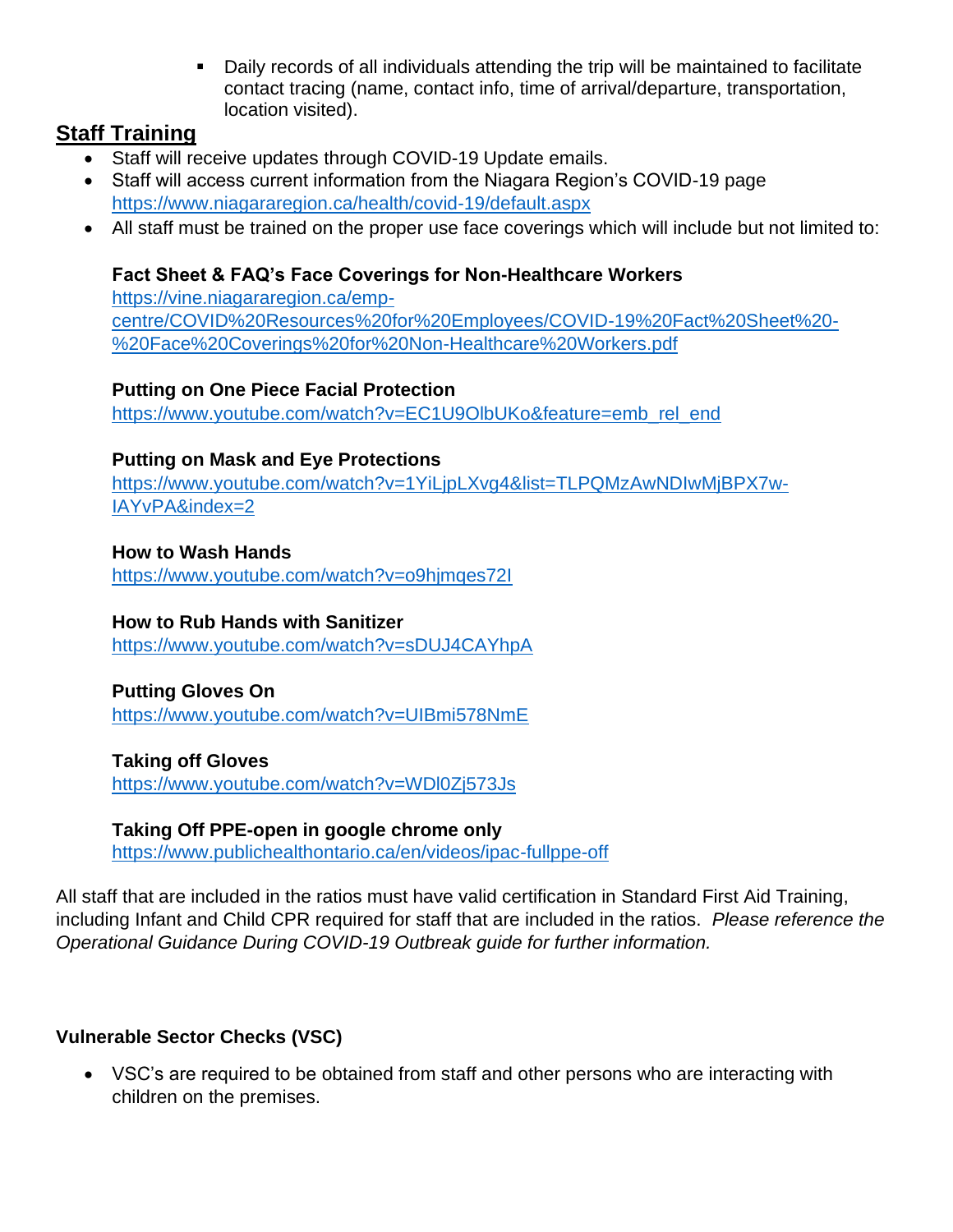• Licensee is not required to obtain VSC's from staff and other persons interacting with children where the fifth anniversary of the staff and other person's most recent VSC falls within the emergency period, until 60 days after the emergency period ends.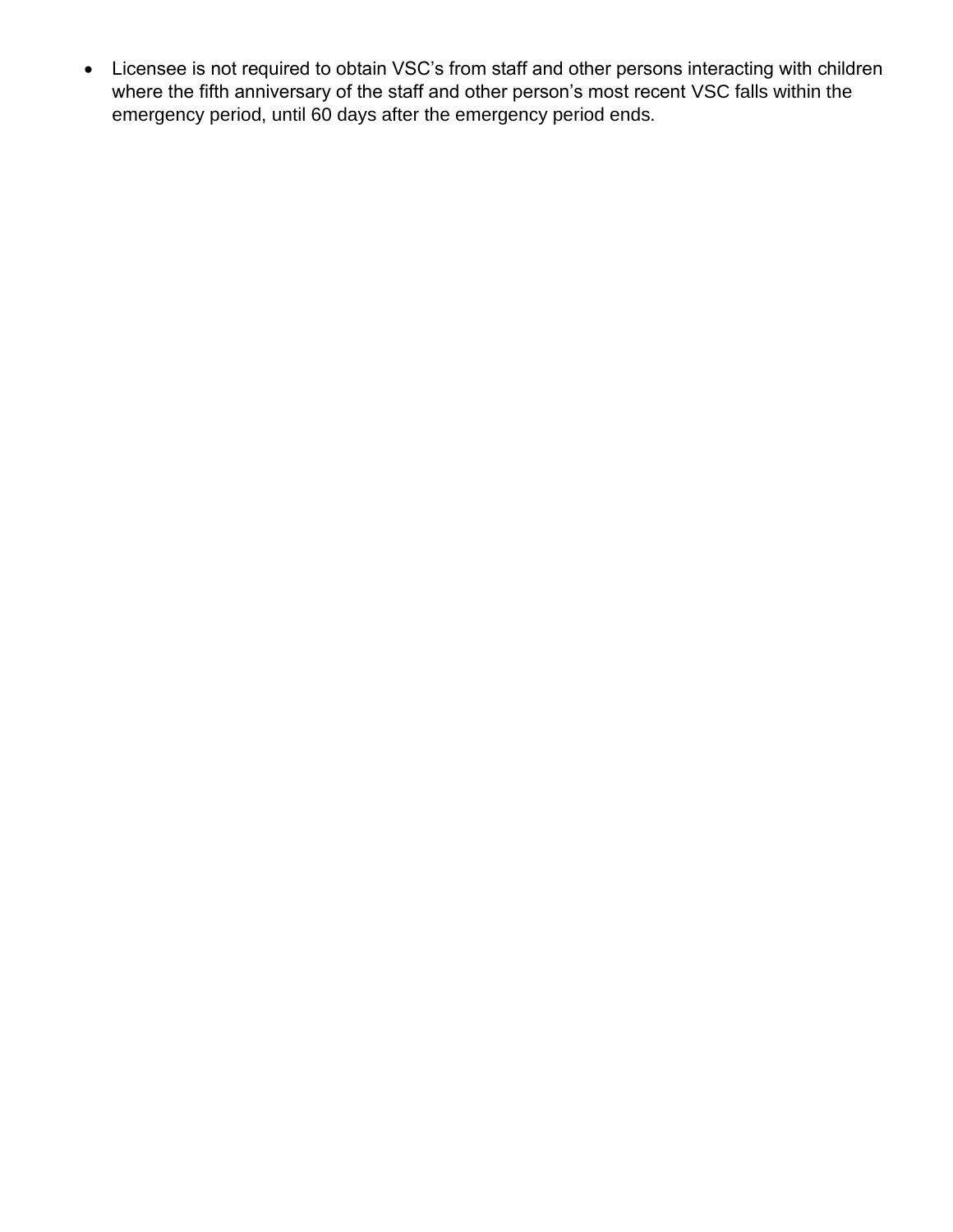# **COVID-19 Illness/Exposure Protocol**

**Intent:** The procedure must be followed by Nelephant Montessori School staff in the event that a child, parent, or staff member at the school is exposed to COVID-19.

### **Definitions:**

**SO:** Serious Occurrence **CCLS:** Child Care Licencing System

## **Procedure:**

**In the event of exposure:** If a child, parent or employee exhibits COVID-19 or symptoms indicating that they are unwell, they should be sent home immediately to avoid spreading the illness. A child, parent or employee will not be allowed to return to school until they have been cleared to return by an appropriate medical professional, or as prescribed by what is permissible under a public health agency.

If a child becomes sick during care, the child will be separated from the other children. The sick child should wear a face covering until they leave the school if they are able to. Children under the age of two are not recommended to wear face coverings. Families will be contacted for immediate pick up from the school. All surfaces and handled items, and activities that the child has used will be cleaned and disinfected in the room of the ill child. Staff will track in the daily logbook the children's illness. Wherever possible toys will be removed, cleaned, and disinfected. The Head of School, Supervisor or designate will contact Public Health (PH) to advise that a client/staff has been instructed to contact PH for direction.

#### **Nelephant Montessori School will follow Publics Health's Medical Officer of Health's direction if a child, parent, or employee test positive for COVID-19.**

#### **Serious Occurrence:**

- Serious Occurrence must be filed for children/staff that have a confirmed case of COVID-19 under the *Health Protection and Promotion Act or* You become aware of a confirmed case of COVID-19 related to:
	- A child enrolled at the school.
	- A staff of the licensee currently working at the school.

#### **Steps for filing COVID-19 related Serious Occurrence**:

- o SO report must be filed through CCLS as "confirmed case of COVID-19"
- o Notify Children's Services Manager.
- o Notify local Public Health unit immediately and follow **all** direction.
- o Notify Child Care Quality Assurance Licensing Branch Regional Manager (Children's Services Manager or Supervisor will complete this step).
- o Notify Parent Board.
- o Notify all parents of children enrolled at Nelephant under the direction of Niagara Public **Health**
- o Follow the regular Serious Occurrence reporting requirements (including submitting a SO report in CCLS and posting the SO notification form).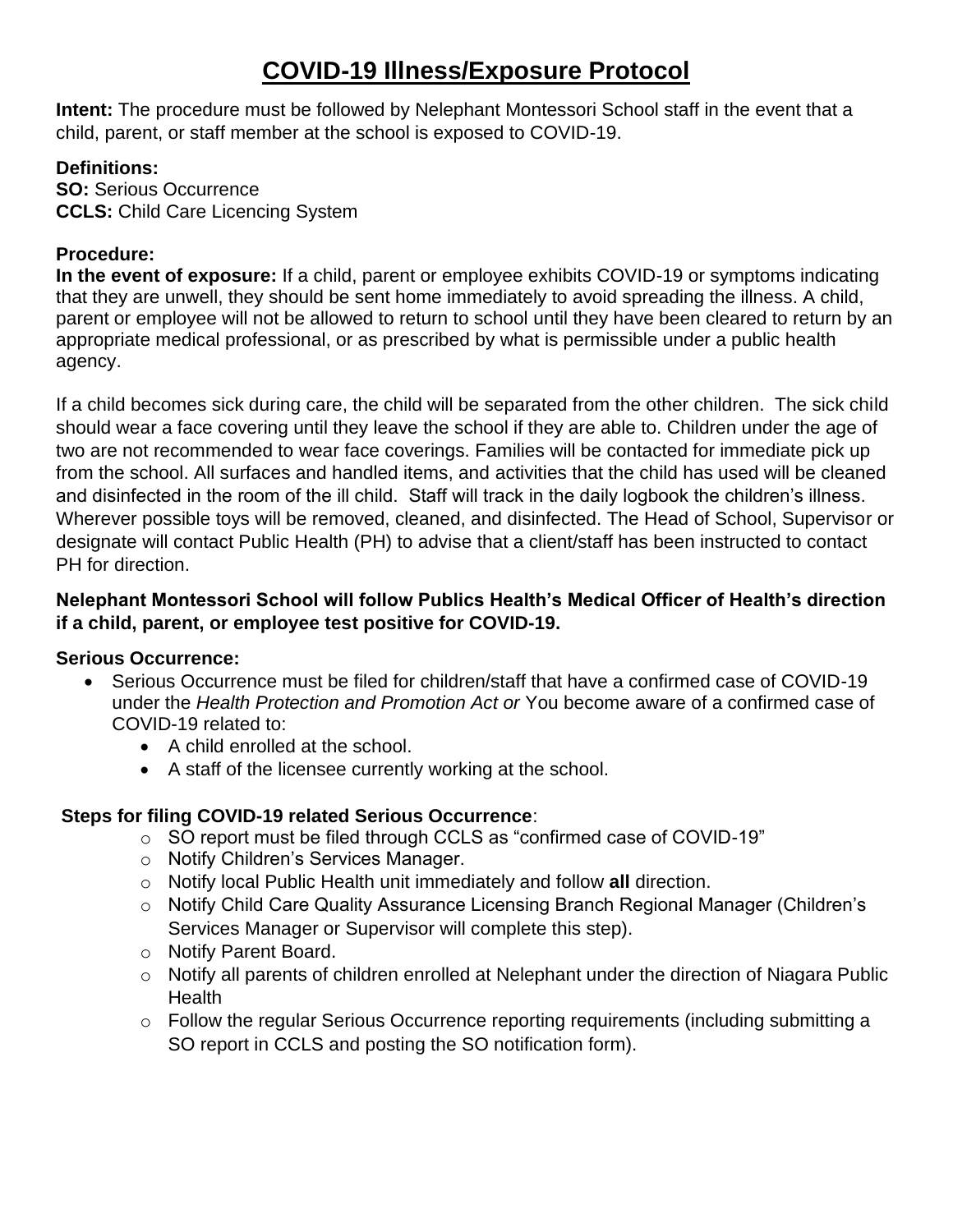## **Communication:**

- Nelephant will follow all direction from the NPH in regard to when and how to communicate information about a communicable disease and/or outbreak to parents/guardians and staff.
- Nelephant is committed to providing information in a reasonable timely, respectful manner to all parents/guardians and staff about communicable diseases or outbreaks. This will include but is not limited to emails, phone calls, posted signs on doors/walls of the school, etc.

### **Preventative Protocol:**

### **Vaccination**

• **All staff, student teachers, volunteers and regular visitors will be full vaccinated or will be required to complete regular Covid-19 testing as directed in provincial guidance.**

# **Screening**

- All staff will complete and answer all questions on the Health Screen prior to commencing their shift.
- All children will complete and answer all questions on the Health Screen prior to arriving at school.
- All essential visitors will be screened at the front entrance by a staff. A face mask must be worn while inside the building.
- Families will be notified of the screening process during their orientation.
- If they fail the Health Screen for any reason, their entrance is not approved into the school
- All staff, children and visitors must use hand sanitizer upon entry into the school.
- The Health Check Screening Checklist is completed.

COVID-19 current symptoms as listed on Niagara Region Public Health's COVID-19 website [https://niagararegion.ca/health/covid-19/symptoms.aspx,](https://niagararegion.ca/health/covid-19/symptoms.aspx) and the Health Check Screen as approved by Public Health.

- Each staff and family response must be recorded on the Health Check Screening checklist.
- Each Health Check Screening checklist will be stored on premises following record retention policies.
- If the Health Screen is failed, entry into the school will not be permitted. They will be advised to contact their healthcare professional or Public Health based on the instructions on the Health Screen.
	- o Public Health Novel CORONAVIRUS (COVID-19) link: <https://www.niagararegion.ca/health/covid-19/default.aspx?topic=1>
	- o COVID-19 Public Health Info Line: 905-688-8248 ext. 7019
	- o COVID-19 Public Health Chat Link: [https://vue.comm100.com/chatWindow.aspx?siteId=232657&planId=531#](https://vue.comm100.com/chatWindow.aspx?siteId=232657&planId=531)
	- o Complete Public Health's COVID-19 Self-Assessment: [https://covid-19.ontario.ca/self](https://covid-19.ontario.ca/self-assessment/#q0)[assessment/#q0](https://covid-19.ontario.ca/self-assessment/#q0)
- Only one family at a time will be permitted to be screened at each designated entrance.
- Additional families awaiting entrance will be reminded to keep physical distancing space between each other while they wait.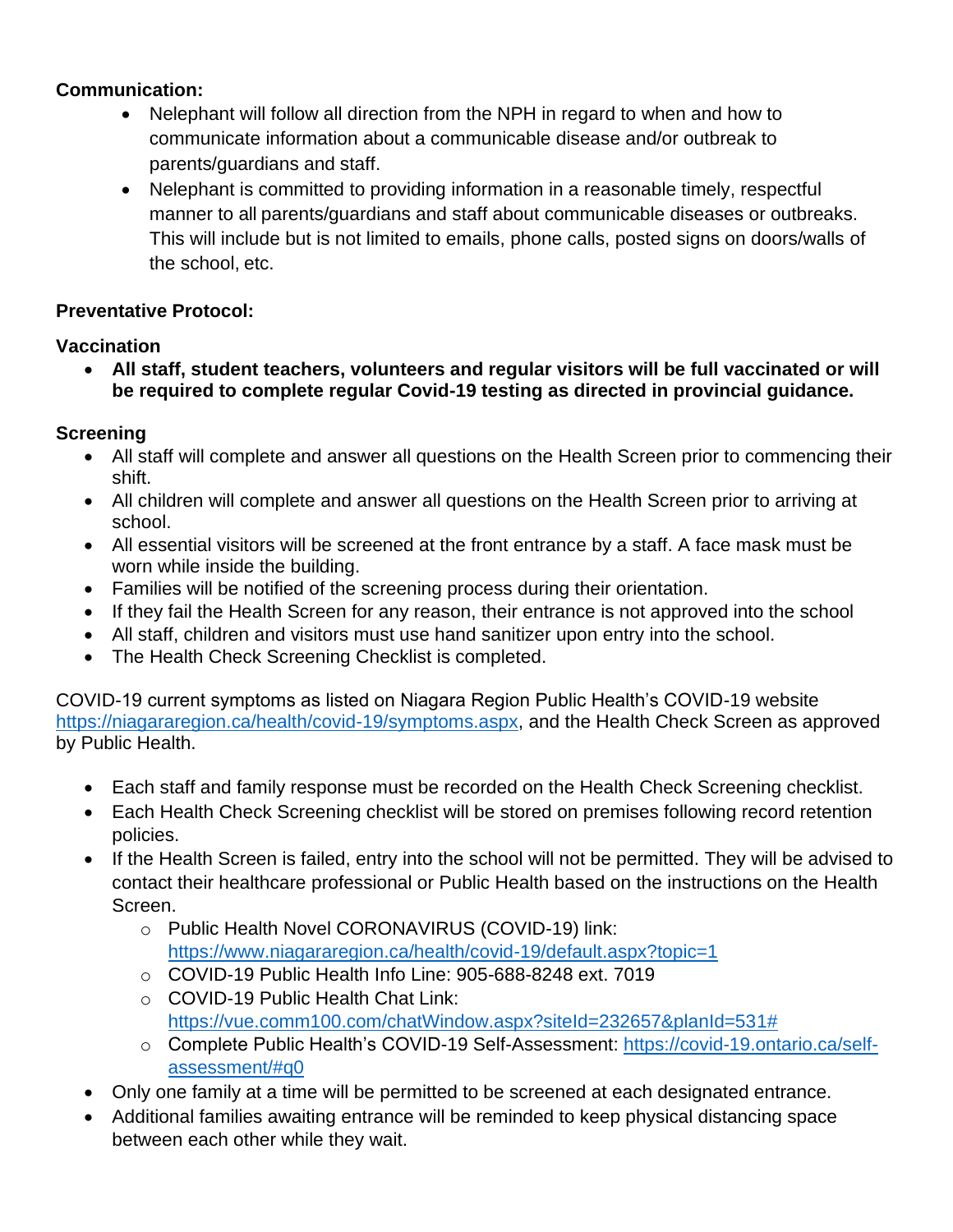- Markers every 6 ft. (2 meters) will be set up reminding people to keep a safe space.
- If touched, all door handles must be disinfected in-between each family by the screening staff (See Cleaning and Disinfecting Protocol)
- Children will be transitioned to the classrooms by a staff.
- At pick up times, parents will be encouraged to wait at the entrance/playground for staff to accompany their child(ren) to the door/gate. Physical Distancing measures will be followed.
- If they request to enter the building for any reason, they will be screened prior to entering and will sign the Visitor's Log.

### **Actions to Protect Your Health**

- Wash your hands often with soap and water or alcohol-based hand sanitizer
- Sneezing and cough into your sleeve.
- Avoid touching your eyes, nose, or mouth.
- Avoid contact with people who are sick.
- Stay home if you are sick.
- Remind parents that they should be monitoring their children's health and keeping children who are unwell at home.
- If travelling outside of Canada, stay home for the Public Health required isolation period.
- The use of face coverings is mandated throughout the day for all adults and strongly recommended for children over the age of 2.
- Medical grade masks and shields will be provided for staff.

## **Management of individuals with possible illness (COVID-19)**

#### **If a child begins to experience symptoms of illness (COVID-19) while attending school, it is recommended that:**

- The ill individual must be immediately separated from others, in a separate room where possible. Parents/guardians must be contacted for pick-up of symptomatic children.
- Symptomatic children who are separated from others will be supervised at all times.
- Anyone providing care to the ill individual should maintain as much physical distance as possible. If physical distancing is not possible (e.g., if a young child needs comfort) staff will wear additional PPE as currently required by Public Health at that time (i.e., gloves, gown).
- The person caring for the individual must wear a medical mask and eye protection and be trained on proper use of PPE.
	- o If tolerated, the ill individual should also wear a medical mask.
- Hand hygiene and respiratory etiquette should be practiced while the ill individual is waiting to be picked up.
- Environmental cleaning of the space the child was separated should be conducted once the child has been picked up.
- The parent/quardian will be advised to use the online self-assessment tool and follow instructions which may include seeking medical advice and/or a Covid-19 test.
- Communication protocols to update and inform necessary stakeholders within the school community while maintaining confidentiality will be initiated under the direction of Public Health.
- Regular childcare operations can continue unless directed otherwise by Public Health.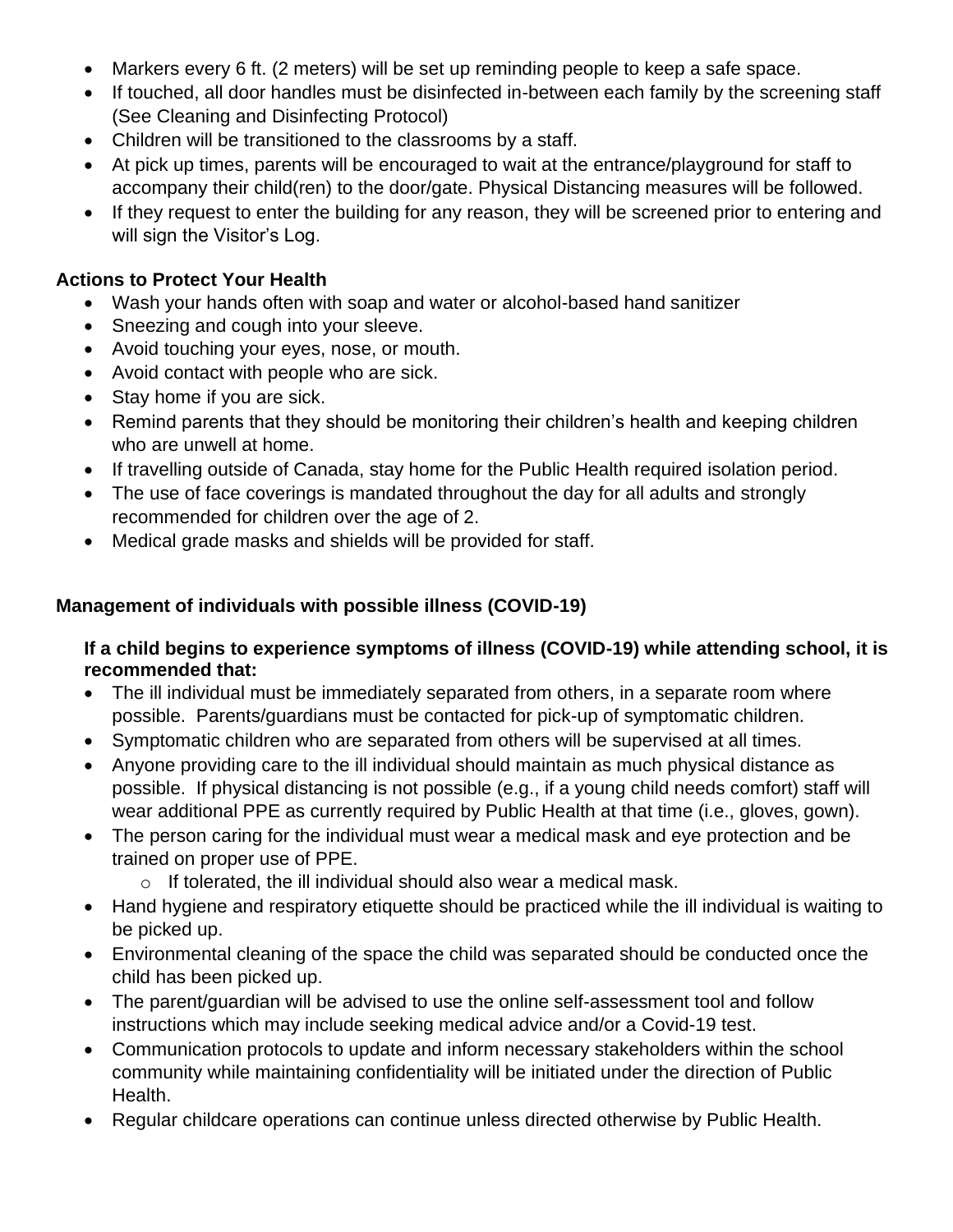• **Children/Staff with symptoms or household members have symptoms of Covid-19 must be excluded from school as per Public Health instructions.** 

### **Additional Support Procedures**

- The Head of School or designate will check Niagara Regions Public Health Novel Coronavirus Update website regularly:<https://www.niagararegion.ca/health/covid-19/default.aspx?topic=1>
- All staff will review regular internal updates and any notifications regarding the Niagara Region COVID-19 Updates

# **Additional Staffing Supports**

- Employees can access the Employee and Family Assistance Program (EFAP).
- If you are seeking Access to EFAP it is 24/7/365 by telephone or online:
	- o Call Life Works toll free at 1-866-331-6851
	- o Via [www.grouphealth.ca](http://www.grouphealth.ca/) or:
		- Online access to request services.
		- **EXECOME:** to type/text a real-time conversation with a counsellor.
		- E-Counselling to exchange written messages online with a counsellor.
- Staff can access the MyGroupHEALTH EFAP mobile application that provides on-the-go support with a timely selection of articles, videos, and direct access to e-counselling.
- myGroupHEALTH app can be downloaded from the App Store or Goggle Play.

\*\* See the Operational Guidance During COVID-19 Outbreak, Child Care Re-opening for full details and expectations as per the Ministry of Education.

https://box5673.bluehost.com:2096/cpsess8843848277/3rdparty/roundcube/? task=mail& frame=1& mbox=INBOX.COVID-19.Region%20Ministry&\_uid=112&\_part=3&\_action=get&\_extwin=1

\*\*\* Please note that the following regulatory changes to *O. REG 137/15* have been made under the *Child Care and Early Years Act, 2014* (CCEYA). These regulatory requirements are aligned with the guidance provided in Operational Guidance During COVID-19 Outbreak.

- Support Physical Distancing
- **EXEDEM** Implementation of Policies and Procedures
- Support Reporting
- Enhanced Health and Safety Measures
- Parent Fees Child Care Centres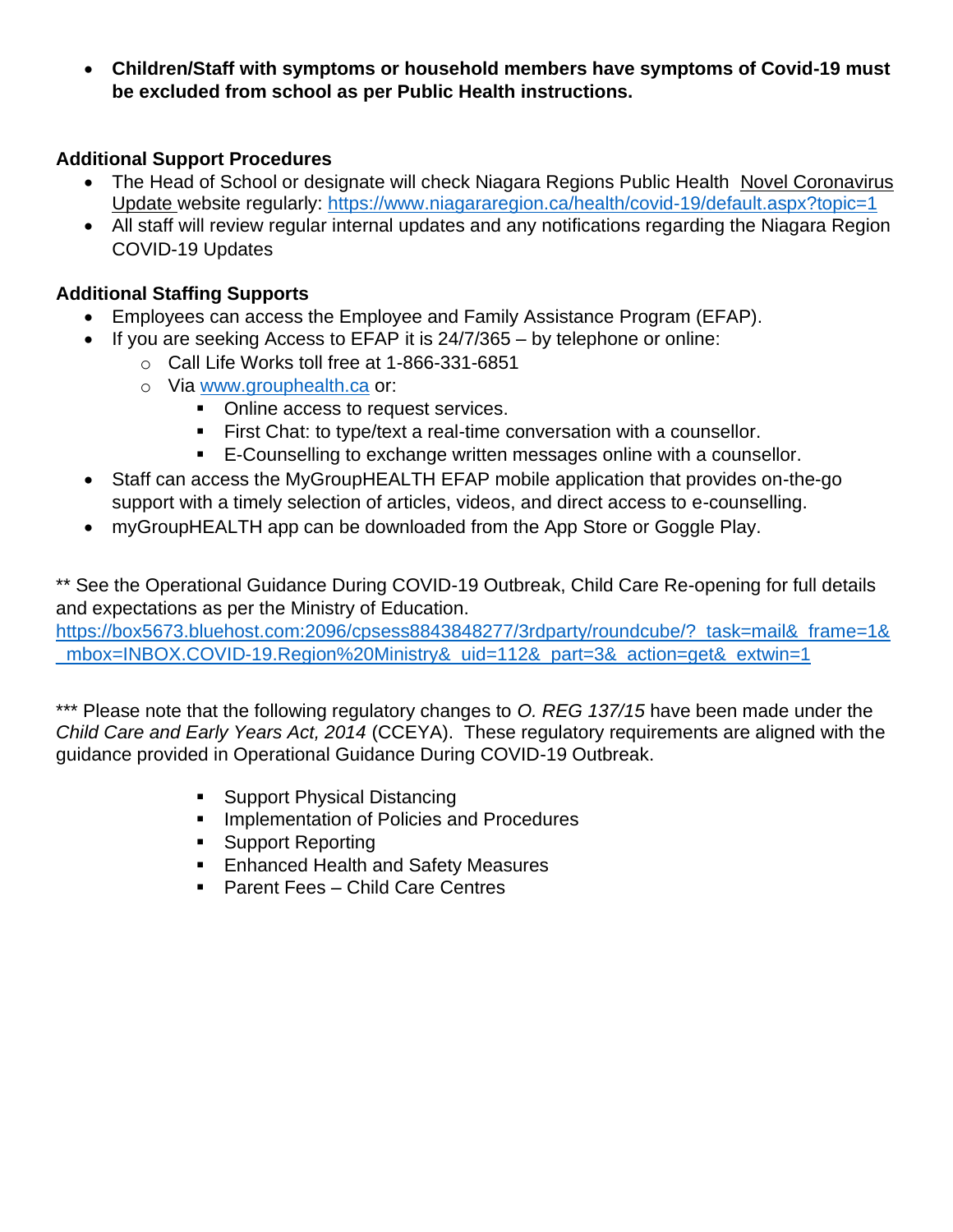# **Environmental Cleaning and Disinfecting Policy and Procedures**

### **Policy Statement**

Nelephant Montessori School is committed to providing a safe and healthy environment for children, families, and employees. Nelephant Montessori School will take every reasonable precaution to prevent the risk of communicable diseases within all our locations.

## **Purpose**

To ensure that all employees are aware of, and adhere to, the directive established by Niagara Region Public Health (NPH), and Niagara Children's Services regarding cleaning and disinfecting in all

# **Application**

This policy applies to all employees, students, community members, and any other persons engaged in business with Nelephant Montessori School.

# **Definitions**

**Cleaning:** refers to the physical removal of foreign material (i.e. dust, soil) and organic material (i.e. blood, secretions, microorganisms). Cleaning removes, rather than kill microorganisms. Warm water, detergent, and mechanical action (i.e. wiping) is required to clean surfaces. Rinsing with clean water is required to complete the cleaning process to ensure the detergent film is removed.

**Disinfecting:** describes a process completed after cleaning in which a chemical solution (i.e., bleach, Oxivir Tb Ready-to-Use (RTU)), is used to kill most disease-causing microorganisms. In order to be effective disinfectants must be left on a surface for a period of time (contact time). Contact times are generally prescribed by the product manufacturer. Any items children may come into contact with, requires a final rinse after the required contact time is observed.

#### **Procedures**

All products including cleaning agents and disinfectants must be out of reach of children, labelled, and must have Safety Data Sheets (SDS) up to date (within three years), which are stored in the WHMIS file folder.

# **Cleaning**

- Use detergent and warm water to clean visibly soiled surfaces
- Rinse the surface with clean water (warm to tepid temperature preferred) to ensure detergent is removed
- Let the surface dry

# **Disinfecting**

Accelerated Hydrogen Peroxide (AHP) was approved by NPH for use in our school as a disinfectant. The AHP disinfecting products used at Nelephant Montessori School are Oxivir Five 16 Concentrate and Oxivir TB Ready-to-Use (RTU) Spray or Wipes. All are considered high-level disinfectants which is defined as the complete elimination of all microorganisms in or on a surface. Other approved disinfecting agents may be used instead of Oxivir (i.e., Bleach and water at a dilution ratio of 200 p.p.m.).

# **Disinfecting using Oxivir Tb Ready-To-Use (RTU) Spray & Wipes**

• Put on rubber or heavy-duty nitrile gloves and mask if the employee has scent sensitivities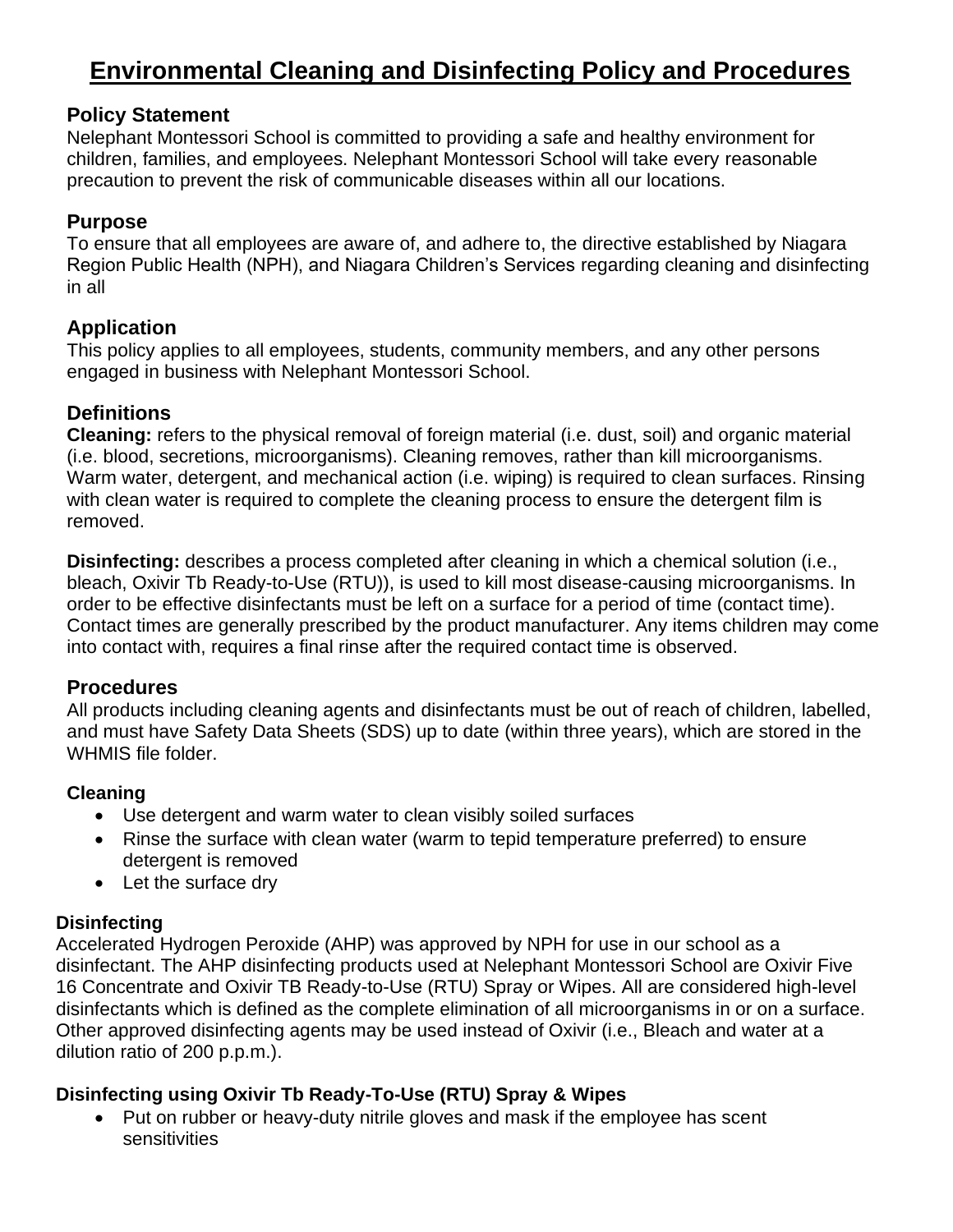- Spray or wipe on **Oxivir Tb RTU 1-Minute** solution and leave on the surface for the appropriate disinfecting contact time (**1 minute**).
- Once the **1-minute** disinfecting contact time has elapsed, the surface has now been disinfected
- If the surface continues to be wet, you may wipe it dry with a single-use J-cloth and or paper towel

# **Cleaning and Disinfection Frequency Requirements**

#### **Cleaning and disinfecting routines should be increased as the risk of environmental contamination is higher:**

- **Tables and countertops**: used for food preparation and food service must be cleaned and disinfected before and after each use.
- **Spills** must be cleaned and disinfected immediately.
- **Washrooms:** staff and children washroom areas must be cleaned and disinfected at least two times per day and as often as necessary (e.g., when visibly dirty or contaminated with body fluids). Shared washrooms must be cleaned between cohort use.
- **High-touch surfaces:** any surfaces at your location that has frequent contact with hands (e.g., tables, sinks, countertops, doorknobs, light switches, phones, handrails, photocopier, etc.) These surfaces should be cleaned at least twice per day and as often as necessary (e.g., when visibly dirty or contaminated with body fluids)
- **Mouthed Materials:** Buckets/containers will be used in each room for materials that have been mouthed by the children or are soiled. These materials will be cleaned and disinfected before being put back into use.

**\*\* High-touch surfaces as well as staff and children's washrooms will be cleaned and disinfected at least twice a day and as needed. However, the risk associated with transmission with shared objects is low. Instead of regular cleaning of shared objects, the focus should be on regular hand hygiene and respiratory etiquette to reduce the risk of infection related to shared equipment. This is especially the case for young children where shared equipment is important for learning. \*\***

#### **Clean and disinfect as required:**

Blood/Bodily Fluid Spills: Using the steps below, the surface must be cleaned first then disinfected:

- 1. Isolate the area around the spill so that no other objects/humans can be contaminated
- 2. Gather all supplies, perform hand hygiene, then put on single-use nitrile gloves
- 3. Scoop up the fluid with disposable paper towels (check the surrounding area for splash/splatter) and dispose of in separate garbage bag
- 4. Clean the spill area with detergent, warm water, and single-use towels
- 5. Rinse to remove detergent residue with clean water and single-use towel
- 6. Discard used paper towels and gloves immediately in a tied plastic bag
- 7. Spray Oxivir TB Ready-to-Use Disinfectant in and around the spill area and allow the appropriate **1-minute** disinfecting contact time
- 8. A final rinse is required if children come into contact with the area
- 9. Remove gloves as directed and discard them immediately
- 10.Perform hand hygiene as directed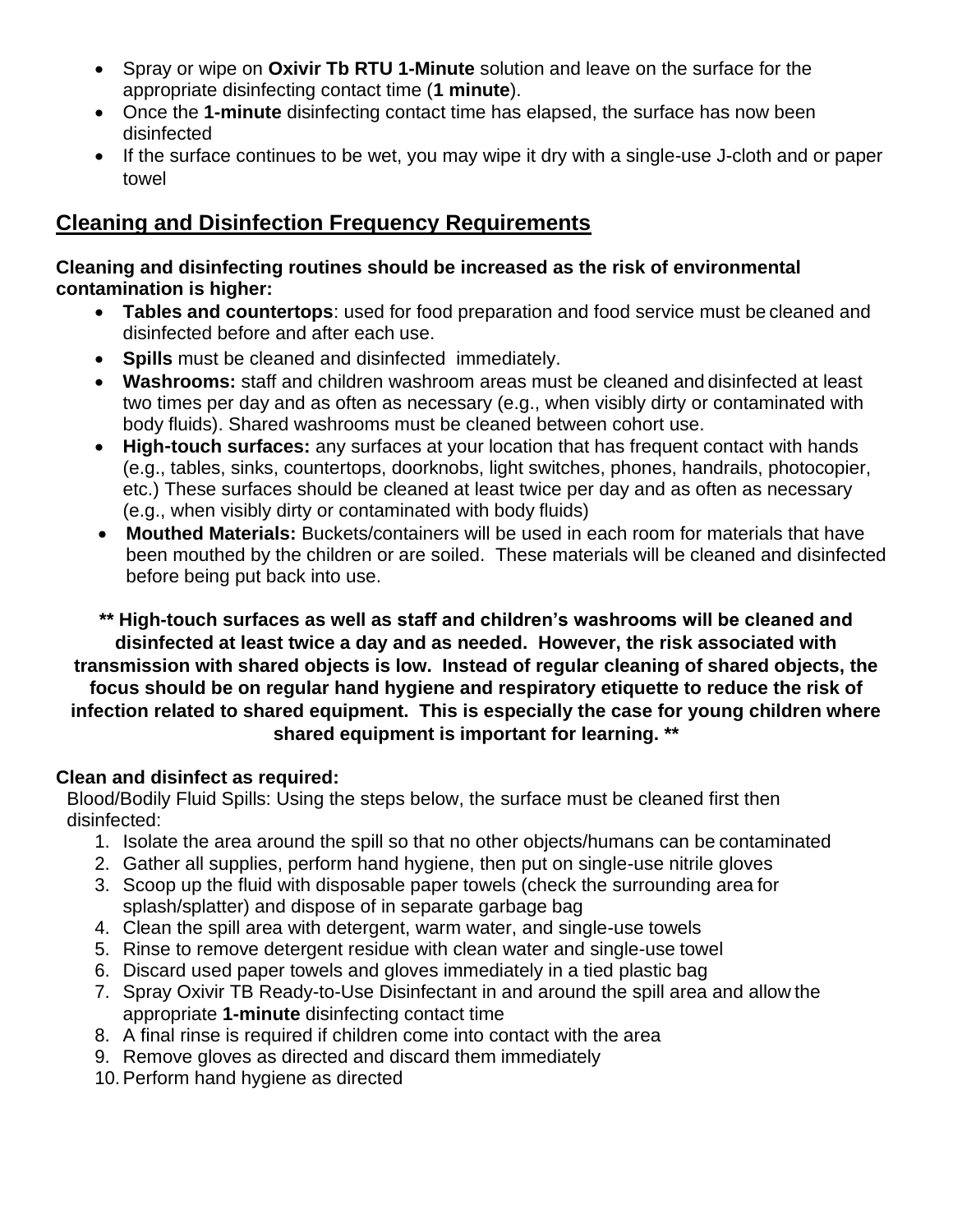## **Waste disposal**

- There should be an accessible garbage container in each room that is emptied regularly. Foot activated or open basket is preferred.
- Children should be reminded not to touch garbage.
- Keep all garbage containers away from food storage and food preparation areas.
- Thoroughly clean and sanitize all garbage containers daily.

## **Cot cleaning and disinfecting:**

- Cots must be labelled and assigned/designated to a single child per use
- Cots must be cleaned and disinfected before being assigned to a child
- When possible, cots will be stored in a manner which there is no contact with the sleeping surface of another cot.
- Bedding must be laundered weekly (if they are kept out) on the "hot" setting, and when soiled, wet or the child becomes sick.

## **Additional Infection Prevention and Control Practices for Hygiene Items**

- Pacifiers must be individually labelled and stored separately (not touching each other), they must not be shared among children. The pacifier must be washed in soap and water upon arrival to the school. **Please note: Pacifiers are only for use at sleep time for the Toddlers.**
- Label individual hygiene items such as combs and store them separately
- For creams and lotions during diapering, never put hands directly into lotion or cream bottles, use a tissue or single-use gloves. Upon arrival to the school, wipe the cream/lotion container with a disinfecting wipe

### **Ventilation**

- Best practices and measures to optimize ventilation will be followed.
- Adequate ventilation should be provided in the following ways:
	- o Opening windows whenever possible
	- o Moving activities outdoors when possible
	- o Ensuring HVAC systems are in good working condition
- AirSniper units (using UV Light technology) have been installed throughout the school.

### **Policy and Procedure Review**

This policy and procedure will be reviewed and signed off by all employees before commencing employment at Nelephant Montessori School, and at any time where a change is made.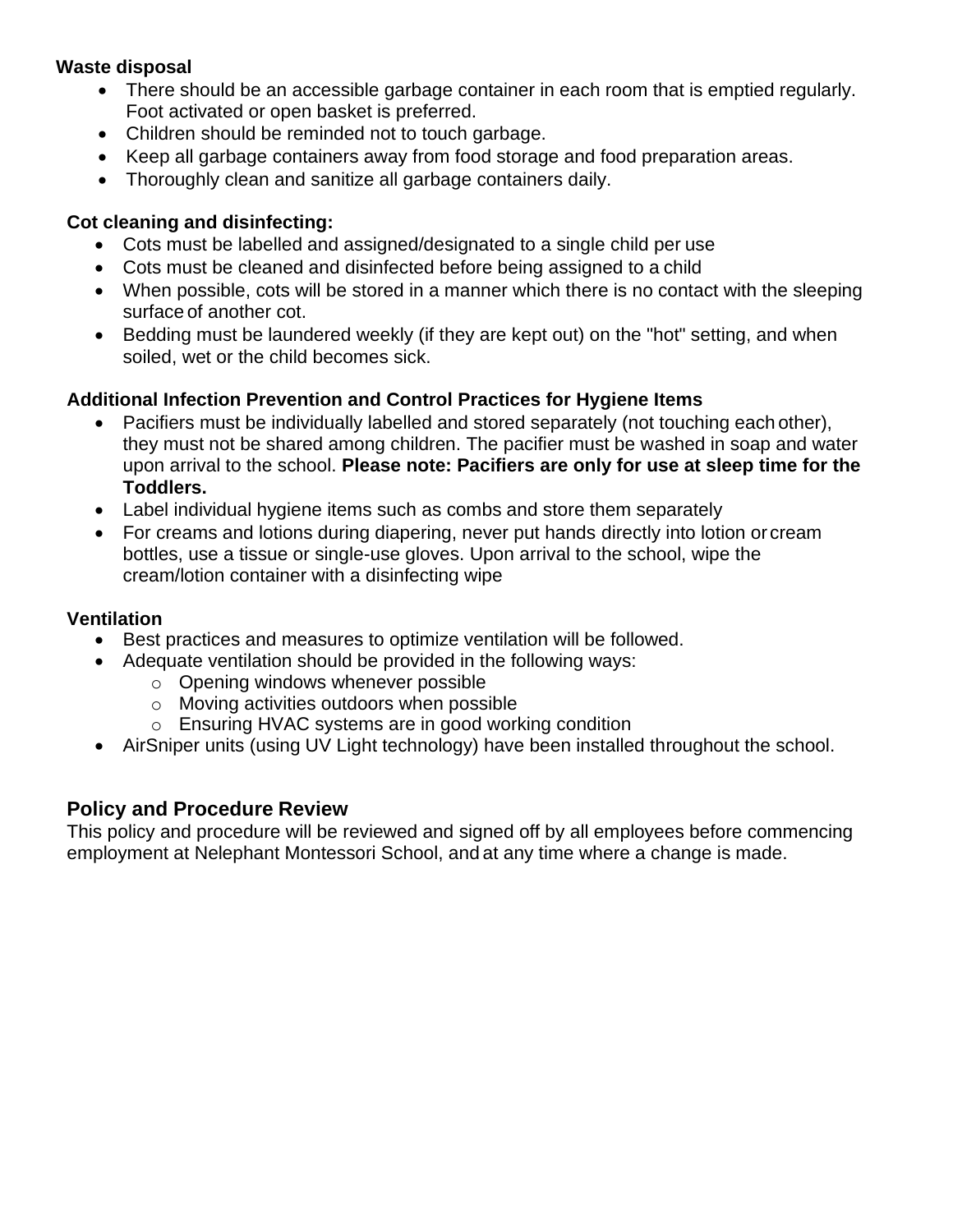# **Covid-19 Vaccination Policy**

# **Purpose**

Nelephant Montessori School is committed to safeguarding the health, wellbeing, and safety of our employees, children, their families, and the community at large. Under the *Occupational Health and Safety Act* (OHSA), the organization is obligated to take all reasonable precautions to protect the health and safety of workers in the workplace including hazards posed by infectious disease such as COVID-19 and associated variants.

Due to the close proximity of staff to children, parents and other staff members, staff are at increased risk of contracting COVID and for this reason, we strongly recommend that all staff obtain their first and second doses of the COVID vaccine at their earliest opportunity. We also encourage eligible staff to continue to receive booster doses as they become available.

During the pandemic Nelephant is taking additional steps to protect our employees by implementing a vaccination policy based on the guidance and requirements from the Ministry of Education and the Ontario Government. The COVID vaccines have been approved for temporary emergency use and are considered an effective intervention in reducing the impact and spread of Covid-19 in the workplace.

This policy applies to the following people (Required Individuals):

- Employees
- Volunteers
- Students on an educational placement
- Any licensee who regularly interacts with children, staff or providers
- Any person who provides childcare or other services to a child who receives childcare (e.g., special needs resourcing consultants, etc.)
- Any contractors or other individuals who frequently attend the premise, who may have direct contact with any individual listed above or with a child receiving care.

# **Policy**

All people listed above are required to do one of the following:

- 1- Provide proof of full vaccinations against Covid-19 (which will be kept in a confidential medical file for each staff).
	- a. For the purpose of developing the statistical information, Nelephant may ask Required Individuals to disclose whether they have received addition doses, and, if so, to provide proof.
- 2- Provide formal/official documented medical reason for not being vaccinated against Covid-19, provided by a physician or a nurse practitioner (which will be kept in a confidential medical file for each staff) that sets out:
	- a. That the person cannot be vaccinated against Covid-19; and
	- b. The effective time period for the medical reason (i.e., permanent or time-limited).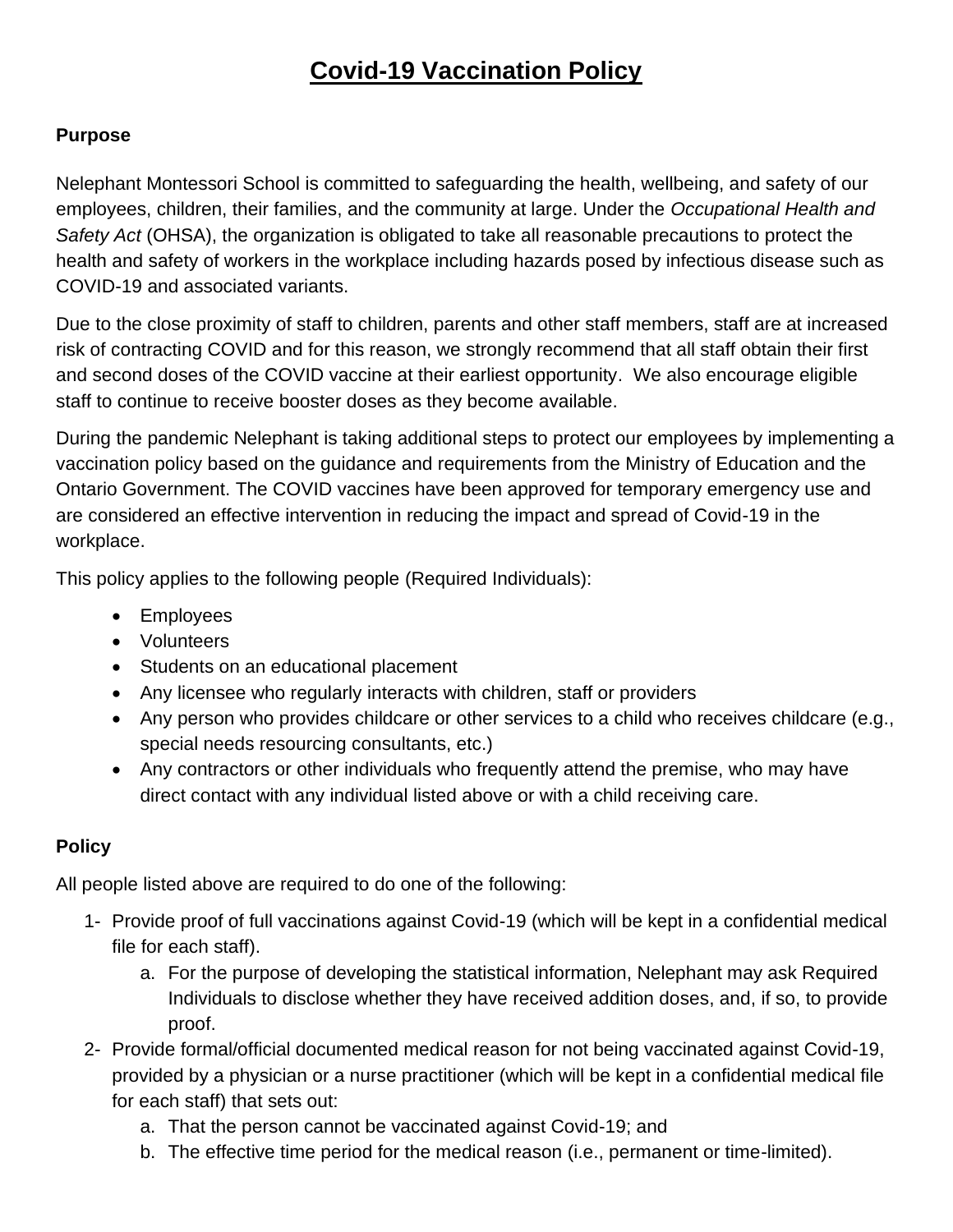3- Participate in an educational program approved by the school. Certificate of completion will be kept in the staff's confidential medical file.

**Anyone listed above, who is not fully vaccinated, including those with medical reasons, will be required to complete regular Covid-19 testing and provide proof of a negative result, as directed in provincial guidance.** 

## **Testing Requirements**

Individuals subject to the policy who are not fully vaccinated must regularly complete a rapid antigen test for Covid-19 prior to arriving at work; and provide verification of the negative test result. "Regularly" will be defined by the current Provincial and Public Health recommendations at the time. Testing should not take place more than 48 hours before arriving at work.

If the test is positive or inconclusive, the individual is required to isolate and submit to a laboratorybased PCR test (if available) to confirm the results as soon as possible (ideally within 48 hours). They are also required to contact the Head of School or Toddler Supervisor immediately so their shift can be covered for the duration of their isolation period.

## **Educational Session**

The educational session has been provided by Nelephant and addresses all of the following learning components:

- How Covid-19 vaccines work.
- Vaccine safety related to the development of the Covid-19 vaccines.
- Benefits of vaccination against Covid-19.
- Risks of not being vaccinated against Covid-19; and
- Possible side effects of Covid-19 vaccination.

The educational session Nelephant will be using is in the following link: <https://www.youtube.com/watch?v=lylv8yFnjcM>

<https://www.youtube.com/watch?v=FWJlgD68LZs> (With ASL translation)

Once completed, the certificate of completion will be kept in the person's confidential medical file.

# **Statistical Information**

- a. Nelephant will collect and maintain statistical (non-identifiable) information that includes:
	- The number of Required Individuals that provided proof of being fully vaccinated against Covid-19.
	- The number of Required Individuals that disclosed receiving additional doses exceeding the number of doses required for full vaccination against Covid-19.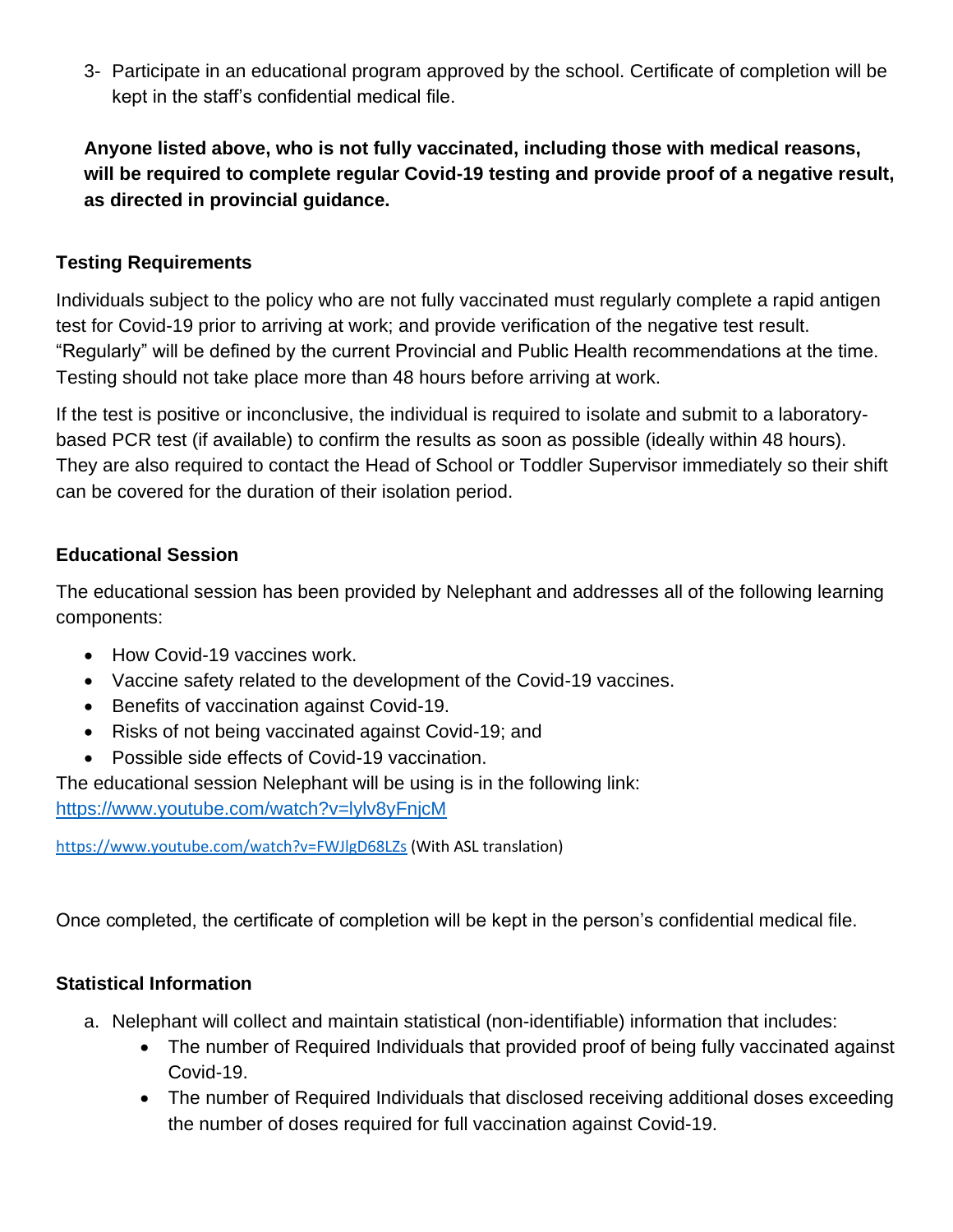- The number of Required Individuals that provided a documented medical reason for not being fully vaccinated against Covid-19.
- The number of Required Individuals that completed an educational session about the benefits of Covid-19 vaccination.
- The total number of the School's Required Individuals to whom these instructions apply.
- b. Nelephant will disclose the Statistical Information to EDU in the manner and within the timelines specified by EDU. EDU may seek additional details within the requested Statistical Information outlined above which will also be specified in the request. EDU may further disclose this Statistical Information and may make it publicly available.

## **Support for Vaccination**

Nelephant will provide the following supports for people subject to this policy to receive a vaccine:

- a. Time off to get the vaccine.
- b. Assistance with booking a vaccine appointment.

Employees will be required to provide proof of vaccination. In order to ensure confidentiality this document will be stored in a secure file that is separate from the employee's personnel file.

Employees who are vaccinated will still be required to wear full PPE until such time as Nelephant is directed differently by Public Health, the Ministry of Education, and the Government of Ontario.

# **Accommodation**

Employees in need of an exemption from this policy due to a medical reason must submit a doctor's note from a licensed medical professional.

Accommodations will be assessed based on the following:

- the ability to maintain the health and safety of others in the workplace as well as
- the operational needs of the organization.

Please note that the accommodation offered may result in changes to your duties (including location) and/or hours of work.

Nelephant is not required under the Ontario *Human Rights Code* to accommodate the personal preference for those employees who choose not to obtain a vaccine. In the event that fully vaccinated individuals no longer need PPE, those employees refusing to be vaccinated will be required to continue to wear full PPE until the School at its discretion or due to a change in public health policy eliminates this requirement.